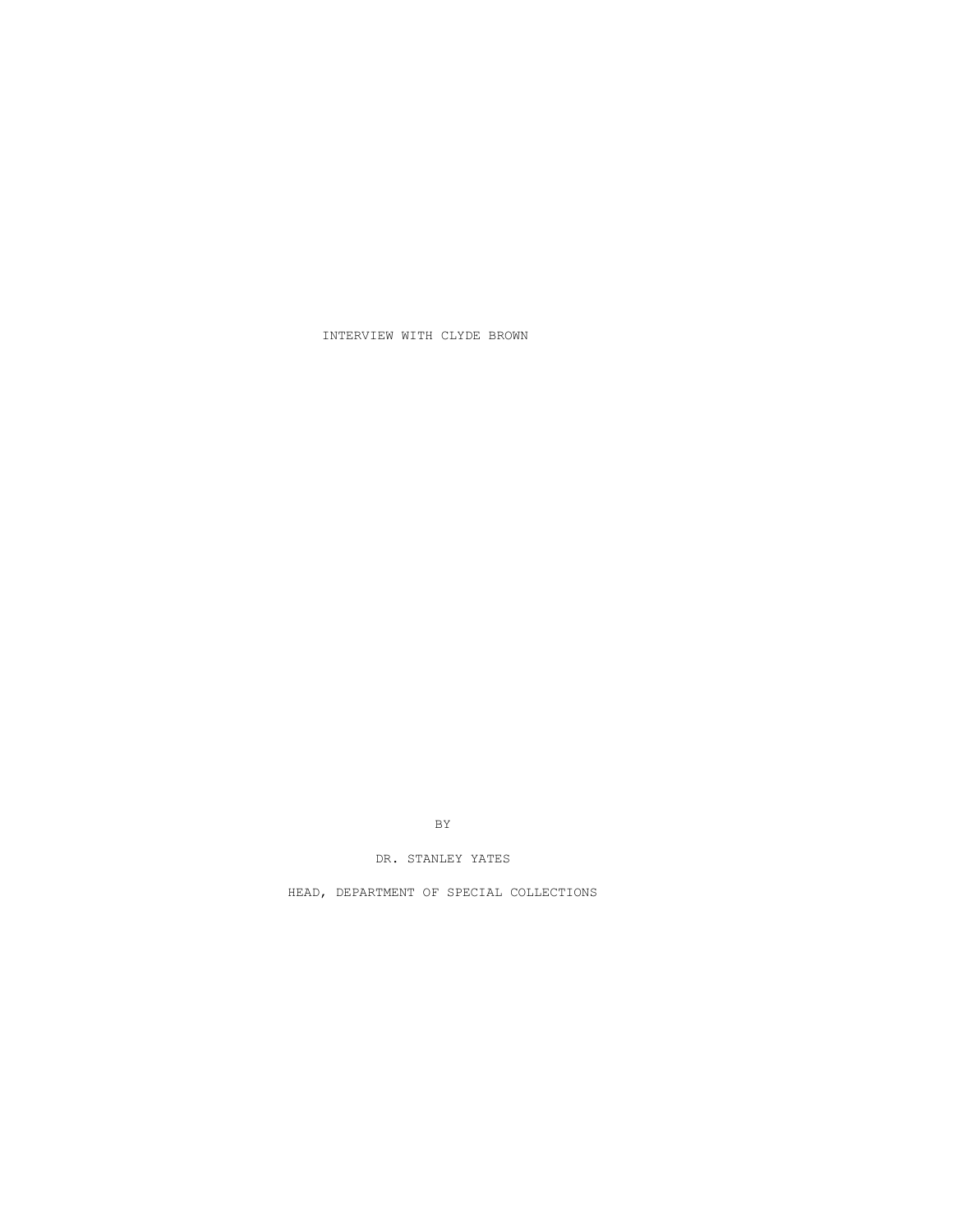Brown: My name is Clyde Brown. Events sort of started Wednesday, April 29th, when a few of us anticipating Nixon's Cambodian action, staged a demonstration inside the Commons in front of the Marine-recruiter's booth.

Interviewer: When you say a few of us, who was there?

 Brown: It was myself, Kay Craig, Jim Hoagland, Ken Mills, and maybe 4 or 5 others. What it amounted to was I just sat across from the booth blindfolded with a sign. As the day wore on every so often a few people would sit for an hour and then move on. A few of us spent the entire day. There was no effort or intent to organize it into something bigger. A few of us wanted to try to say some thing on that day. A day later when Nixon announced troop entry into Cambodia many of us you know anticipated it but were still upset about it. At the same time we had a feeling that Nixon had gone off the deep end and it was going to be one step that the country wasn't going to stand for and finally it could bring the war to a conclusion by showing what we knew to be Vietnamization. The following day there was a large amount of discussion between the organizers as to whether to try and organize an event for Saturday, May 2nd, which eventually happened, or to wait till Tuesday, May 5th, where we have more publicity in the Daily and hopefully more people would participate. The decision was made that action had to be taken immediately.

Interviewer: How was the decision reached? Brown: The decision is probably not reached very democratically and the decision was reached by 3 or 4 people, myself, Bob Trembly, primarily between ourselves, we just sort of decided that we had to call for an event. The call went out and a certain amount of people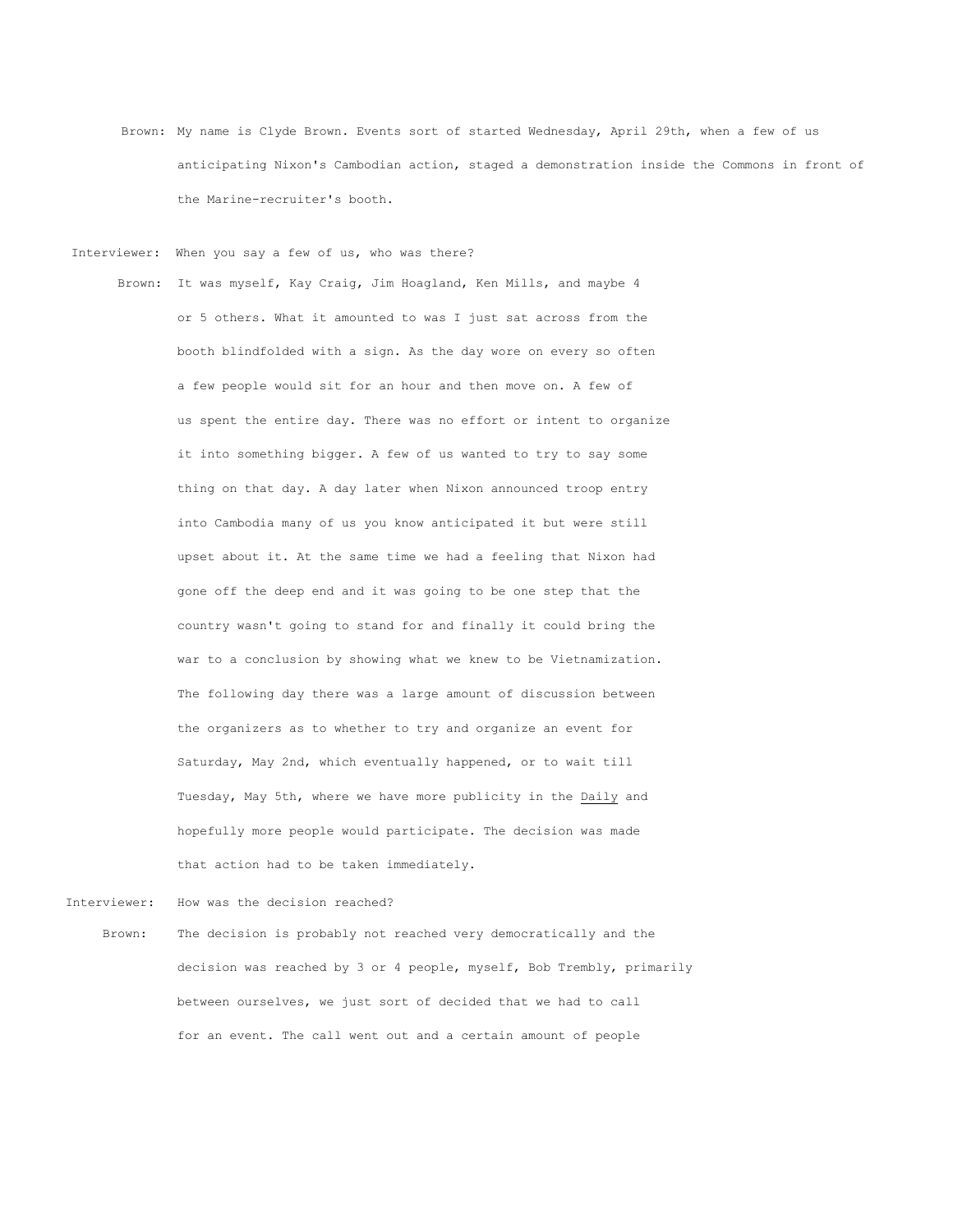responded on Saturday, with the march from the bandshell to the draft board.

Interviewer: What was the object of the rally?

 Brown: The object of the rally was, well we called it a public outrage at Nixon's action, was the way it was publicized. Two things took place at the rally, one prior and one after which is maybe of significance. The first was a large community and faculty response is one compared to previous response by those communities. One individual, Carol Boast, a wife of a graduate student, an Ames resident, contacted large portions of the community through various women's groups and also the director of the music department, I can't think of his name Pritchard, was instrumental in contacting the faculty. Part of the decision on that day was, whether actually to stage a sitdown in one of the intersections as sort of a step in escalation in protest I guess. The decision was made just prior to the starting that the group was probably not large enough to attempt that end and still get away with it as far as the police department was concerned. So the sit-down was called off. We had a two hour parade permit. Two hours to walk about 10 or 12 blocks.

Interviewer: Did you speak at the rally?

Brown: I did speak at the rally when it got there. Statements that I made at the rally were two really. One was a counter argument for those people who were calling for violence as the only future effective activity. I spoke in favor of using non-violent protest as a means of facilitating change. The other statement that I made was the fact that protest tried to do two things I thought. One was communicate a message, and the other was to build a community among ourselves. I thought that day particularly, Saturday, May 2nd, approached October 15th in many regards as a group unity of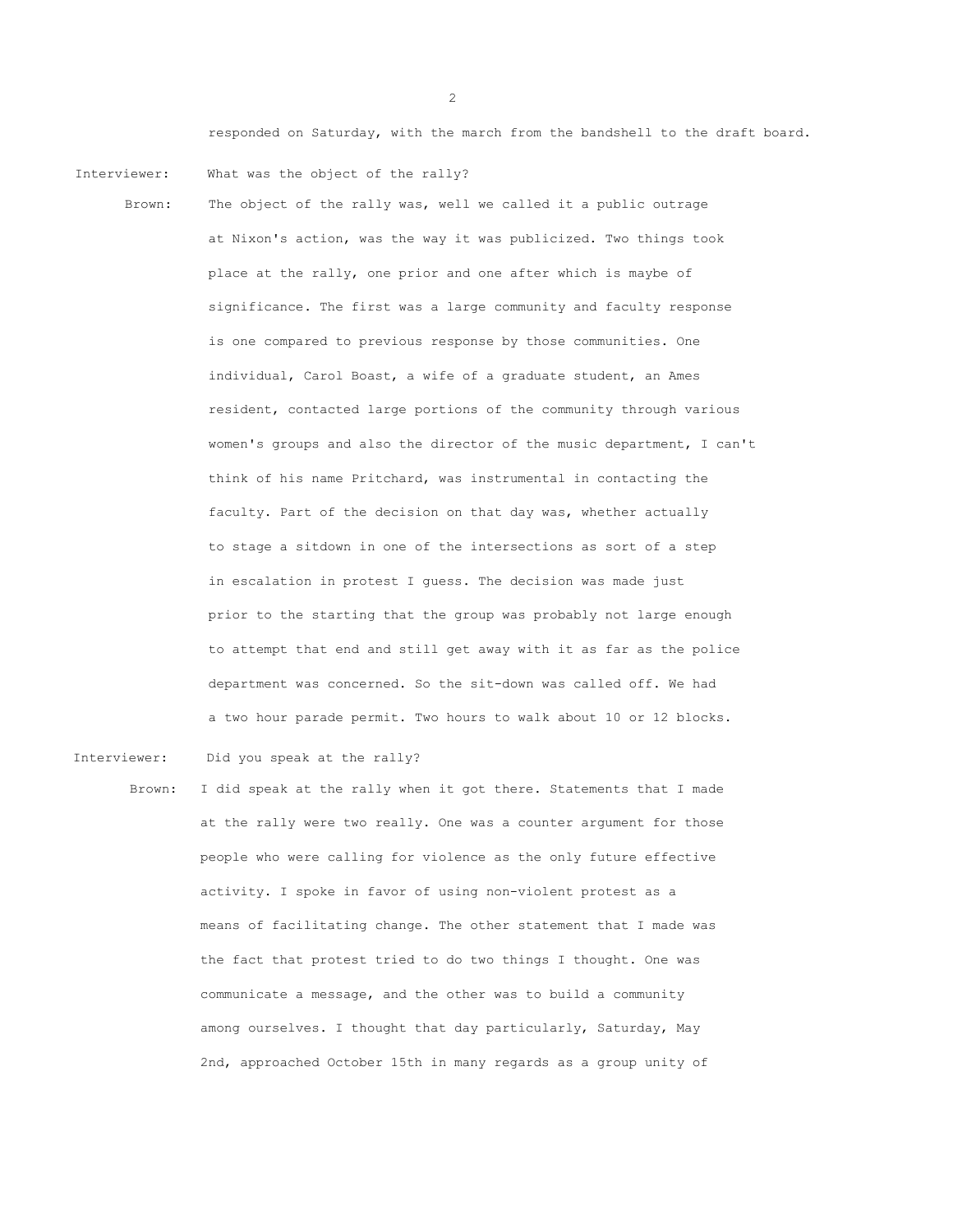people that felt good about what they were doing. They felt that they needed to do it and therefore were happy that they were doing it. So it wasn't a case of being completely wasted because it didn't change Vietnam policy. It was something themselves that people needed.

Interveiwer: What happened at the draft board?

Brown: Well, nothing happened at the draft board on Saturday, May 2nd, but later on in the week--Sunday, myself and Rod Williams and Carol Boast got together at the Boast's house and talked about future activities and what could be planned. They were very in part, some of the suggested ideas which weren't used were one in publicly announcing--we were going to paint the draft board black and then going down and attempting to paint it black and knowing that we would be arrested, because of that activity. Other actions that we thought about were a week long consecutive sit-down strike at the induction center in Des Moines by three people a day working up to the seventh day when there would be a mass day wide call. Part of the thinking in all this and, I don't think it's masochistic, is that some of us felt the need and almost the desire to get arrested in what we felt to be a legitimate political protest.

- Interviewer: Is this for publicity purposes?
	- Brown: I don't think for publicity purposes because the activities that were really planned were for one or two or three people. Primarily, I think it's the committment that we had to make at that time something more than we were doing before and some sacrifice you know was involved in that. Monday, May 4th, which is the day after discussions with the Boast's, I took three, well, six pieces of wood and made three crosses and drove them into the draft board lawn and had one sign of quotes of Abraham Lincoln that I had with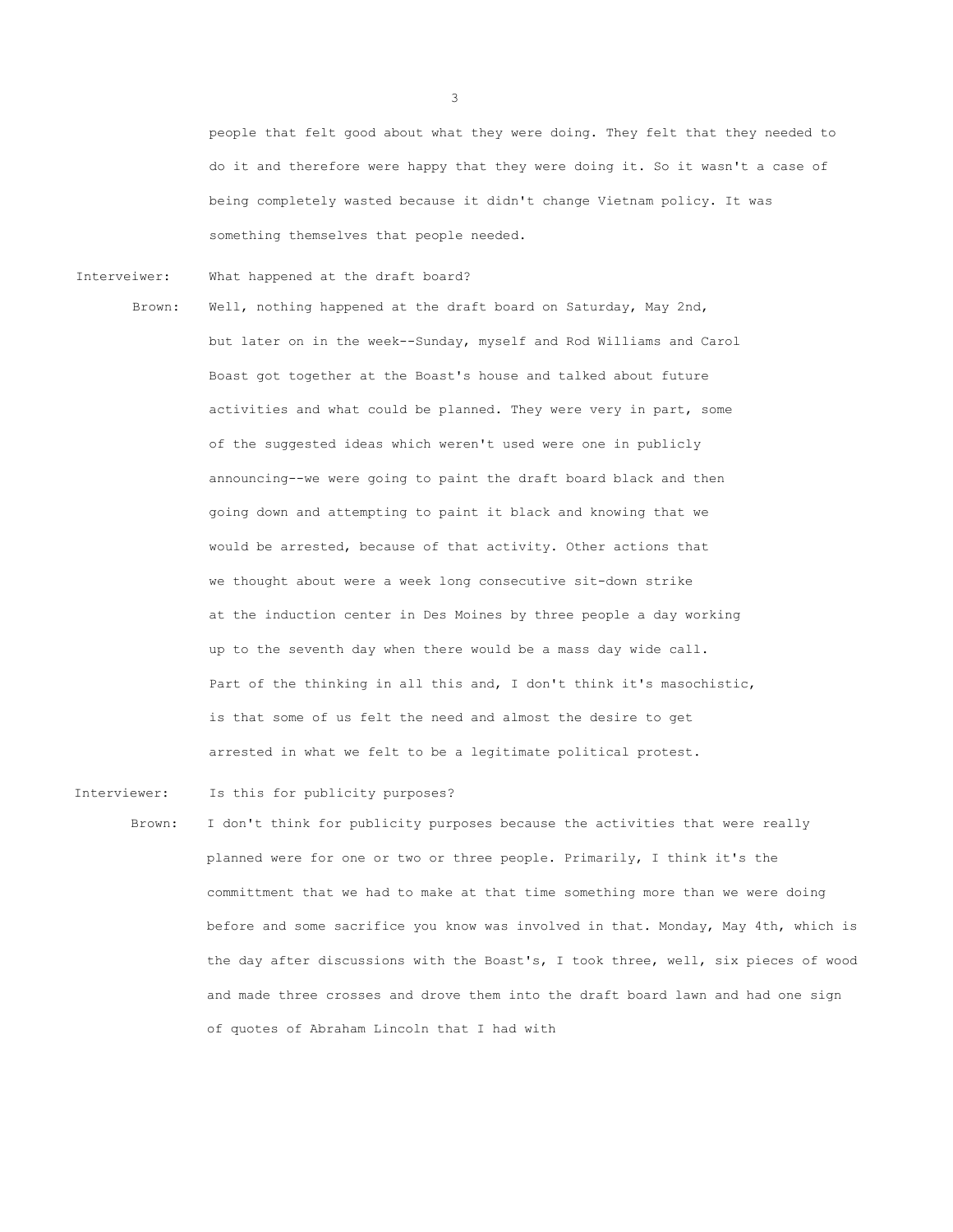me.

Interviewer: Any significance in having three crosses?

Brown: The crosses were labeled Cambodia, Vietnam, and Laos and the extent of the quote was "Sin by silence make cowards of men", one of the posters the Moratorium committee put out. I originally sat on the front part of the lawn with the crosses. Employees of Robert Pyle, who owns the building, called the police.

4

Interviewer: You were alone then?

Brown: Yes, I was alone and they came and informed me that I would be arrested for trepassing unless I moved to the other side of the sidewalk which I did do not feeling a certain amount of frustration and thinking, well, all I could get arrested for was trepassing. The word had gotten out, somebody had seen the police talking to me and the word had gotten to campus that I had been arrested for sitting on the lawn and a few people, maybe 25 or so friends, immediately came down to find out what was happening. They were sent back by me and told that nothing was really happening one way or the other. One individual, Doug Marks, decided to stay and then later on, an hour or so, Mrs. Norris Yates that lives a couple blocks away also came over. We had a discussion as to what we could do. Mrs. Yates being very adamant about wanting to go inside the board and myself trying to delay the action feeling that getting arrested for trepassing had no significance. After quite a bit of discussion we moved inside the board, first on the steps where again the discussion centered around whether we would be arrested for trepassing which I was still opposed to. It was then decided to move inside the draft board office where we did get arrested. It could be a greater penalty but the charge would be hopefully obstructing the process of the draft rather than tres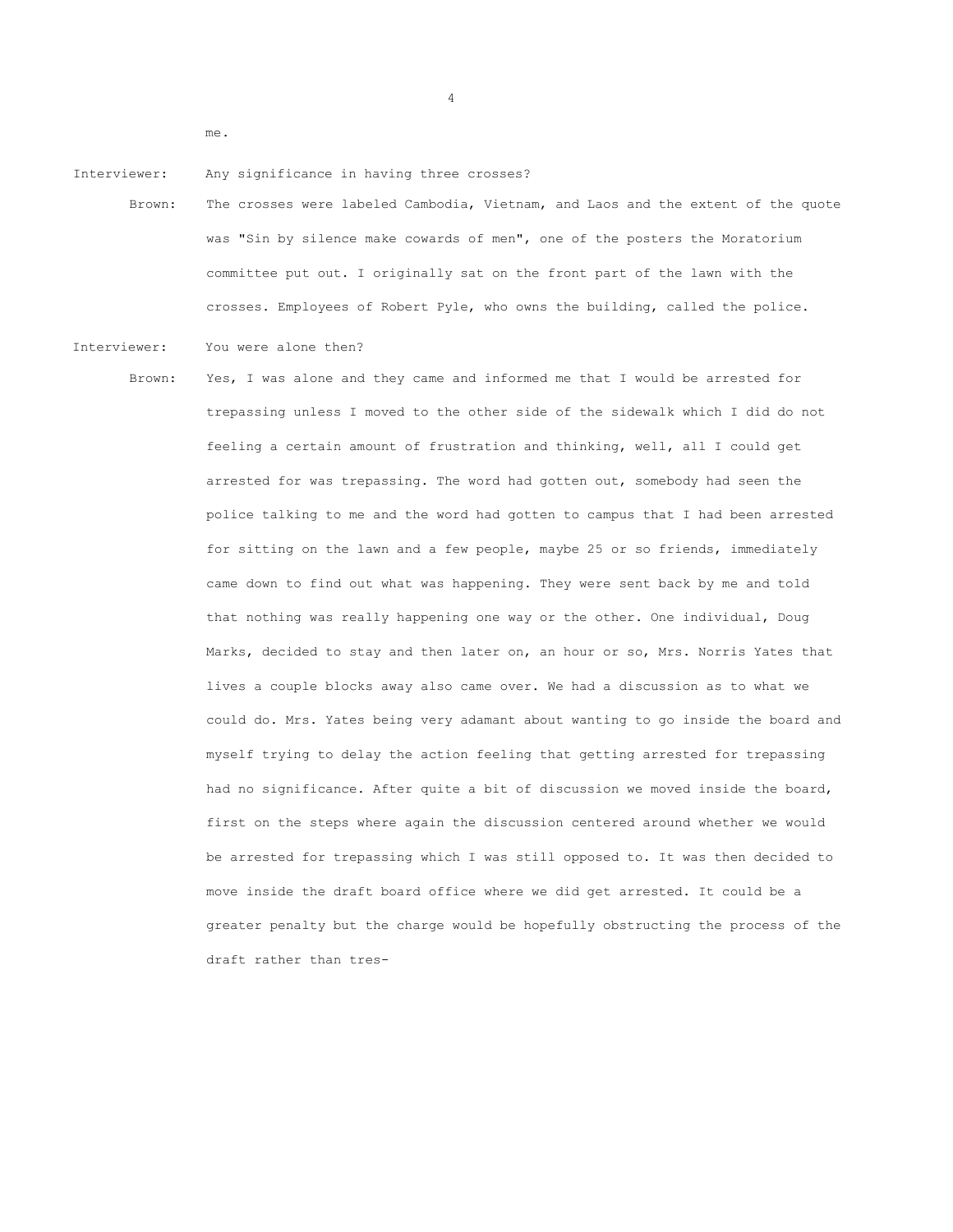passing which has a little more political significance to me and Mr. Marks, Doug Marks that is. We were in there, the police came. Apparently, the police weren't able to do anything because the complaint had been filed by Mr. Pyle, Robert Pyle's employees. We were as I said, inside the draft board, the police came, they were apparently unable to do anything because the complaint had been filed by the employees of Robert Pyle's accounting service rather than employees of the draft office. The police left, we spent an hour there, had conversations with draft board office personnel and also with three draftees that came in. At the end of the hour the decision was made to move back out to the spot that I was originally asked to move from. Once again, still thinking and wanting to be arrested for something that was non-violently protesting Cambodian, protests that day had no connection with Kent State. Actually it was straight Cambodian. The police were called and told that we were back on the original spot. They didn't come.

Interviewer: Do you know who called?

Brown: They were called once again by employees of Robert Pyle's accounting service. Interviewer: Do you know why they were objecting rather than the draft board employees? Brown: They own the ground, that's the only reason I can think of. The Daily informed me that Mr. Pyle's employees had called. We spent till 4:30 there, nothing happened and we decided to break it up for the day. The following day, Tuesday, May 5th, started out by being called to a meeting in room 39 in the Commons.

Interviewer: Who called the meeting?

Brown: The meeting was called by as far as I can tell, by Bill Swan and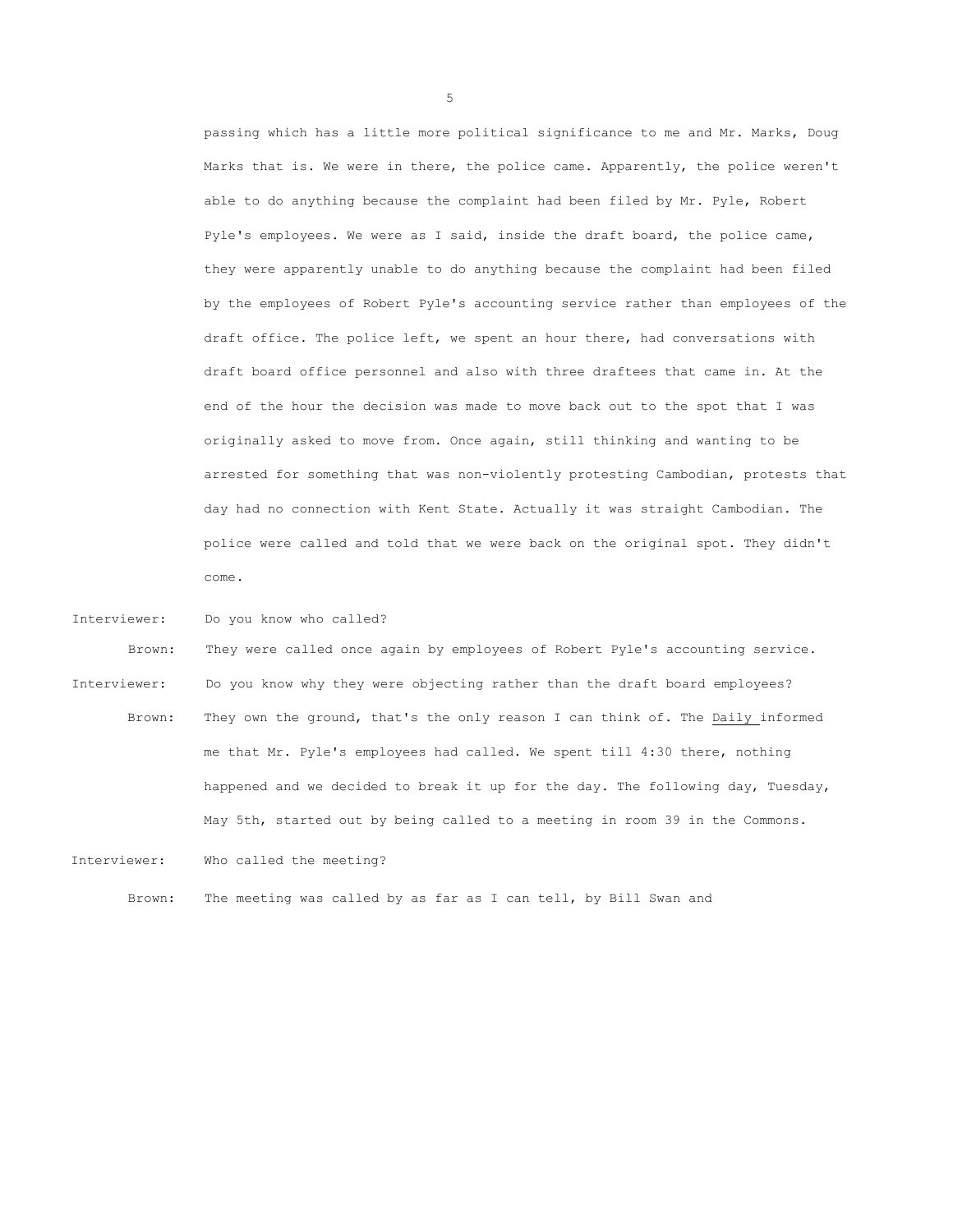Tom Potts, and maybe Bill Ringle. Swan is generally considered to be a quote, unquote, one of the more radical students at least in theory and talk. I was not specifically invited to the meeting and sort of just went as an observer. The talk there centered around going over to the ROTC drill which was supposed to take place at one o'clock and staging an activity there. There was talk about why we were going over there, how to go over, and which tactics to use to be effective and still not get arrested. The thought was to go over to the ROTC field and one at a time sit on the field, when that person was asked to move, another person would go and take his place. The theory here is that the University would give warnings to everyone before they arrested anyone. When you were warned you would move and someone would take your place and hopefully that this way we could, the decision was made that hopefully we could keep the drill immobile.

Interviewer: What was the object in preventing them from drilling?

Brown: Well, it was a mixture of why it was being done. Many people within the movement here wanted to express the dislike for the program, the dislike for the military, dislike for anyone that was supporting the military, so what I intend to call the hate motive for going over there was in some people. I mean, on the other side of the coin, what I have been calling the love motive was an expression of concern the people in ROTC and trying to express what we felt they were doing to themselves by allowing themselves to be in the military program. First of all decide what it was doing to them, their humanity and their individual characteristics and the other of course what the military does. So there was no unified motive in going over there. The differences were very adequately dis cussed at the meeting in the Union.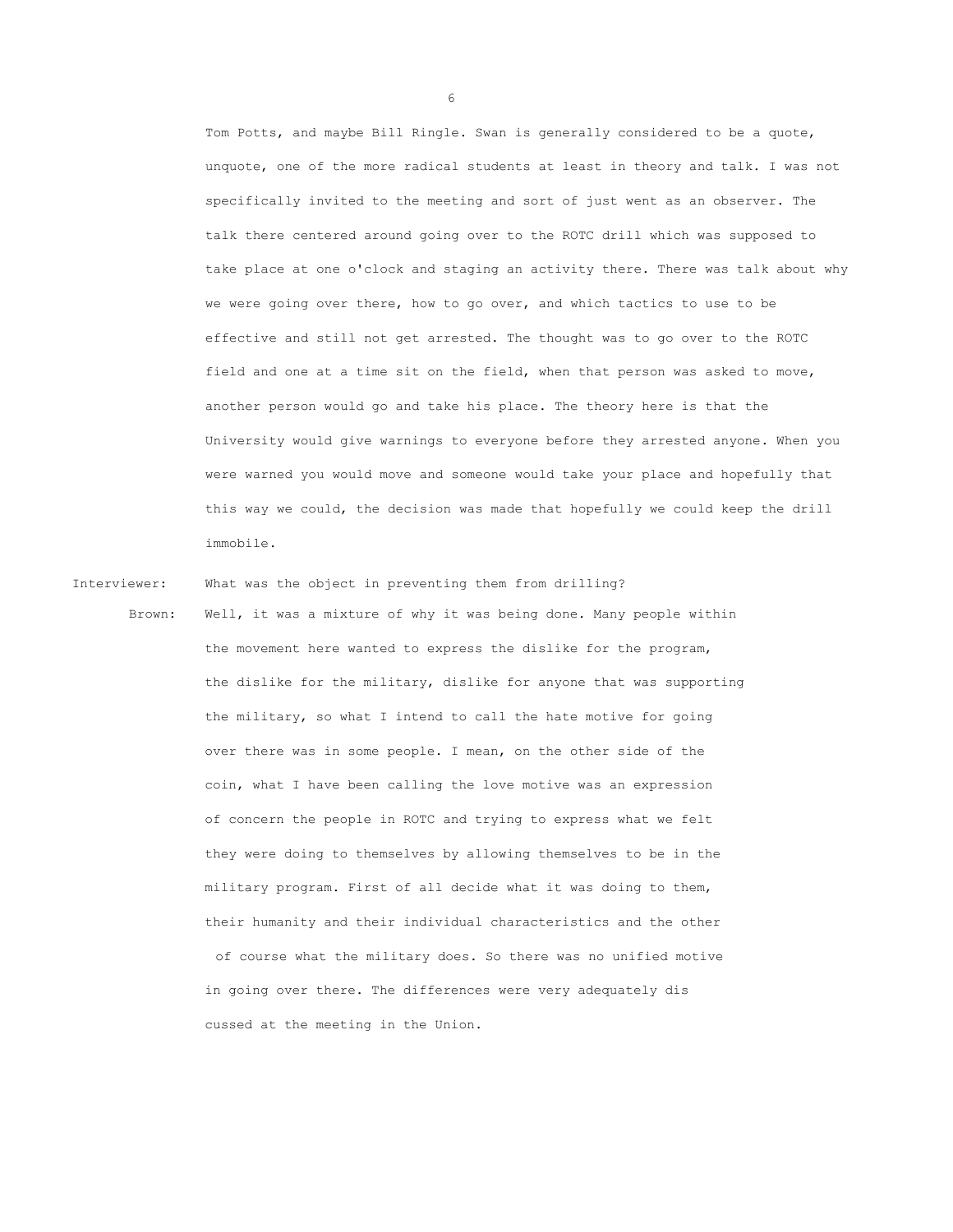## Interviewer: Were tactics pretty much agreed upon?

Brown: Tactics were pretty much agreed upon. We went there at 1:00 and and for some reason the program had already been canceled. Either that or the times had been confused. We never really checked to see which of those two were the reasons. When the people got there we went first of all over to the Naval ROTC building which is across from Beyer Hall. When we got there the doors were barred. Some ROTC instructors and personnel were outside of the door. There was a sit-in staged there and we started sitting on the steps. Entrance wasn't really obstructed to anyone who wanted to get through. At one point, one instructor officer of the program started to approach the door and some students sat in front of him. I talked to the kids and they sort of moved aside, but being still difficult and offered the instructor officer a hand in helping him up the steps. There was, people I don't know, meaning I don't know specific names, some people used chalk on the steps and chalk on the building to write various messages. There was a little bit of discussion but not much that I could see between protestors and ROTC personnel.

Interviewer: Did you attempt to talk to any?

Brown: I spent, I talked to two or three for quite a while but it seemed it came after the group had moved away and as far as I could tell that was really under very unusual circumstances, very few students tried to talk at that time to the ROTC people. There was talk there of moving it over to the Armory. It was agreed upon that one or two people would go over to try to see if the doors were open and if they were to be inside so the doors could be reopened if they were locked as the Naval ROTC building had been locked. That was done and the group moved over. I am not sure what happened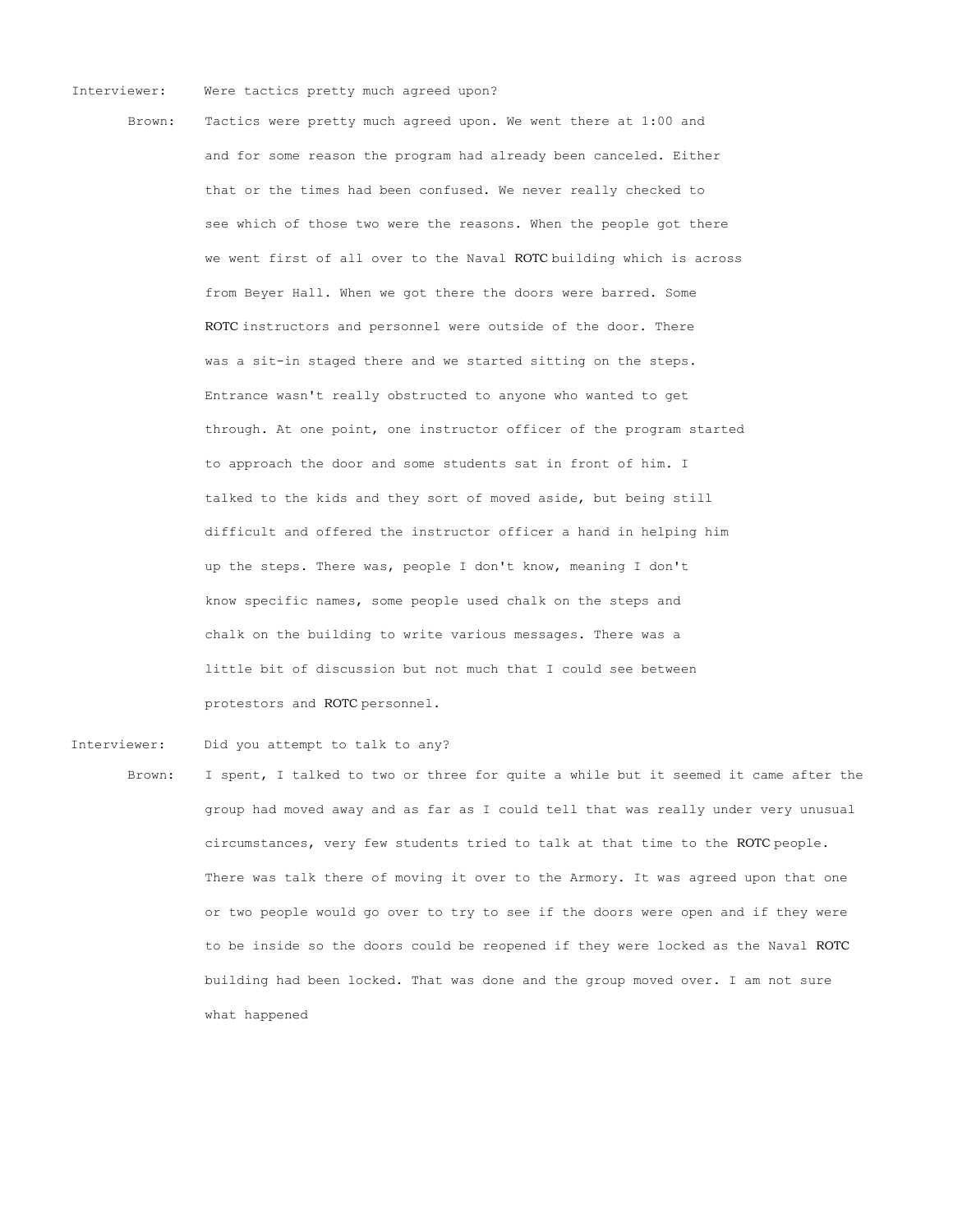at the doors because I stayed at the Navy ROTC and talked to several of their personnel before going over to the Armory. In the Armory, people were already inside. A ROTC program drill had been called off. One of the student leaders of the ROTC drills came to me and recognizing me just sort of expressed the hope that no damage would be done to the building, that it was no big deal as far as he was concerned, that the drill had been prevented. What followed there was---

Interviewer: What time is it? Do you have any idea?

- Brown: 1:00 or 2:00 I think, early afternoon. What followed was members of the Dean of Students Offices suggested that some of the protesters go up and talk to the 3 commanders of the 3 ROTC programs on campus. Most of the protestors felt that to be worthless. Myself and 4 or 5 other people did go up, Meg Connolly was one, two others were Tom Potts and Rick Thompson. Much of the discussion at that time, productive discussion I thought, was conducted by Rick Thompson, he's a Quaker and also the draft counselor on campus. After about an hour of group discussion, it broke into almost a one to one discussion between individuals, one of our individuals and one of the commanders of the ROTC programs. That eventually broke up with nothing I don't think really any productive results.
- Interviewer: Did you yourself get any insight things in the military thinking that you hadn't had before?
	- Brown: No. I spent the hour there talking with Col. Barnett and I didn't get any real insight. They were arguments that I had heard before both ways. It was, they were the old conflicts that everyone agreeing that war was wrong. Their statement that that was reality and that had to be dealt with and our statement that idealism can come about if enough people participate in it and you have to have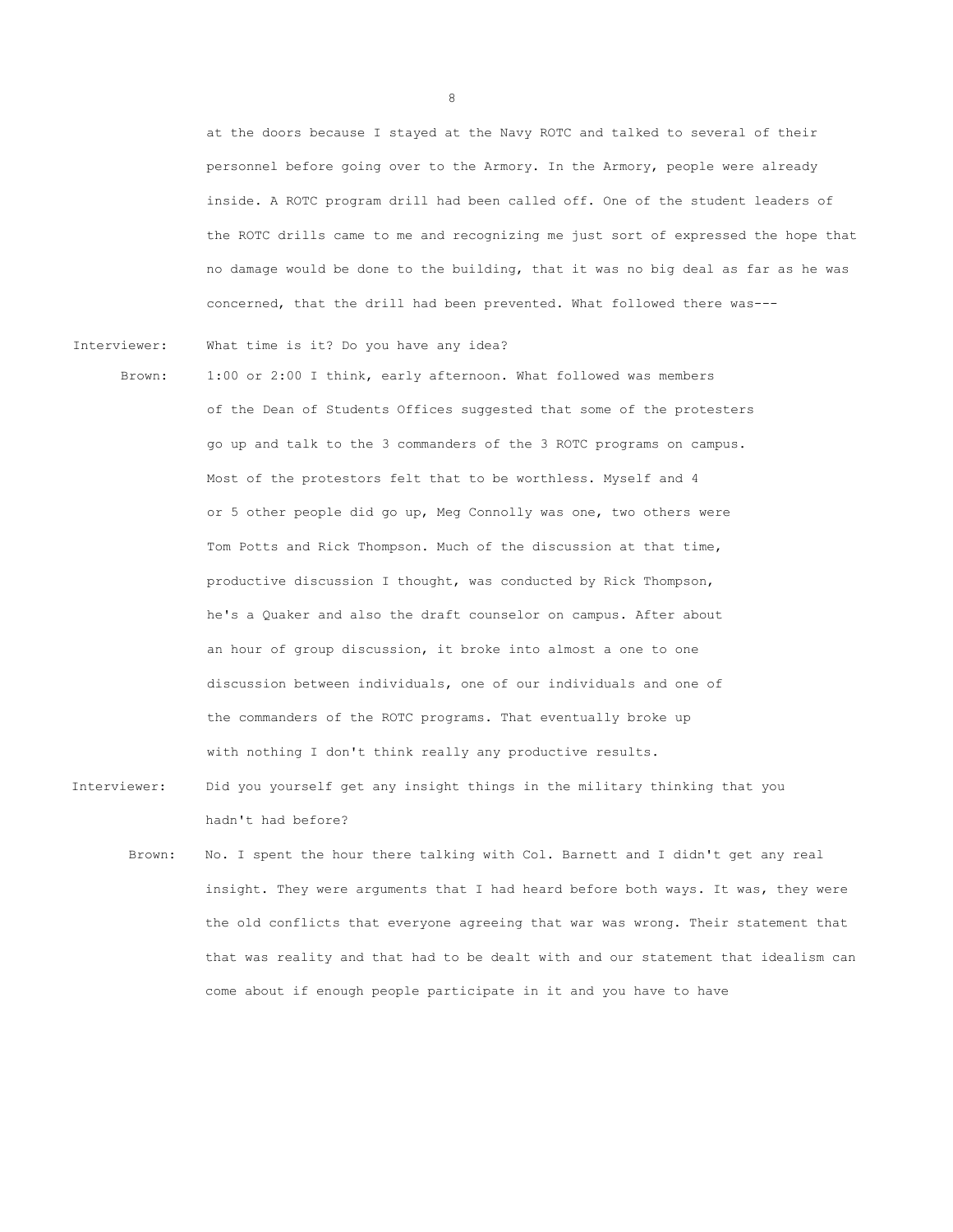the courage to do that. So you know I don't think there was any real insight into each other.

- Interviewer: Do you feel it was a waste of time to have gone up there?
	- Brown: I don't think anything really developed but I don't feel it was a waste of time. We sort of see that any conversation we can get into now is sort of a ground breaking or seedling so the next time you talk to somebody because somebody did it previously will be easier and will be better understanding and we feel that works both ways. So the discussion went on but nothing was really resolved. I went from there over to the Union and killed some time and then as 4:30 approached went back over to the Armory. The word had been stated that at 5:00, the Dean of Students office was going to request people to leave and if they didn't leave they would be arrested. Getting there we were told at 5:00 we would be asked to leave at 6:00. What then started was a discussion of why we were there, what we could do and how we could do it with votes being taken whenever an issue was raised and majority ruled.

Interviewer: About how many students were there, do you have any idea? Brown: Not many at that time. I would say about 50, that's pretty accurate. It was decided to stay and to get arrested. About 40 people were still there at 6:00 and committed to that prospect. There was once again a certain amount of disagreement as to why get arrested, myself stating the only issue at this time that we could get arrested for would be Cambodian. Bill Swan, Norm Burrell, Steve Ewoldt, and Barb Yates felt that it was a dual issue between Cambodia and Kent State. A lot of discussion revolved around whether or not Kent State was actually being used but at this time by members on this campus and also all over the country. Many of the more freaky looking radical students felt Kent State, well really,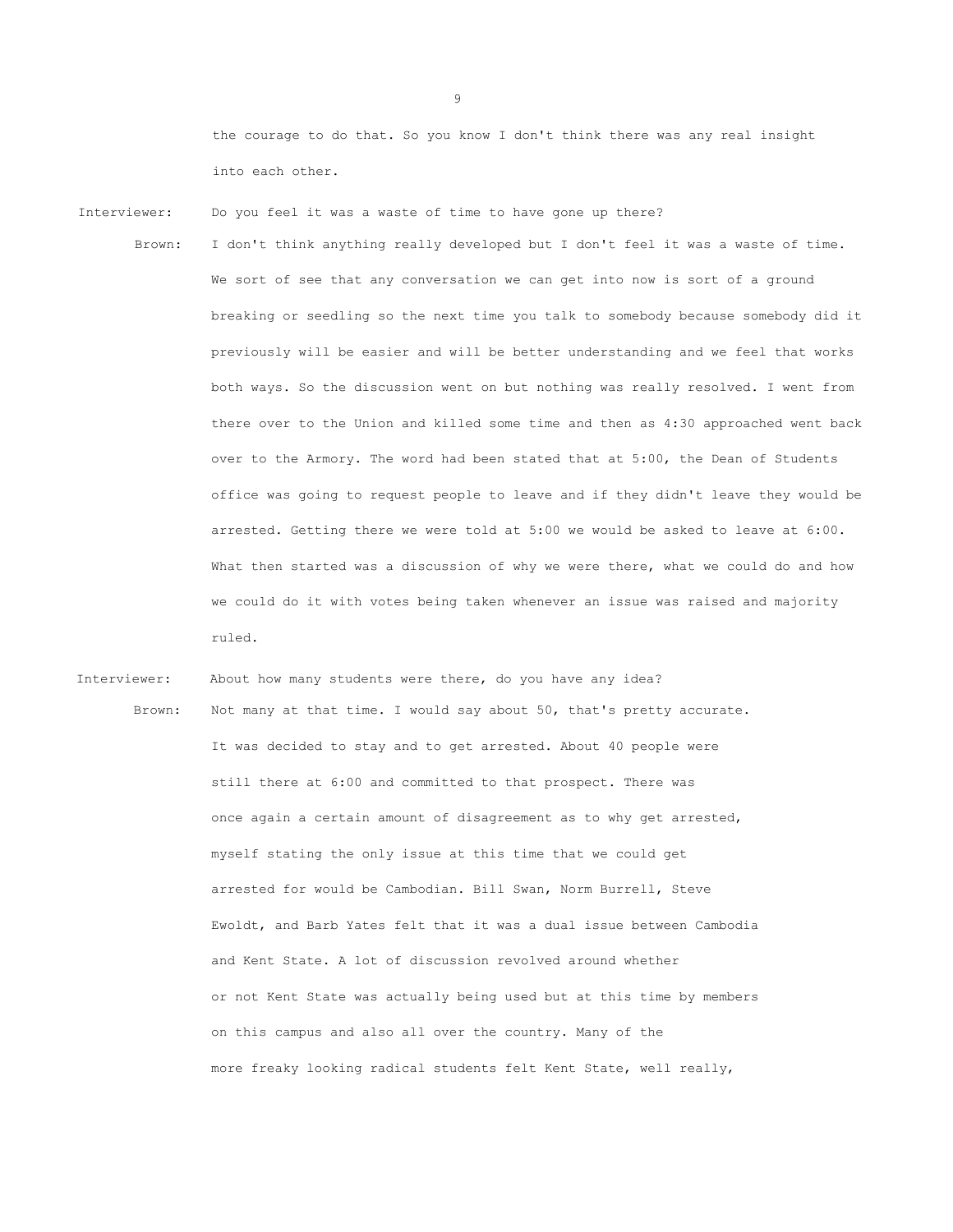had a fear of what had happened at Kent State in a way and felt that this might be setting the tone for the future. That student demonstrators were going to be liable or persecuted and particularly those that could be identified. There was a certain amount of factionalism that developed over that issue but it was resolved, well it wasn't resolved but it was both groups allowed the diference of opinion to be there at the time. Much protest in my mind is, you know, you hope it's effective but if it isn't effective it has to be somewhat purifying to the person that does it and therefore the reason should be very solid in his mind and also the way that he does it. This is I suppose the faction that developed there because I raised that issue.

Interviewer: Is this something that re-occurred throughout the remaining demonstrations?

 Brown: It re-occurred throughout the remaining next week many times never really quite resolving itself. At 6:00, Wilbur Layton, Tom Goodale, and Art Sandeen came over, told us that we were not going to be forcibly removed, that disciplinary action would be taken against those people in the building and they started to take names. We found out later that a court injunction to remove us had been attempted to be obtained by the University and for some reason was not obtained and that's the primary reason, well that's the legalistic reason why the police weren't used to remove us. I am certain in my mind that the Dean of Students office didn't want to use force and have always had that attitude. That night, Tuesday, May 5th, the Government of the Student Body had the strike vote so I attended that.

Interviewer: Did you speak at that meeting?

Brown: I spoke at that meeting. The primary statement of my argument, and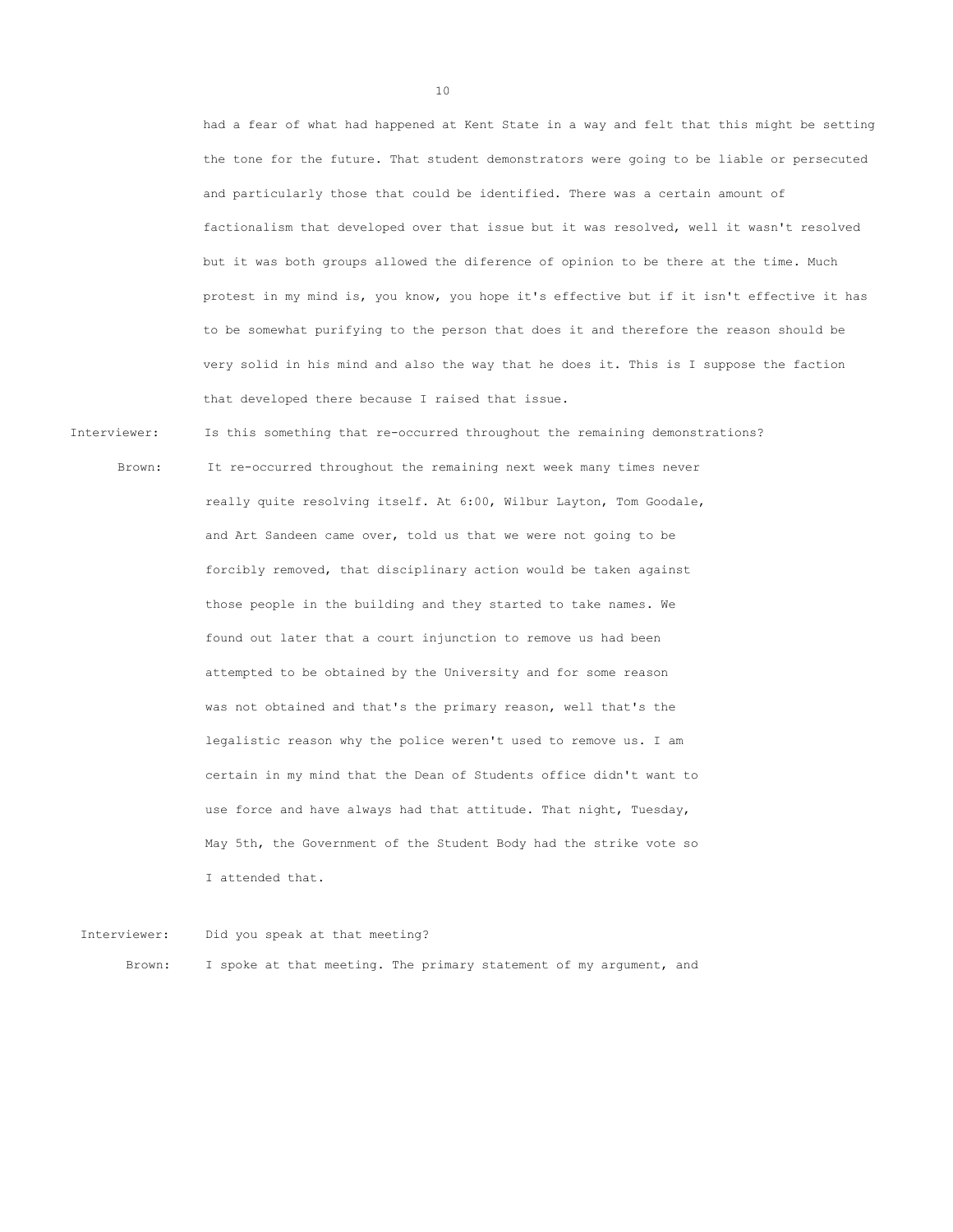I spoke twice very briefly, was the Government of the Student Body had no way to know how many students they represented. To ask for everybody or 511 of the University to concur a vote, you know, could never be authenticated. I just said that their statement would be, their expression that they were supposedly leaders of the Student Body and therefore they should act like leaders and because they were leaders they were supposedly the best of America and their expression did mean something. There was this discussion by the audience, with an open-mike which was probably harmful to the final vote. I don't think it would have been so close 15-11 if the vote had been taken before the open mike. Interviewer: In what way was it harmful?

- Brown: Harmful in that the members of the audience made statements of what they thought might happen if action wasn't taken in sort of the mild, not so much the coersion there, but coersion in the future the thought of it. Certain students I am sure used language and also actions which alienated part of the student body. So the final vote of 15-11; I don't know if that was the a strict vote on the Cambodian incident. I think the sympathy was more than that among the members of the Government of the Student Body. It was partially defining their role and partially alienation from the people that spoke in favor of the strike from the audience.
- Interviewer: After the vote did you go back over to the Armory?
	- Brown: Not immediately. We started immediately on a program of publicity for the strike. There was certain almost humorous problem involved there that I later heard about it and get into it that the more trying and Peace Now people were putting out a flyer which said the word "Strike" on it whereas the Government of the Student Body didn't want to use that word on the flyer, were using the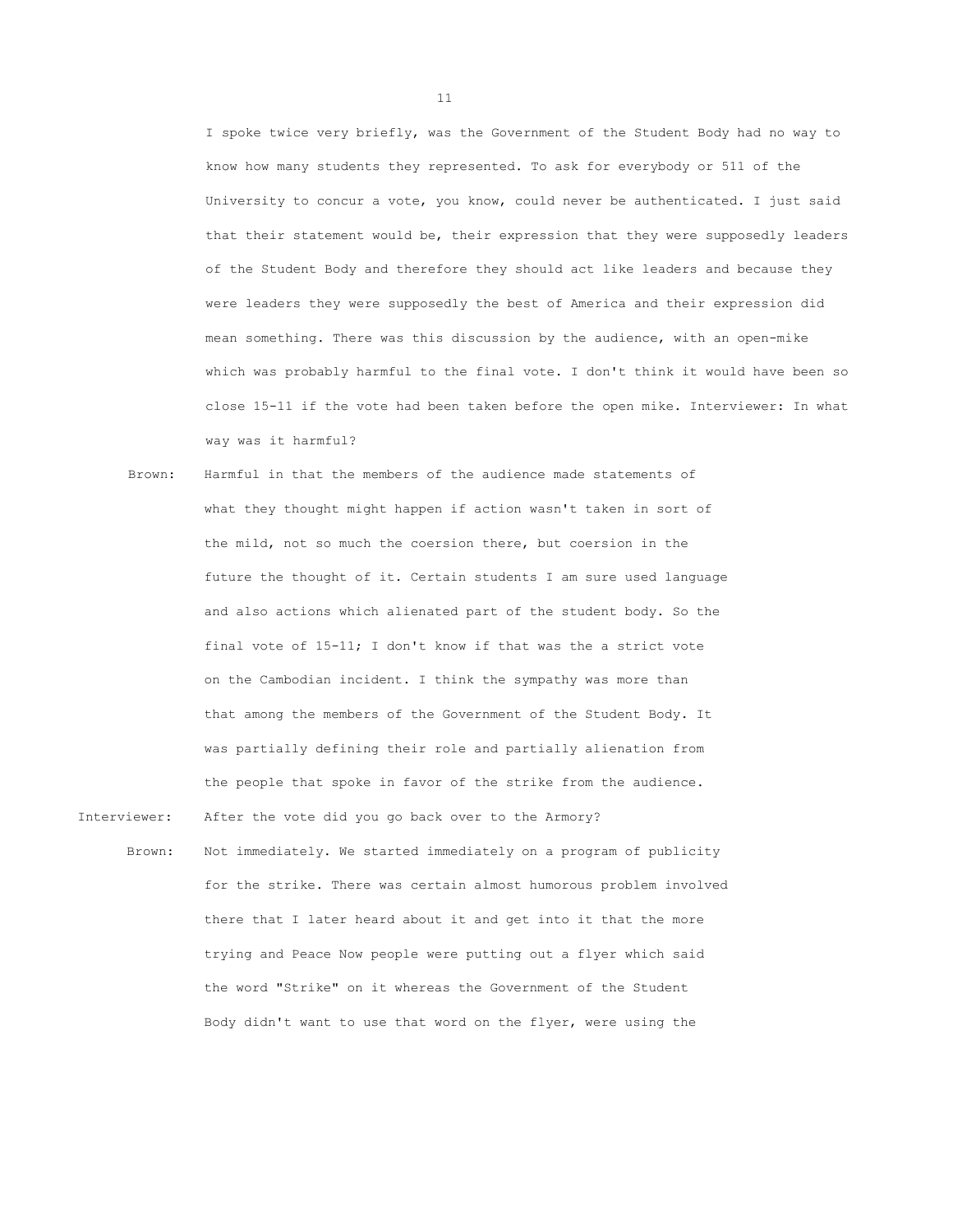phrase "Come together". So there were two flyers going out and two separate people on the same issue and there was no animosity there. Many people felt that the Government of the Student Body was dodging the issue, at least on the flyer, they'd handled it pretty well before. The word had gotten out about the strike and a lot of people had gone over to the Armory, so I went back over to the Armory.

- Interviewer: About what time was this?
- Brown: It had to be almost midnight. The Dean of Students office had given up taking names. They decided there were too many people there to take action against.
- Interviewer: Was there any resistance of giving an individual's name to the Deans' office?
	- Brown: No. Names were never withheld from the Dean of Students office. Previous in the year we had had this problem with name taking. At that time everyone voluntarily gave their names. Many people that didn't participate in the demonstrations came over and gave names to the Dean of Students office as sympathy. So there was no attempt to hide the actions of any person. That night, a couple things happened, I don't know if they're of any real significance. Some of us stayed up till 4:00 and brought back the Daily's for the people and also spent the night listening to the wire services over at the Daily office and Nixon open up three new fronts that night and that was announced to the body and it was like a commitment of 15,000 more American troops. A lot of people, well once again the community spirit there. People brought food, shared food, other people brought blankets for people, a record player.
- Interviewer: Were there many people from outside the movement coming in to talk to you? Townspeople or students who were not involved?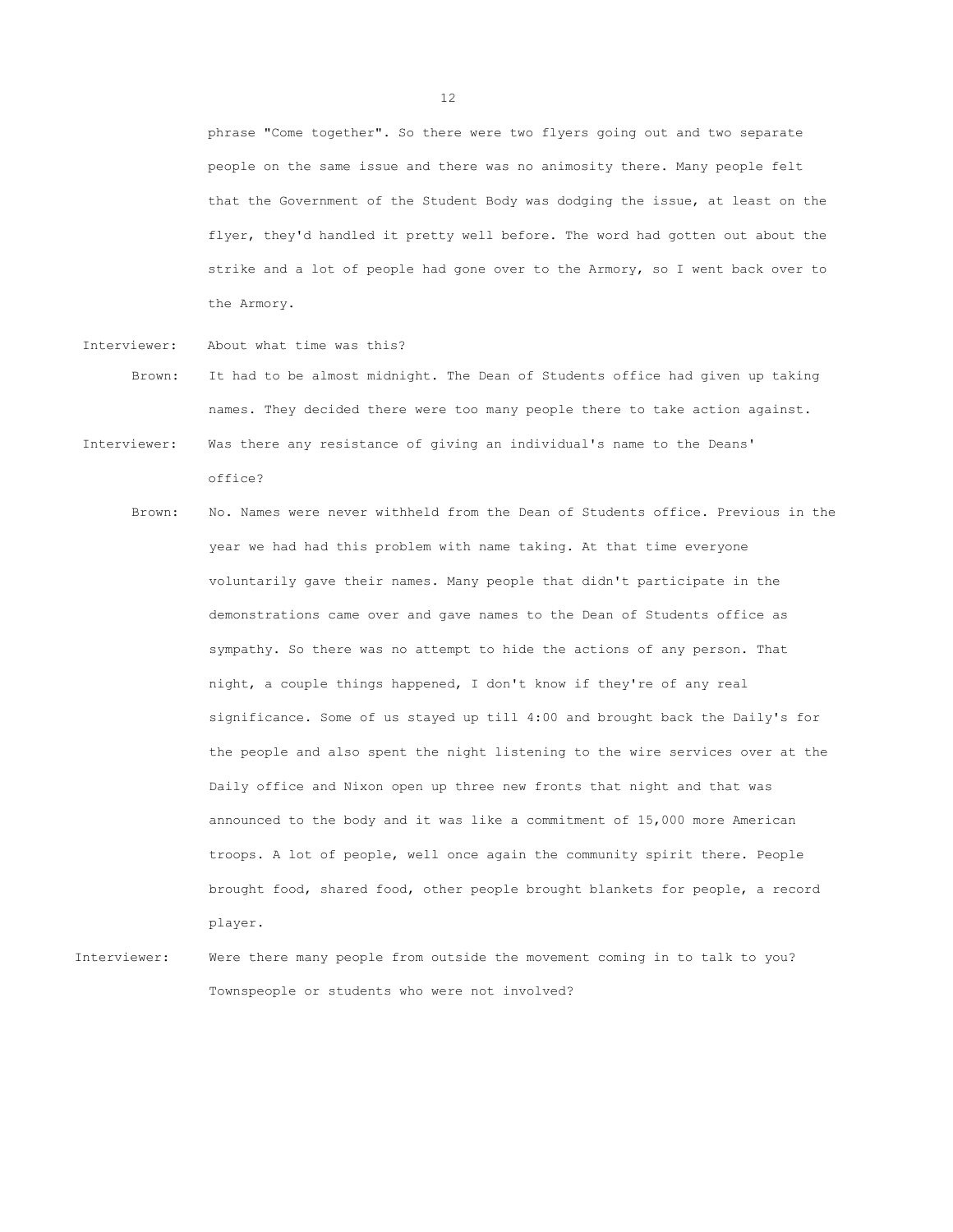

Interviewer: What was your attitude towards that?

- Brown: My attitude is that protest generally should be a 24 hour serious type thing endeavor, and that the releases, I generally tend to look down on the type of activities that went on there that night, not so, well I wasn't that opposed to what happened that night, but there are other nights, other activities, other days. I spoke out against that type of activity.
- Interviewer: You spent the rest of the night there?
	- Brown: I spent the night there till 5:30 in the morning when we decided to head primarily, my suggestion that we move over to the flagpole to greet whoever decides to put up the flag. Went over at 5:30 spent a lot of time there. It must have been 8:00 or 9:00 before they got there, and tried to put up flag.

Interviewer: What time do they usually put up the flag? Brown: The flag I think is supposed to go up at sunrise which would have been about 6:30 that morning if policy is followed by the University, but I am not sure.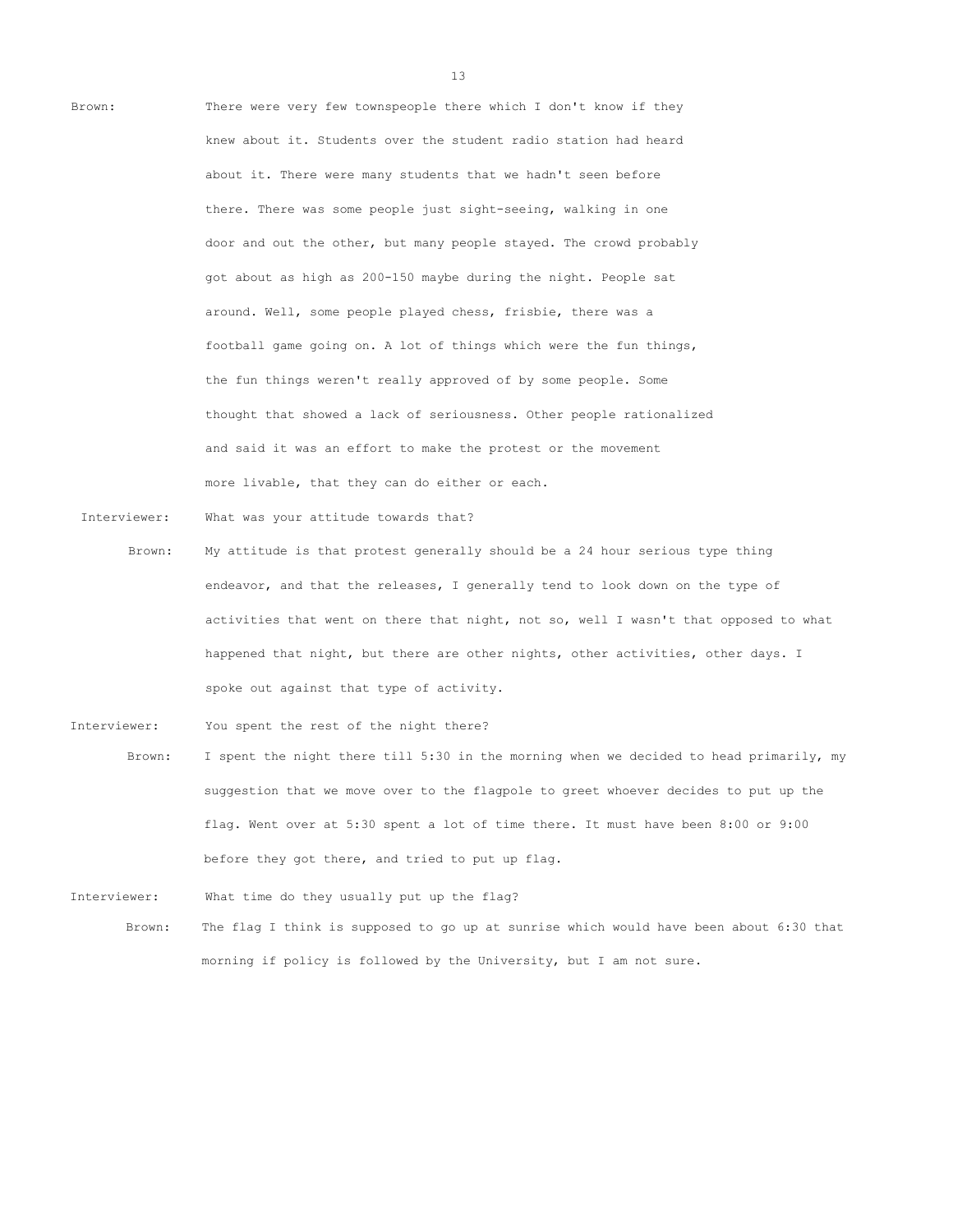Interviewer: Do you know why they were slow in coming out?

Brown: I think they were not too certain how to deal with 30 people standing around the flagpole you know at 6:00 in the morning. Part of the discussion, well the only organizational problem we had then was allowing people to go to the Union to get coffee without, in an organized fashion so we wouldn't weaken our numerical strength too much. When one janitor and a campus policeman arrived ap proached the flag at about 8:00 or 9:00, there were three rows of people around the flag pole, myself and a kid named Bob Day went and talked to the patrolman and the janitor. The statement at that time, wasn't really a statement rather an observation, we wanted to talk to someone about where the flag should be on this day. Someone in the University or whoever makes that determination, being the janitor's boss or whether it be President Parks. The janitor was fairly adamant in wanting to put up the flag. My only statement, the statement that apparently changed his mind, was that it was going to be necessary for him to use physical force to put the flag up even though I guaranteed him that none of the students would use physical force to prevent him. Just that they were going to stand there and he'd have to get over them somehow. That was enough for him to decide that he wanted to talk it over with his boss before anything happened. This is all taking place on Wednesday, May 6th. As the people stayed around the flag pole, we never had a chance to talk to President Parks about the flag. Jerry Schnoor and Jerry Parkin who are Government of Student Body President and Vice-president had contacted President Parks and had reached an agreement that the flag would go to half mast at noon when the rally started and that was agreeable to us when we heard it.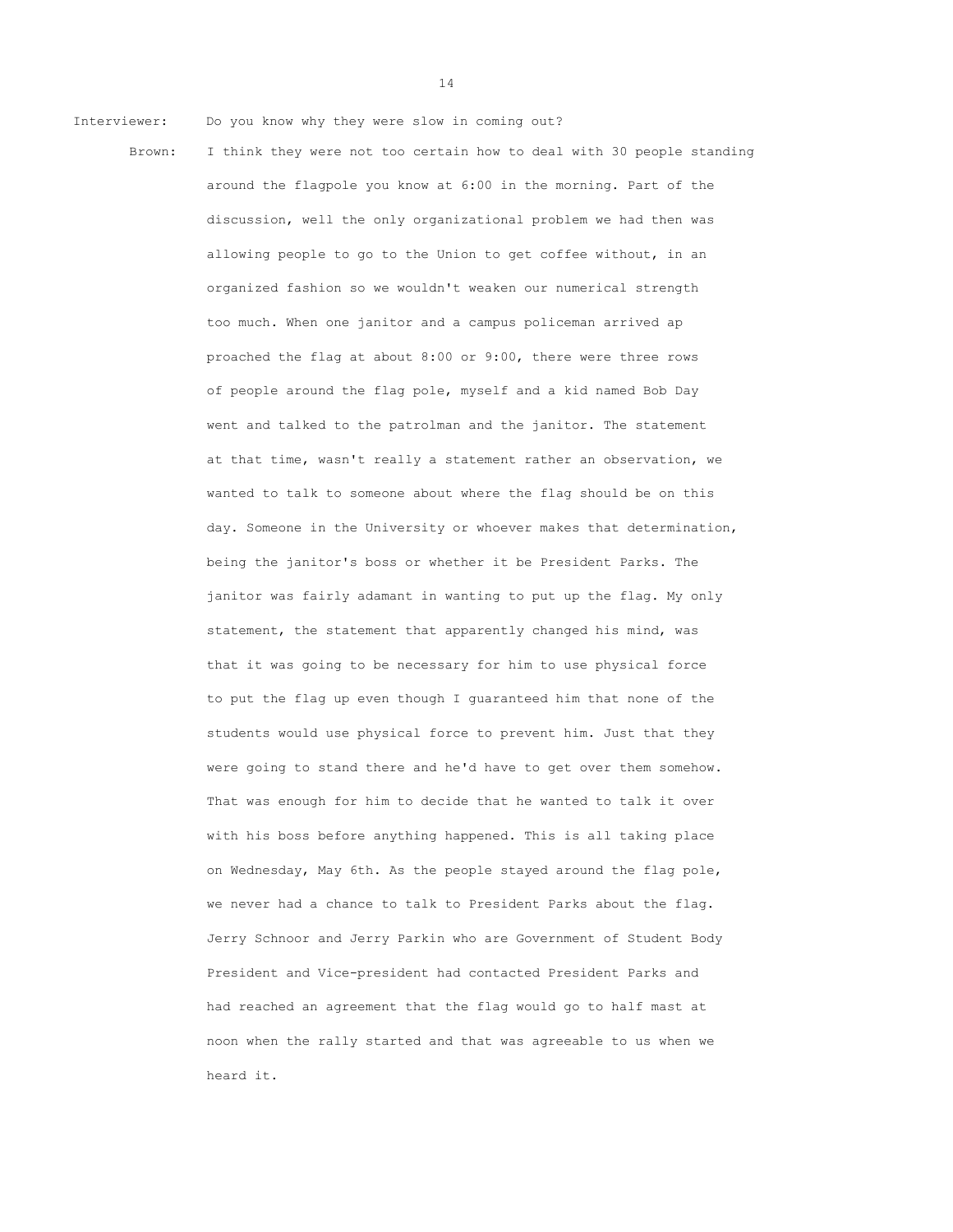Interviewer: Was it to be raised before that?

- Brown: It was not to be raised before then but there was no discussion that we were in with that fact. If there was any I don't know about it. The only incident involving the flag was I guess at 11:30 or somewhere around there. Dick Bjornseth and Bill Augustine came over with a flag of theirs and made a decision to try and raise the flag. There was a certain amount of scuffling when trying to get ahold of the chain.
- Interviewer: How many people were on the flagpole at that time?
- Brown: There were probably 50 people around the pole at the time. I wasn't at the pole when it started but as soon as I saw a crowd there and noise started I came over. I grabbed the chain well, put my hand on top of everyone else's hand. Mr. Augustine was making a speech, or I mean Mr. Bjornseth was making a speech about the position of the flag being only determined by the President of the United States. I made a statement similar to the one made to the janitor that there was no way at this time if he was smart that he could put the flag up without using physical force to simply remove the people standing there even-though they weren't about to harm him.
- Interviewer: Did you tell him about the agreement made with Schnoor? Brown: I also told him about the agreement. The agreement didn't seem to have any real influence on his thinking. The fact that he was confronted with making a decision of whether to use force or not, I think is what prevented him from doing any more. The sense that that would have been thrown in his face, as soon as he'd been, well, maybe correctly or incorrectly, but he was isolated as the individual who had to make the decision whether to use force or not and once he had been identified as that, fairly or unfairly, he decided to stop and said something like they had made their point and then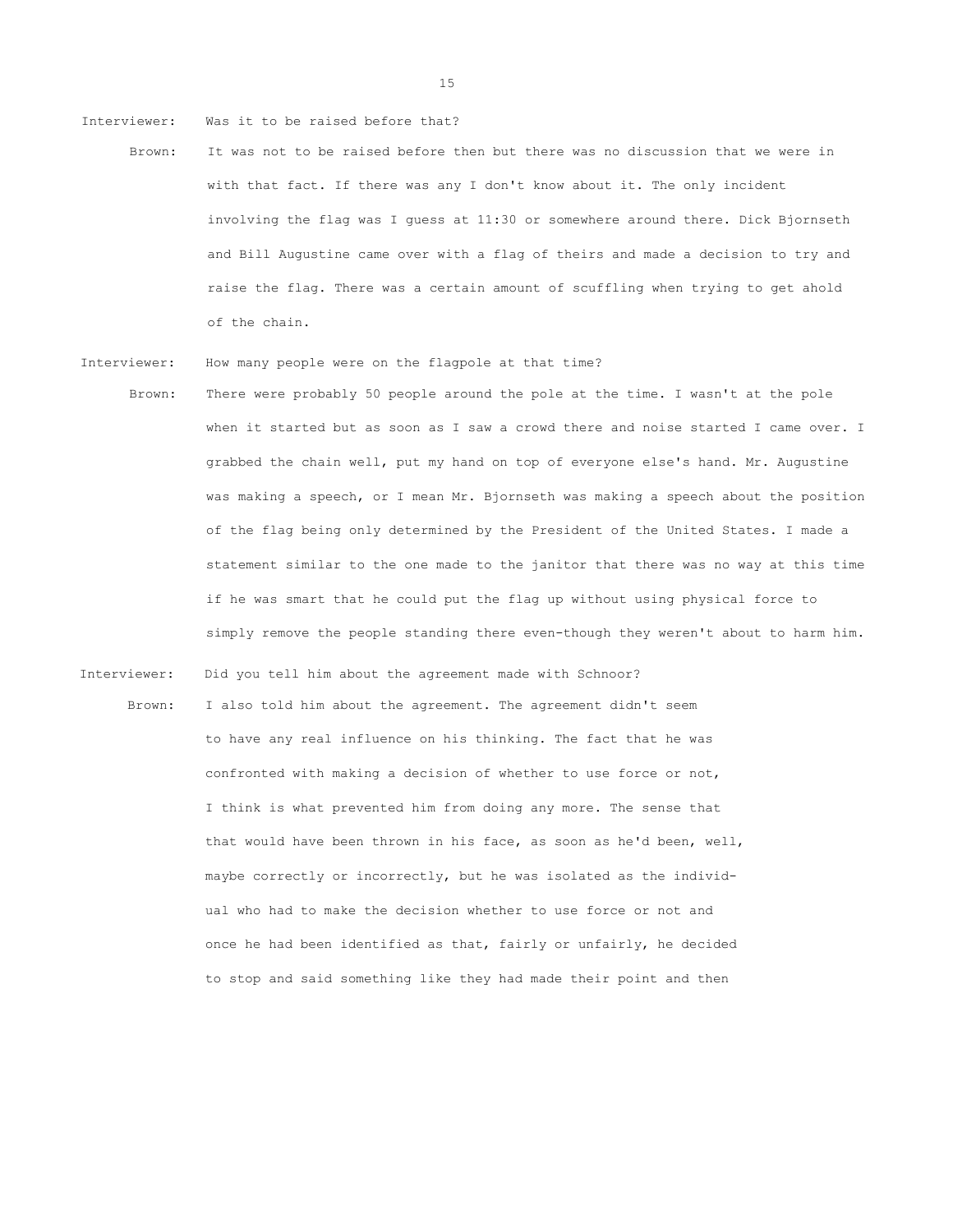he left. At 12:00 the flag did go up as had been agreed upon. The flag was raised as agreed by one of our people, Doug Marks, who is sort of put in charge of flagpole detail when some of us left. What followed was a mass rally which---

- Interviewer: Had you or did you have a hand in organizing the rally?
- Brown: The rally had been called for in the student strike. The only thing I was involved in was organizing publicity campaigning the night before which just meant putting up flyers on everything you could find and making sure resident groups got the flyers, making sure the Daily got a good story. So I organized the groups that went to the resident groups but that was just, you know, finding people in charge of the resident groups, 5 people.
- Interviewer: Did you have a hand in picking the speakers? Brown: The speakers were not picked by me. The program was apparently assigned by Jerry Schnoor. Part of the, as I understand what happened, there was a minister who started the program---
- Interviewer: Were you there when it started?
	- Brown: Yes, I was there when it started, the program was started. Professor Ogg spoke on economics, made a statement about him and his son being together for the first time on an issue in a long time. I mean they were both abhorred by Cambodia. Professor Allan then spoke. As I understand, Professor Allan wasn't scheduled to speak. Professor Allan is a peace native of at least 50 years going back as far as World War I and a man that is admired by most of us, at least by myself. He gave sort of a dry speech and a few people in my mind were very discourteous to him. The discourtesy in part that was shown to Professor Allan in part prompted Bob Trembly and myself getting ourselves into the program even though we weren't scheduled to speak either. There was a fear that the program was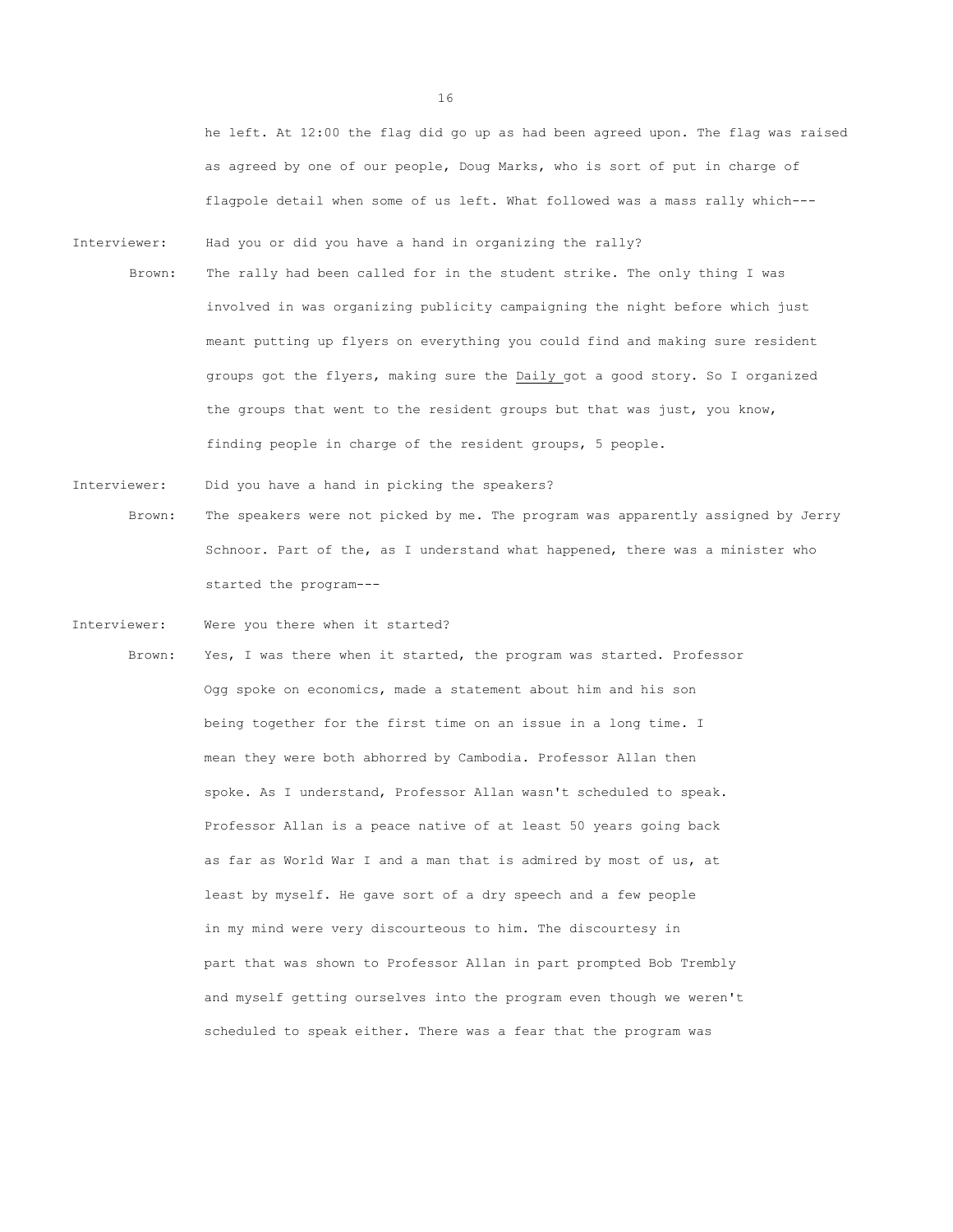going to be too long the way it was. Trembly, myself, Richard Bender, Doug Pritchard and Rick Thompson and a few other people while all this was going on were talking about what we could do with the crowd after the rally. Bob Trembly was adamant about wanting to take them over to the ROTC field and I was adamant about wanting to take them over to Lincoln Way and staging a sit-in on Lincoln Way.

Interviewer: Why didn't you want to go over to the ROTC field?

Brown: It was the old issue again of deciding what you wanted to protest about, doing it in as direct manner as possible. This is the original actions in the Armory I thought were confused with Kent State. It was my opinion that the actions we were doing, the actions that Trembly wanted to do after the rally were confusing the Indochina war with the ROTC program, and that it was preferred to isolate one of those issues and strike at it. I've always had a reluctance to try to identify the University as the institution to be fighting which at sometimes people have and so I wanted to try and keep it away from the University at this point.

Interviewer: Did you speak to the crowd at all?

Brown: I spoke to the crowd later. The important thing that happened I guess maybe sociologically when the discussion was going on is that Mr. Trembly and myself weren't able to reach a decision as to which activity to do. I decided without informing Trembly to let my issue die simply so there would be a certainty as to what we were doing so that I knew what he wanted to do and I was going to allow him to do it so I would know the total activity whereas I didn't want to start into something and then find myself confronted with his activity. So there was a reluctance in backing down on my part and I didn't bother to inform Mr. Trembly about that. Following Professor Allan at the initiative of some of the crowd, some people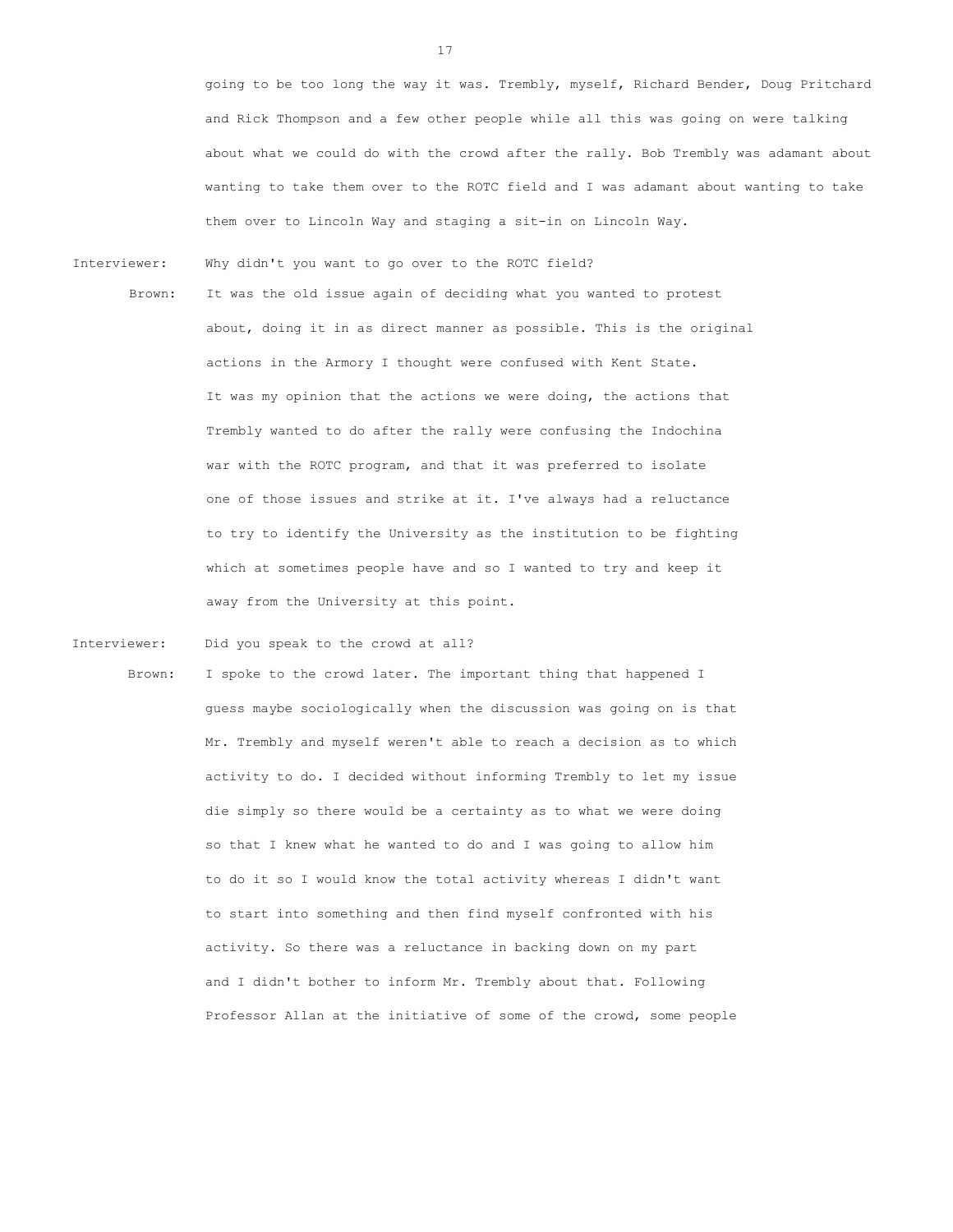because of the length of what had happened and the crowd was dispersing, Trembly went up and spoke at the mike and put out a call for the people to attend the ROTC program. He had informed me that he was going to do that following after he did that, I followed him to the mike, endorsed the call to go over there, made a speech on what identified earlier as the love motive for going over to the ROTC demonstration, making sure that people went over there without hatred and went over there with an expression of concern. I'm not sure how much of the crowd heard that or how much of a motive that was of the crowd for going over there. Trembly and myself have somewhat different images and followings at the University. The size of the crowd is probably a large part in determining because both of us had endorsed, if one of us had and the other hadn't, you know, it wouldn't had gone over as well as it did. When we got there some of us that had bullhorns, such as myself encouraged people to try and talk to the ROTC people that were in ranks. Not to harrass them, not to yell at them, or scream at them, not to make any threat towards them but just simply to try to rationally talk to them. They didn't talk back, but still I encouraged people to talk. Tried to make some humor over the megaphones, try to keep people calm. I didn't witness any incidents of harrassment there. A couple weeks later, one individual had a camera that had taken films showed me some pictures of a friend of mine, a sympathizer to the peace movement, showed me a film of students first of all, expressions of hatred on their faces and also minor incidents of harrassment so it did take place.

The ROTC people decided to break ranks and then walked over to the Armory. There was a call by someone to follow them over to the Armory. The Armory was re-occupied by a couple thousand people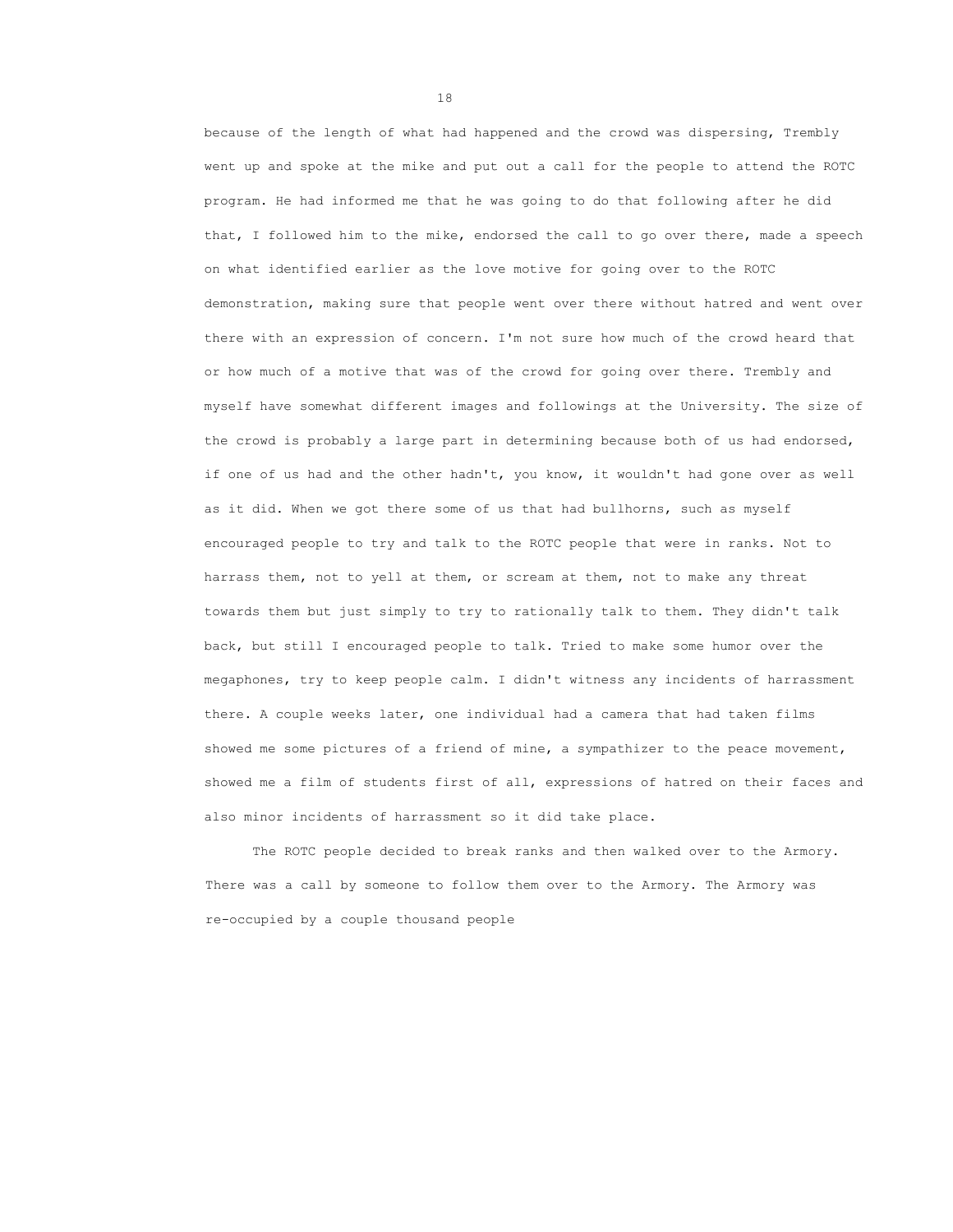at least. All the bleachers on one side, the south side, were full of people plus the floor was full of people probably to midcourt. There was still some talk there as to what to do next. Sue Osborn, whatever wanting to kill time, sang some songs. There was some more cheering done. Somebody in the audience started the cheer "All the way to Lincoln Way" which is used in football games. So the crowd packed up and walked up by way of Union drive past Morrill Hall and Beardshear over to Lincoln Way. They picked up a lot of people on the route and there were probably maybe 3,000 people, an estimate at Lincoln Way.

Interviewer: Did anybody know what was going to happen? Brown: Nobody knew what was going to happen. When we got to Lincoln Way and Beach as the head parade marshall, I got the crowd to stop hoping at this point, my original

activity to sit-in on Lincoln Way---

Interviewer: What was the object of having a sit-in on Lincoln Way? Brown: The sit-in was pretty much becoming the common tactic across the country in doing something that was non-violent, agreed disruptive of a tactic of I don't know if you want to say inconveniencing people, but just as much of an expression. Part of the theory of stopping the war is to figure out the dilemma of disrupting a society but doing it non-violently, of making governments difficult of their functions, difficult to function particularly over those people that are protesting. So I guess it was just a method of trying to inconvenience the government. Part of the problem that developed here, well part of my fear of not wanting to take the crowd downtown was that if there was physical damage, you know, if any physical damage was going to be done it was going to be done in the business district and the opportunity would present itself and we didn't want to see that. I originally called for a, when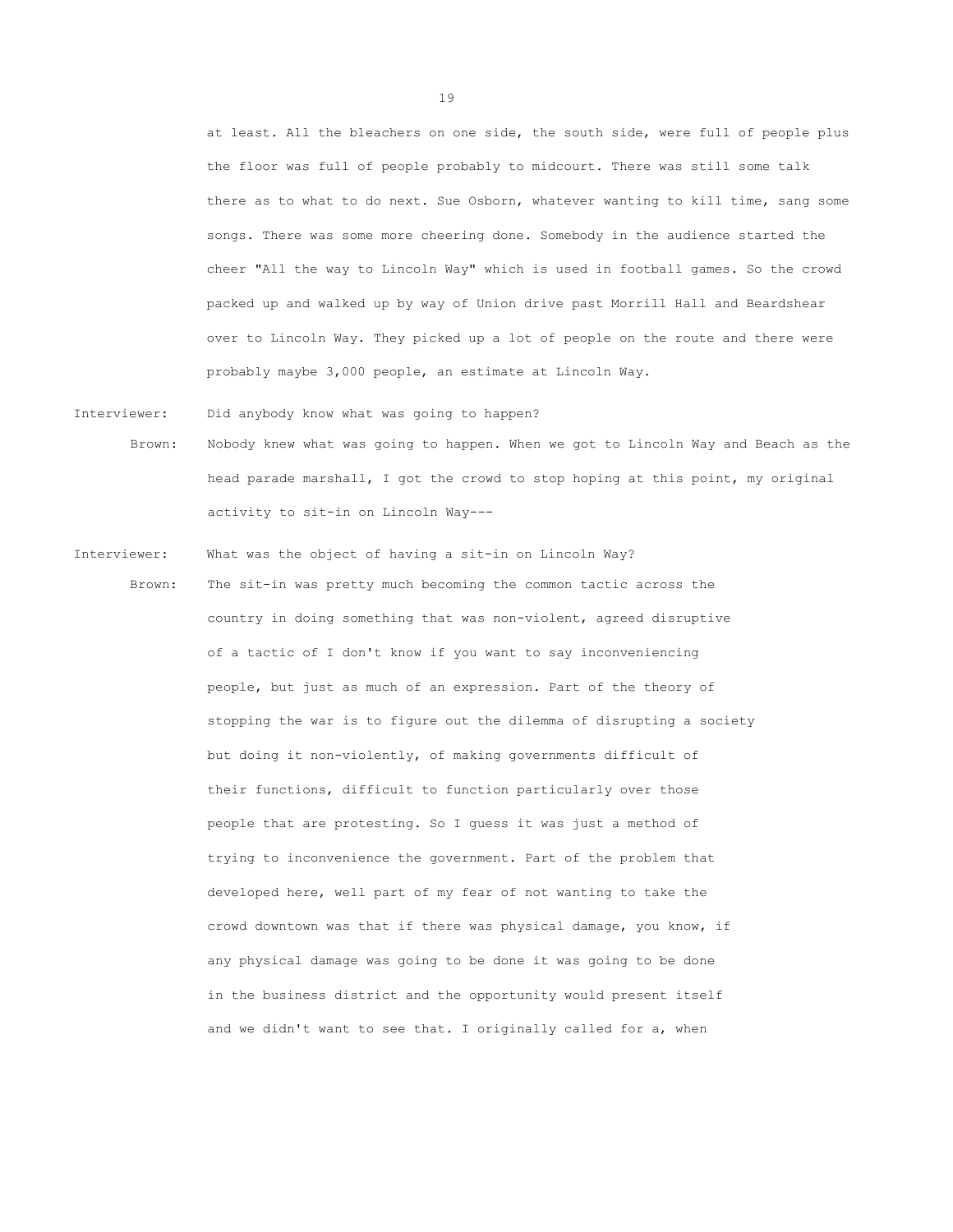I got the crowd to stop, for a ten minute symbolic sit-down for 1 minute for each year the war continued which isn't quite historically true as it stands. The first couple rows of people always tend to be the most enthusiastic activists types, started to continue downtown. Once again I used the tactic of isolating that group of pointing them out to the crowd. I got the crowd to ask them to come back and sit down which the crowd did and the first couple of rows did. Because of this incident of the first rows wanting to go downtown a certain among of factionalism developed as to what the next action would be. I was still hoping that the crowd would just sit there. Other members wanted to continue downtown. Other members wanted to go back to the University and talk to the heads of the particular departments about allowing students to get out of school. What resulted was a vote being taken by the crowd. The sound system that was used was the sound system from one of the police cars that was sitting on the corner. He was very willing to allow the sound system to be used by those individuals who were advocating going back to the University. He was reluctant to let the sound system to be used by those people who advocated a sitdown and those people who wanted to go downtown. But he did allow that. The vote was taken and the vote was one-way about going downtown. The discussion that took place, part of the vote was explaining options, not explaining rationale behind options so it wasn't you know fight for an idea it was just letting people know what they could do.

Interviewer: Do you know how the police got there?

Brown: No, I'm not sure how they got there.

Interviewer: Did you need a parade permit?

Brown: There's a, as my understanding and we checked this out, there's no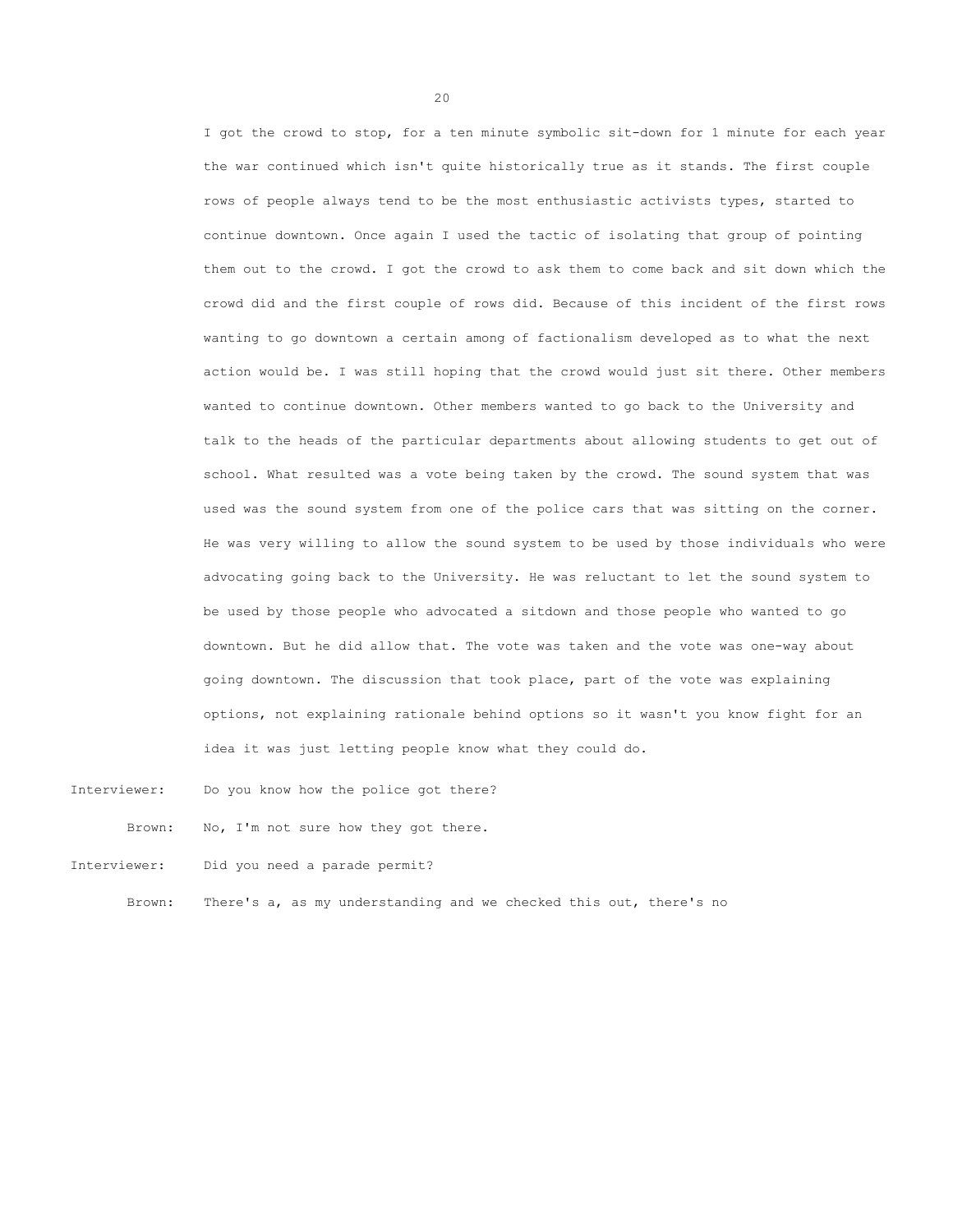condition in the city code which requires a parade permit for any activity. City Hall will issue a parade permit if you go down and ask them for one, but they never prohibited any activity taking place without a parade permit. Usually we have been courteous enough to informthem prior to an event. This time not knowing we would end up on Lincoln Way, there was no prior informing. After the vote was taken there was sort of a split cause in the crowd, mainly by people who didn't understand I suppose the situation at Lincoln Way. The Jugband who is a local musical group put on a small concert type I guess at the intersection there for those people that stayed, and the rest of the crowd moved downtown. Interviewer: You went down with the crowd?

Brown: I went down withthe crowd as the head marshall of the parade. There was a, what was attempted to do in the parade was to convince people that they had to stay together, that that was the best position to find themselves in. That they were a unit and they had to do things as a unit and anytime anyone broke off from that unit they were harming the total activity. So there were many cheers or many instructions from the people with megaphones of stay cool, be calm, be smart, get together, you're beautiful and stuff like that of trying to develop this once again, this unity. Unity also included linking arms, keeping ranks, even when one row, particularly the front row which controls usually the pace of the crowd tended to slow, but keeping them even so that everyone followed behind.

Interviewer: Did you know where you were going?

Brown: We made an agreement as we were going on the route we used in October which was down Lincoln Way to 69 then over to main street and then back up to the draft board. So the route was agreed upon. There was some difficulty in dealing with traffic in that you know,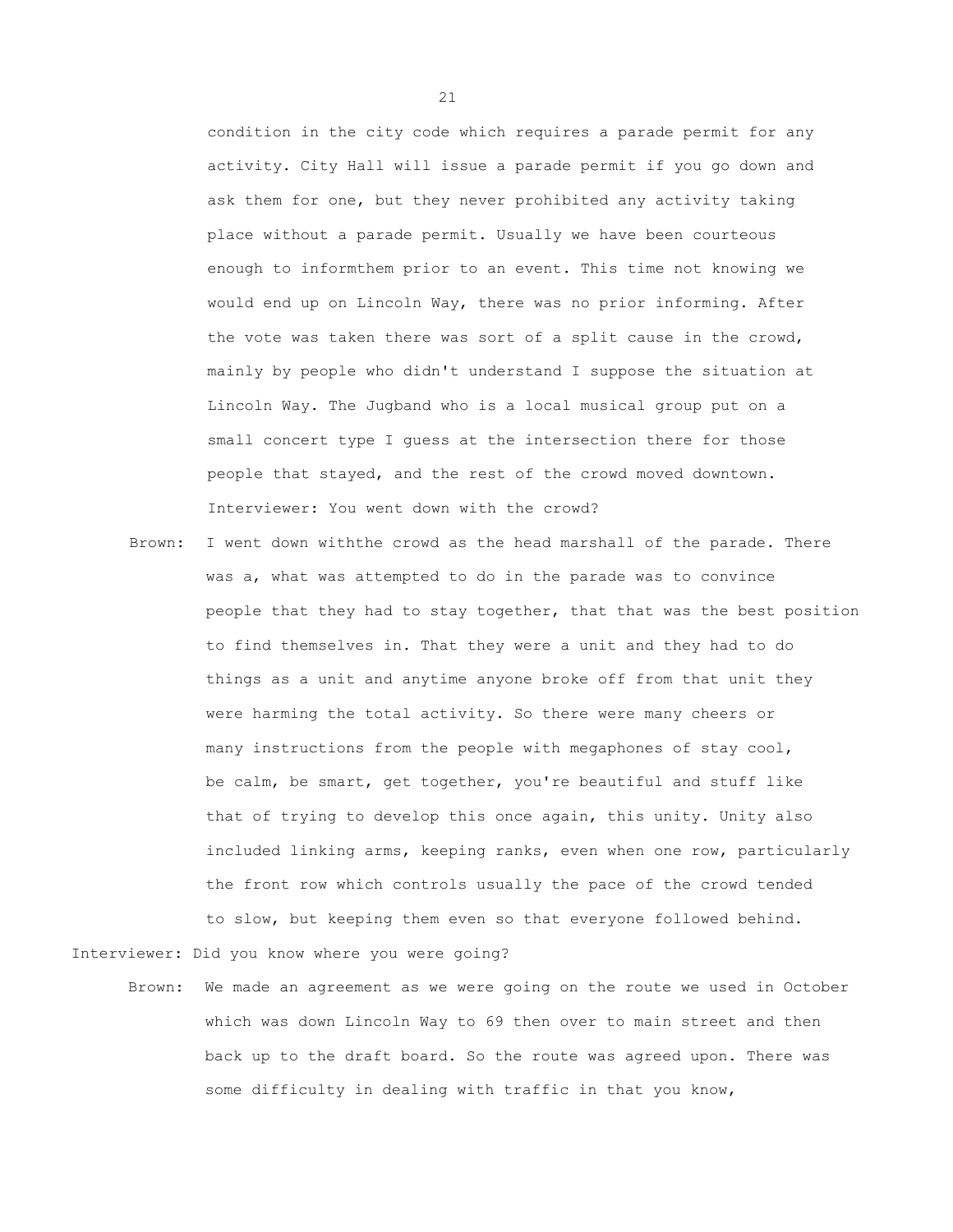it hadn't been cleared and there weren't enough police to keep it and the crowd was so large that we took up the entire highway rather than two of the four lanes. Members of the Government of the Student Body primarily were up in the front of the parade directing traffic at the intersection. There was some obvious displeasure shown by some people in cars. One truck took a turn way too fast obviously and could have posed as a threat to some students if they hadn't been awake. Only one incident arose along the route; over by the Highway Commission there was an American flag at full staff and maybe four or five people decided that they wanted to lower it to half staff. Prior to the flag, I had antici= pated the problem and instructed three or four marshalls to go to the flag and stand around it. Also, when people left to try and take down the flag, once again with the megaphone, I verbally said to them, the crowd, well I asked the crowd to cheer them back. When that was done, you know when they knew the crowd, that they were leaving, that they were no longer together completely, they came back into the crowd. So the flag did stay up. We continued down the route and came back up main street. Came up main street and once again as we did the Saturday before, May 2nd, slowed down the pace along the route because when it slows down people would be conscious of our presence. There was a lot of, always going through main street cheers are picked up. The people along the crowd, the townspeople don't seem to have any real animosity. A few people did join the parade, there was a lot that asked them to. There was a lot of, the people with the dialogues, excuse me, the people with the megaphones have one-sided dialogues towards the people in the rally group of talking directly to them in a very audible fashion, sort of a loud fashion, sort of raising rhetorical questions,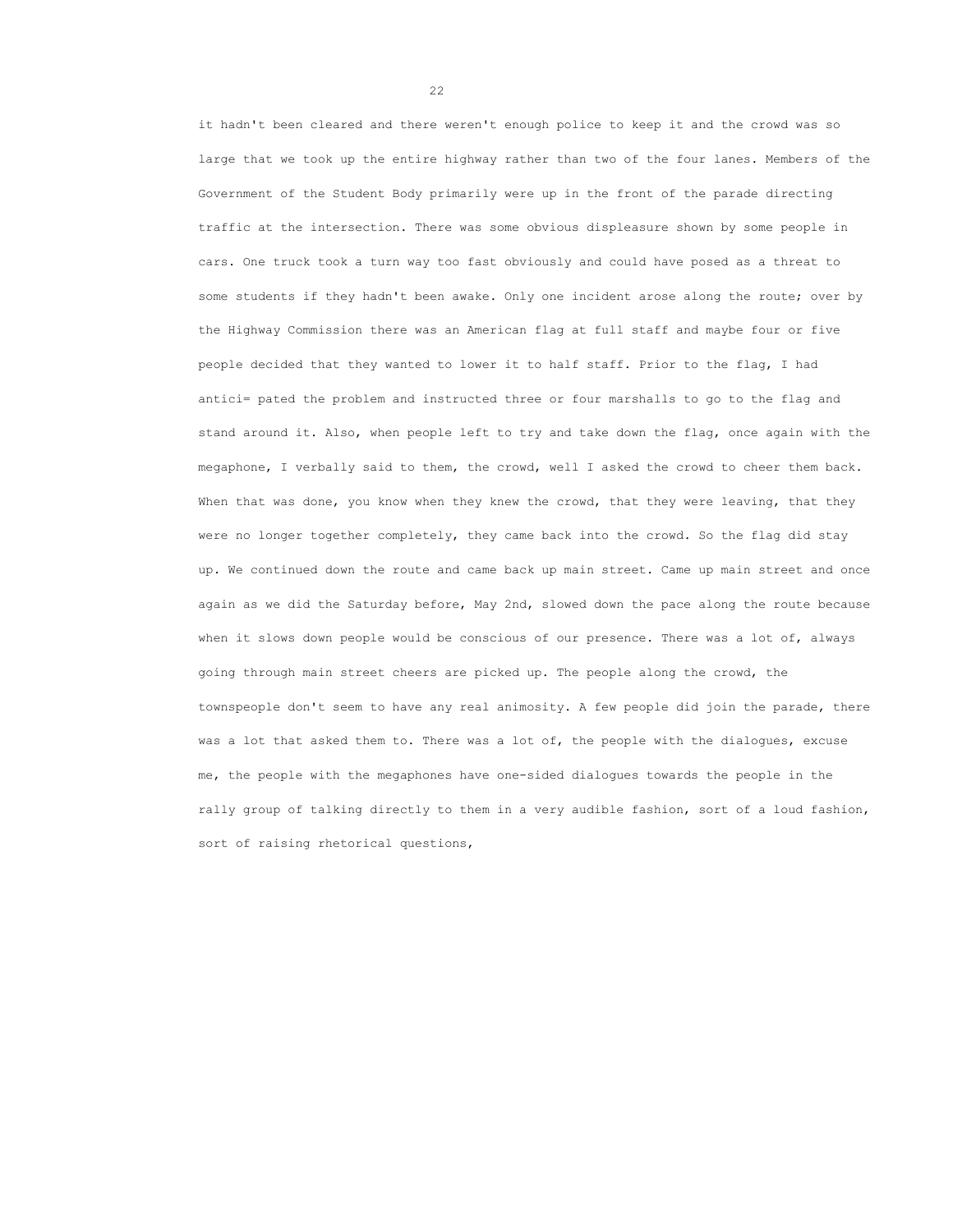you know, asking them is this what they wanted to happen, did it have their approval, would it have their Congressman's approval, acting independent of the world. So I think that a lot of what was happening even though it was dialogue communication that was taking place, we finally ended up at the draft board and once again we had the problem of figuring out what to do. We hadn't planned an activity. When we got there, we had the Jugband stall for more time. One individual, well first of all there were two patrolmen, armed patrolmen inside the draft board with sidearms, helmets and clubs. One individual was very adamant, he didn't express it publicly but he did express it three or four times to me of wanting to go in and destroy files. He was completely convinced that the police weren't going to try and stop anyone from doing that. I was in no means that convinced and never made that proposal. There was the old feeling as always, when you have a crowd of deciding what to do with them, but not really knowing what to do.

Interviewer: About how large was the crowd now by the time you got to the draft board?

Brown: I've heard estimates from about 800-1,000. I've always had trouble figuring out crowds. March and October, we had it was estimated around 1,900, but this crowd we had looked quite larger than that in October so I don't know which figures to believe. Eventually, and my suggestion again was the action which we decided to take, didn't come off real well was I made a speech on Nixon being trapped in Southeast Asia and the youth of America being trapped in the draft and that now we had an opportunity to trap the draft inside the board where the patrolmen and also the personnel of the draft board. The action planned was to sit in front of the door and not allow them out. Make them spend the night in there or longer than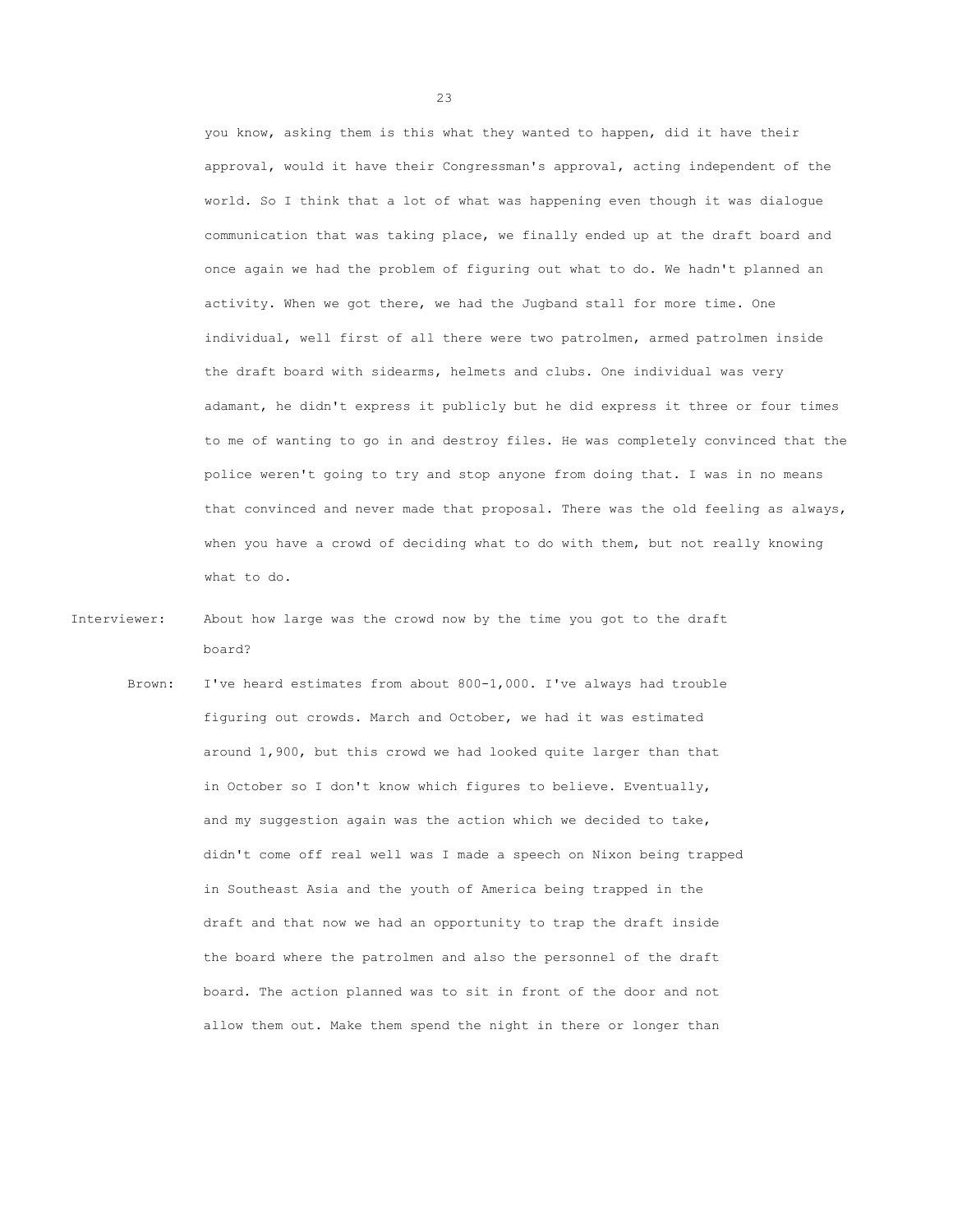that, if it proves worthwhile to do so.

- Interviewer: Was this directed towards the personnel and clerks?
	- Brown: No, the activities at least as an organizer, the activities at this time the activities that come up in the following days are never directed towards the personnel or the institution. There's always talk to the personnel of asking them to leave the institution, of not assisting it anymore. But there's always not a guarantee but a statement of purpose of no coercion being directed towards the personnel inside the building. Many times the personnel had difficulties accepting that statement, believing that statement, but then as an organizing principle it's been used the entire year. Well, in October we came up with several statements of guarantees and one of those guarantees were no force or coercion will be used and it's still a principle in my mind.
- Interviewer: If we assume, you did that and they wanted to get out would you have allowed them to get out?
	- Brown: I don't think you know, forcing them to stay in there, there's a dilemma there of attacking the war for individual rights. There was a dilemma that was very real at the ROTC demonstration. The ROTC demonstration is not pure in my mind but was justified on depending upon whether you had the hate motive or the love motive, it didn't make it right it was just because you can justify it in some way although none of them really come off well. All protest is sort of an experiment and because you do it one way you're not committed to do it that one way another time so time forces you to do things ill-prepared sometimes or I guess not as prepared as you'd like to be.

Interviewer: Did you propose this, did they follow it? Brown: We staged a sit-in in front of the draft board door. The crowd sort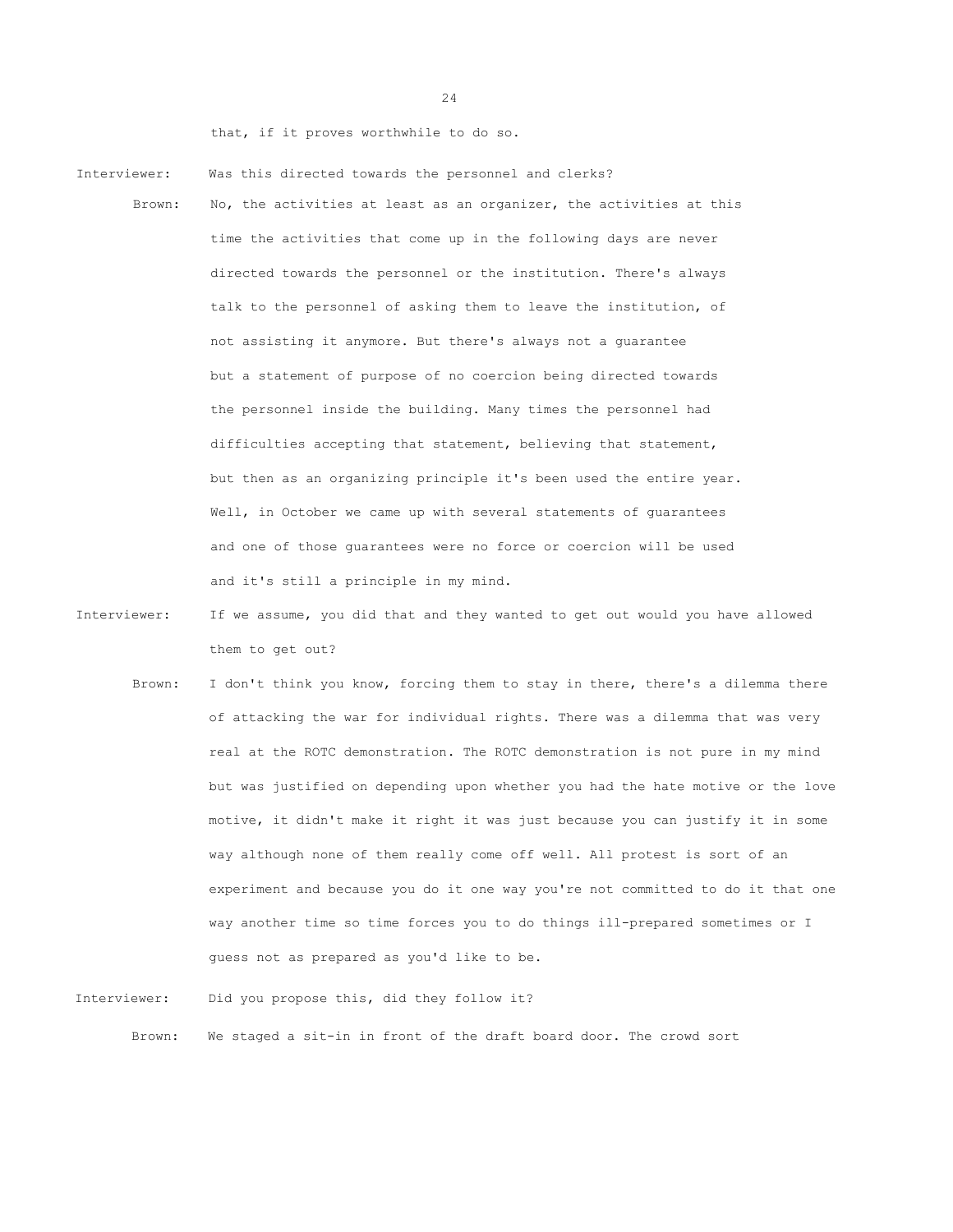broke up at that time. I mean, we didn't have the thousand people we had which is probably understandable. After the call for the sit-in outside the draft board to trap the personnel in.

Interviewer: Do you know what time it approximately was?

Brown: It must have been 4:30, the board closes at 5:00 and that's when the personnel attempted to get out.

Interviewer: How many were sitting in front of the door?

Brown: There were maybe 40 or 50 people around. There were only maybe 5 or 6 of us at 5:00, a half hour after everything had happened, there were only 4 or 5 of us sitting directly in front of the door while the rest of the people were standing around. There were organizing efforts going on to secure food for the night, sleeping bags, blankets, getting the word out to people. At 5:00 the two patrolmen on the inside pushed the door open. The people sitting in front did not push back. Because of where we were in relation ship to the door made it a little bit more difficult to open. There was no force used to keep the doer shut.

Interviewer: Had this been agreed upon?

Brown: It hadn't been agreed upon, but it was consistent with other activities or with philosophy at least with myself and with the people that were there at the time. The door was open and the people did get out. There was sort of mixed feelings about allowing them out. The decision to trap them in was done, not because it was thought to be a good activity, but because there was a crowd there and we had to find something to do with the crowd. So it wasn't interpreted as a major defeat that they did get out. When they were out, the talk, well there was another factor there. There was an argument of the fact that people were trapped in particularly middle-aged ladies who primarily were trapped in, of the concern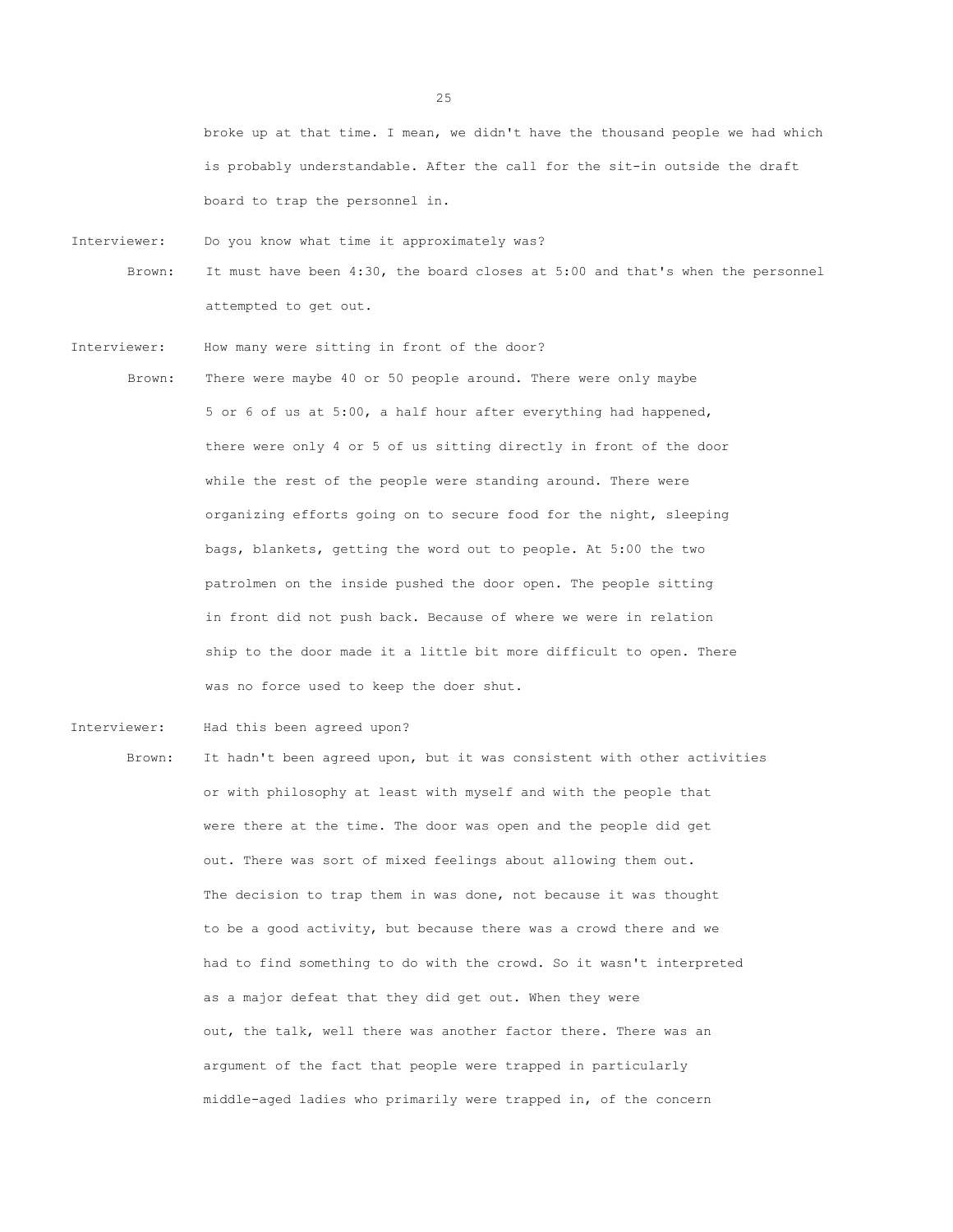of how that was going to go over in the press and for publicity at least. Would it be better to come back the next morning, not letting the board open without inconveniencing a particular person or type of person. So when they did get out the discussion immediately started or centered around coming back the next morning doing the same thing from the opposite viewpoint of stopping them from going in. The talk centered around trying to inform people, getting the word out so people would be there in the morning.

- Interviewer: Now, this decision then to keep or prevent the draft board from opening the following day was then reached through sort of a general discussion or was there some leadership?
	- Brown: There was a discussion among the group of people that were still there at 5:00 which is probably representative of the most activists portion of the student body but it doesn't represent the media thinking of most of the people that participate in these events. There was leadership provided in the fact that Mr. Trembly, I guess, Bob, sort of lobbied and favored the idea. There was no active counter lobby and I don't think there was any thought of a counter lobby that I knew of. So Trembly was probably the organizer of the particular event but it was a popular event. Some people, I'm not sure how many spent the night at the draft board.

Interviewer: What did you do after the decision was made?

Brown: I went back to the Union and then went home. I'd spent like four days with very little sleep of only two or three hours a night. So I went home and went to sleep. I went to the draft board Thurs day, May 7th at about 8:30. Got there after there had been some arrests made and after the police department had arrived.

Interviewer: Had anyone called you?

Brown: No one had called me, and after people were already inside the draft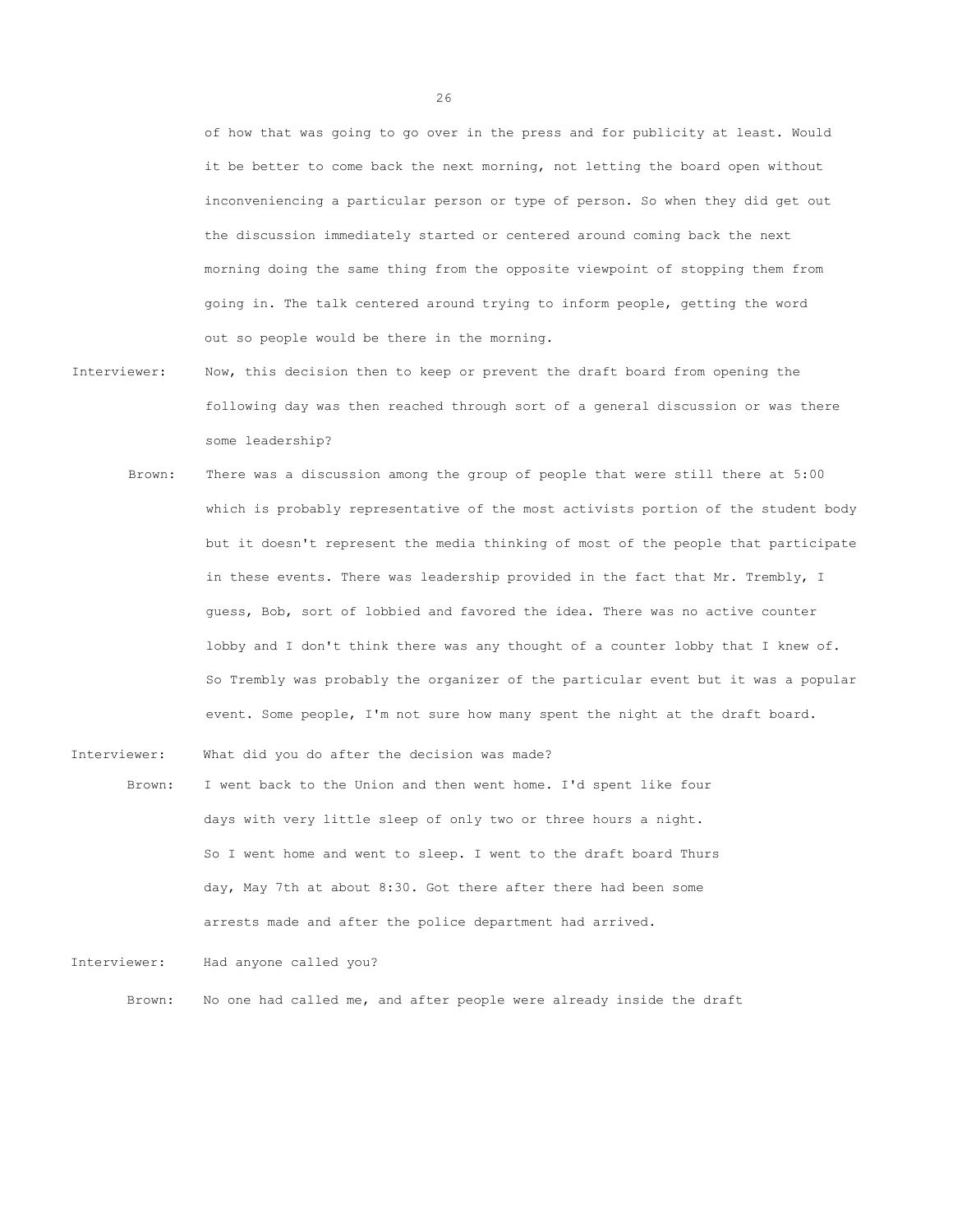board. When I got there at 8:30 my roommate, Jack Concannon, dropped me off about a block from the stop sign and I ran the distance when I saw the police were there. Went inside the draft board immediately.

Interviewer: Was there tear gas in there yet?

Brown: Tear gas hadn't gone in yet. What was going on in the building at the time was several people were sitting at the bottom of the steps by the draft board door, I guess maybe 15 to 20 people. Dave Lendt of Carl Hamilton's office was talking to them, to the students in part and was also talking to the police department in part. When I went into the building I engaged Mr. Lendt in some conversation to start off, first of all I thought Mr. Lendt at that time was Robert Pyle and didn't find out that they were different people until a couple days later and also engaged assistant Chief Lyttle in a conversation. Mr. Lyttle had just decided to start moving students out.

Interviewer: Do you think that was his decision?

Brown: No, it became, with the conversation with him I spoke maybe 5 or 10 minutes. I sort of talked him out of taking any action at that time. He was sort of in no rush to take action, sort of agreed with that. His only reply was that he was doing his job and that I should talk to City Attorney Bishop, but I hadn't at that time gotten assistant Chief Lyttle to delay his actions until I could hopefully talk to Mr. Bishop. At that time, just as we were finishing that, Mr. Bishop came in and started to go up the stairs which overlooked the stairs going down, we were on the first landing. He said in a loud voice "Let's move them out men!".

Interviewer: Now were there police inside?

Brown: There were police inside the building. There were patrolmen in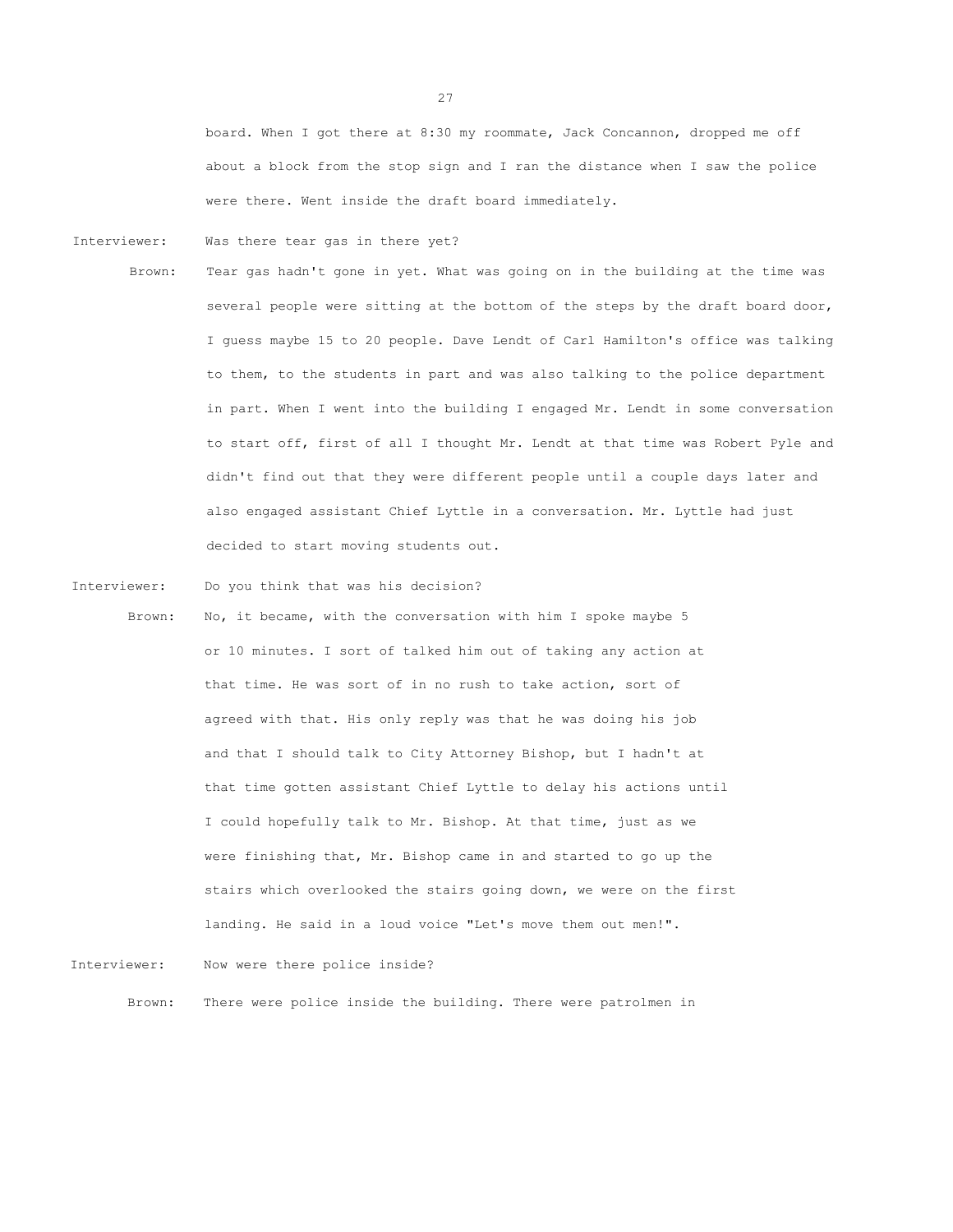front of me, 3 or 4, between me and the students. I was on the first landing along with Lendt and Lyttle and there were stairs going down to a basement landing or a lower landing where students were and there were patrolmen on the top stairs going down. When Mr. Bishop walked in he went up a few stairs going to another landing which was above us. As I said, he said "Let's move them out men.".

Interviewer: Who said that? Mr. Bishop?

Brown: Mr. Bishop, yes. I started to engage him in conversation at that point asking him to just take it easy for a minute, let's talk about it. He wasn't in a mood to talk or at least or maybe it's possible he didn't know who I was or what connection I had, that's also possible. In a louder voice, "Let's move them out." The patrolman in front of me, I tapped one on the shoulder the one on the far left of the stairs there and asked him to excuse me that I would like to go down and join them. Mr. Bishop gave a command saying "Get him he's the first one" and I was out of the building. I went limp when I got to the door, I was drug out with my back first by just one patrolman I think. When I got to the car they attempted to lift me into the car. The belt on my pants broke at that point and I said to Mr. Sandeen who was standing on the side, "Mr. Sandeen you saw it, they owe me one belt," and he said "yes, that's true". They eventually got me into the car, pushed me in.

- Interviewer: As far as resisting arrest or anything like that all you were was being limp. Is that right?
	- Brown: Yes, that's the only action I took, was going limp. When I was in the car I was partially in the car, my feet were still outside the door. They tried to close the door and weren't able to do so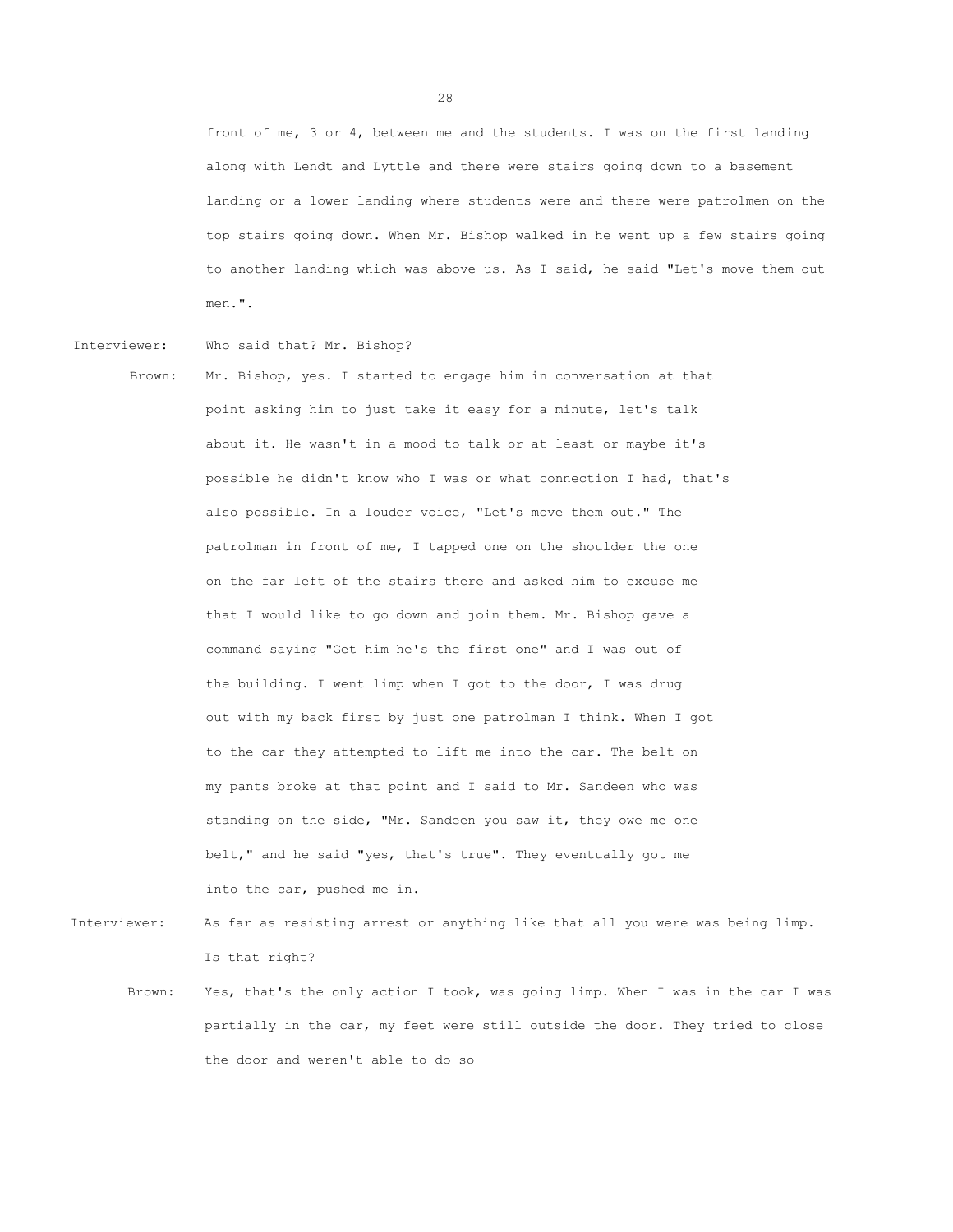because of where my feet were. I didn't move, they asked me to move, and I still didn't move and they eventually went around to the other side and pulled me in farther so they could close the door. Prior to going around to the other side, one incident that went on before they went around to the other side and pulled me in was that when they first couldn't close the door, one patrolman, an un-uniformed officer that had tried to put me in had gotten in the front seat and asked me if I wanted to be maced. I asked him why he wanted to mace me and I said the one thing I would not respond to was threats and he stopped at that point and got back out of the car and went to the other side and pulled me in farther. The first thought that I had when I was originally put in the car, didn't do anything about it, but the first thought you had when you're put in the car is wanting to immediately jump out the other side. As a conjecture I think many of the resisting arrest charges that students ran up against were a basic unseriousness that many of the kids get I think watching James Bond, and James West and TV shows like that where you can almost always play unrealistic games. They put me in the car alone, I was in the car and they pulled me in from the other side and I was now sitting up in the back seat away from the driver's side of the wheel. The individual that had pulled me in on that side, tried to put handcuffs around my ankles. They didn't fit and I told them that they weren't going to fit. They then put the handcuffs on my hands.

Interviewer: Did they give you any reason for that?

Brown: No reason. He then closed the door, got around to the other side, and then got into the back with me, this is a un-uniformed patrolman.

Interviewer: How do you know it was a patrolman if he wasn't in uniform?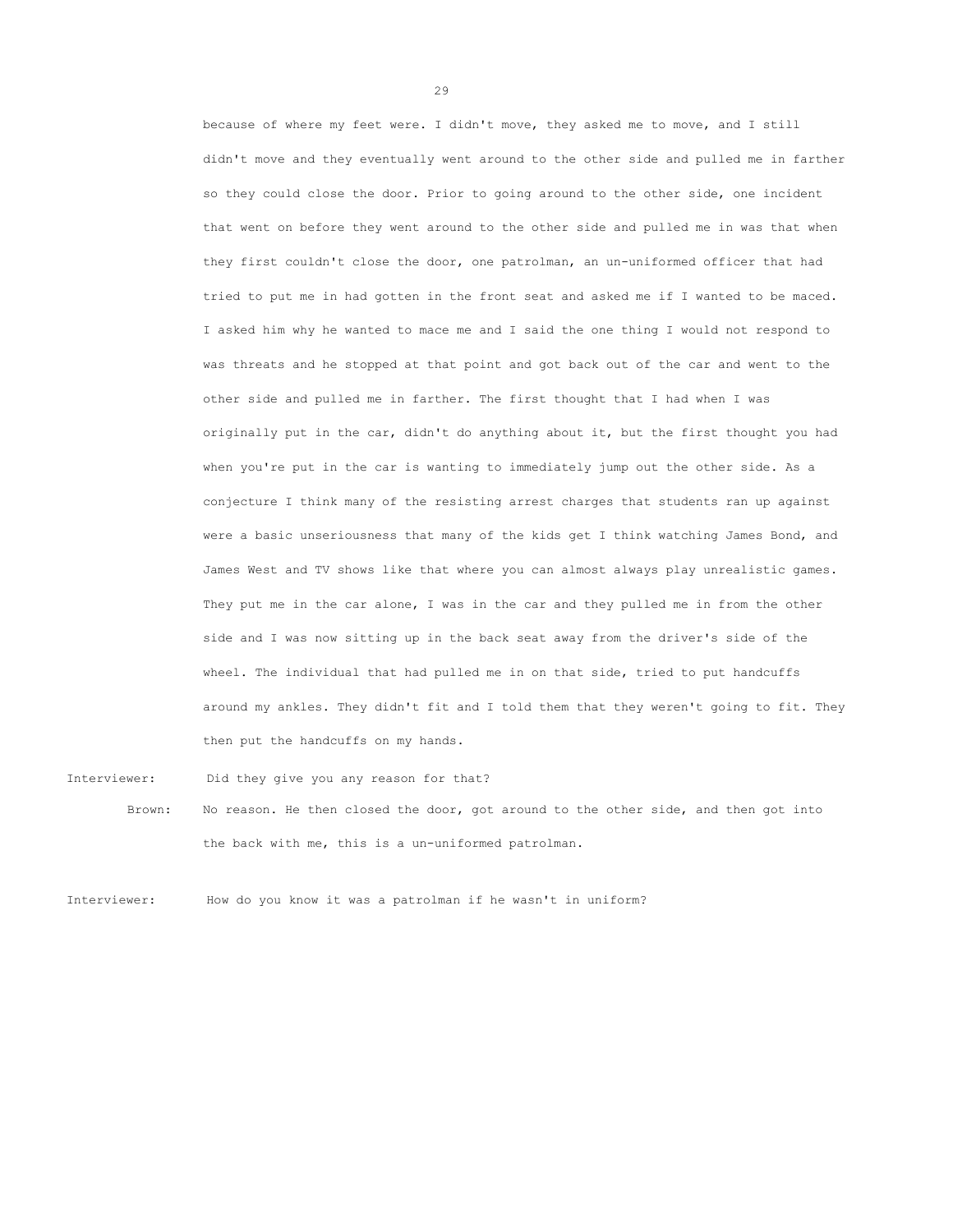Brown: I'm not using the word patrolman as a...

- Interviewer: But he was a policeman you say?
	-

Brown: He was a policeman but he wasn't wearing a uniform. He was either a detective or what ever other designation the police department has. At that point another uniformed patrolman got in the front seat of the driver's wheel and then drove to the police station. On the route to the police station there was a lot of one-sided conversation. I did a lot of talking of in my stating that I thought they were making a mistake to use the actions they were using. I made suggestions that I thought many of the students at the university would respond that were making arrests that actions be counter-productive for the police department. Made a lot of talk about what I thought about Richard Nixon's decision to go into Cambodia. The only sentence I ever got back from either of the two law enforcement officers was one saying he had a son and that he didn't want him to go either but that he probably would. I answered that nobody ever wants to go but they all do, something like that. We got up to the police station. Just prior getting to the police station I told the plain clothesman officer that they would have to once again, well that I would not assist them in getting into the police station just as I had not assisted them in getting into the patrol car. He said "O.K.", and told the uni formed patrolman in the front seat to call in and ask on the radio for them to send out a couple of men which is what he did. He got out of the car, went to the front. We had some more conver sation and he said something about asking me if I wanted to be arrested for resisting arrest and told me that that had a one-year sentence and a \$1,000 fine. It was posed in the form of a question and my answer to him was that I had a long time ago resolved that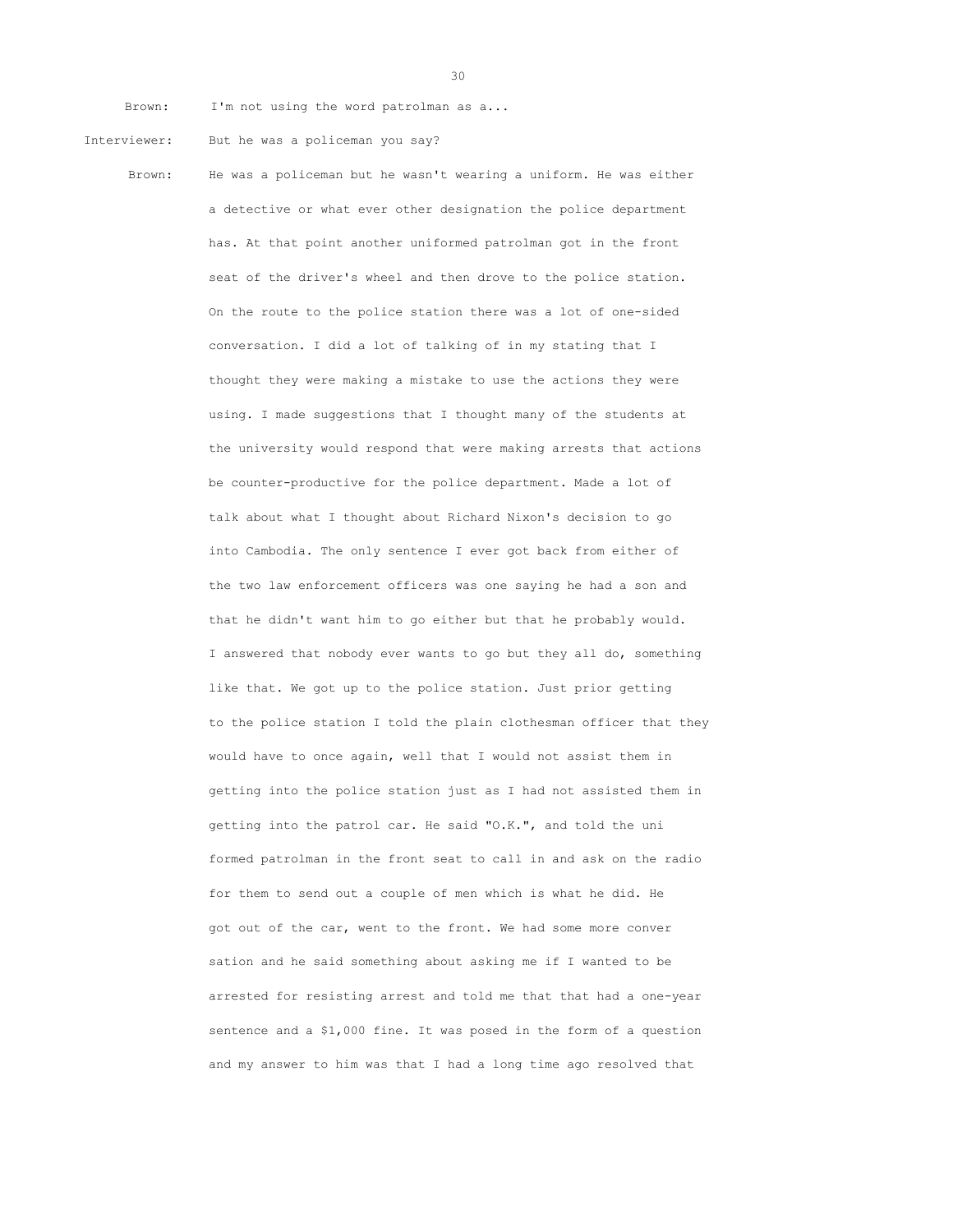I was going to spend five years in jail for draft refusal and that I would be happy to trade him one for five anytime. When the other patrolman came out they started to pull me out of the car. The way I was sitting my head and shoulders, when I was pulled forward, were wedged against the frame of the car. I said this isn't going to work. To get me out you're going to have to move my head. And at that time one of them or both did reach up and pull my head down to the side so they could get out of the car. They had to carry me up the steps and laid me on the floor near the police desk, frisked me of my billfold, comb, and watch and then later on, of a button that was on my shirt that they had missed earlier. They asked me for my name and address and I just sort of looked at them and said that I wasn't going to assist and they said that's fine, Well get it later. The plain clothesman told them what the charge was and also at that time for the first time said that he was going to file charges of resisting arrest. They then asked me to walk downstairs and I said once again that I wasn't going to assist, that I thought they were making a mistakes and therefore I couldn't. So they drug me down the stairs and put me in a cell. There were four people inside the cell that had been arrested earlier prior to 8:30, on Thursday, May 7th. As I recall they were Terry Humeston, Rod Williams, John Hersey and Mel Creb. Their first concern was whether I was hurt and what was going on. I said I wasn't hurt. The only possible physical harm that came to me during this whole incident which was minor was being drug into the police station by the handcuffs. One gentleman pulling on the handcuffs and one gentleman holding my legs up and it hurt. It did leave a little bit of a scar but nothing that amounted to anything. I told them what I had seen, that there were people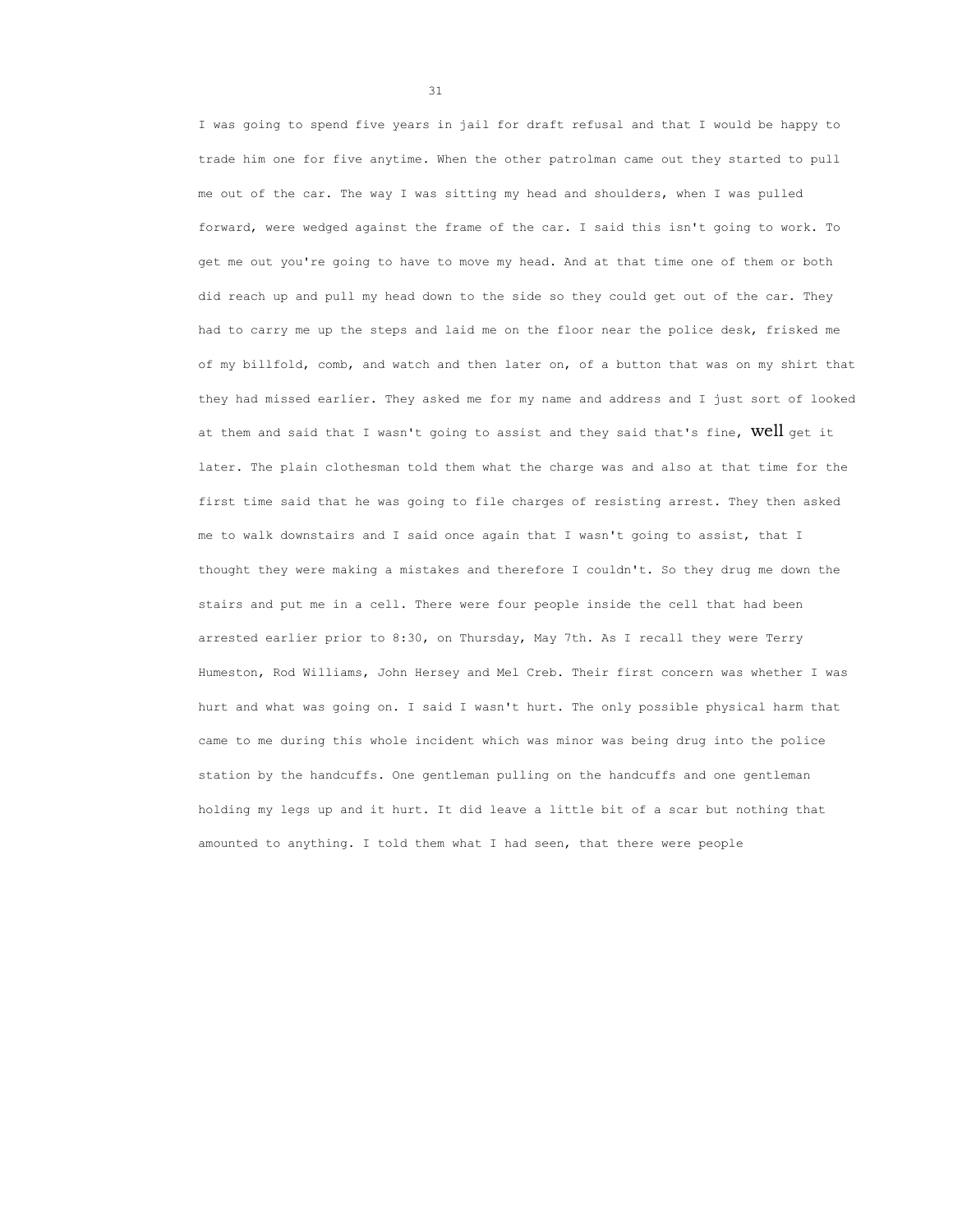sitting at the bottom of the steps and the police weren't able to remove them because they had their arms locked. That's as far as much action as I had in this particular incident.

Starting maybe mid-afternoon they started taking people up one at a time and arraigning them in front of Judge McKinney and setting bail. There was a lot of concern on our part whether there was enough bail money and the decision was sort of that nobody should accept bail money until everyone had determined theirs so that the maximum number of people would be let out; it didn't work out that way but that's what we were talking about. I was the second to the last person as far as the male members, the male persons in the cell to be taken up for arraignment. When I was taken up for arraignment, I was first filled out with what they call an information list, a term the police use. A sheet with name and address and that's pretty much it. The charge and the arresting officer I guess. There was, once again when they asked me questions I didn't answer the questions and they got the information out of my wallet. One of the things that apparently resulted and this was later brought up and ended up as one person's charges being dropped against that person in that one of the 23 arrested, Jeff Klomp, I had had his driver's license in my billfold which was a duplicate that he had so that the original resisting arrest charge against me had been written up as Jeff Klomp so that when I was taken up to Judge McKinney, they had a disturbing the peace charge information sheet on me but they didn't have a resisting arrest charge or information sheet on me. Judge McKinney somehow knew that there was another charge against me at least under that name and therefore had asked where it was and they weren't able to find it so I was taken back downstairs and they wrote out another information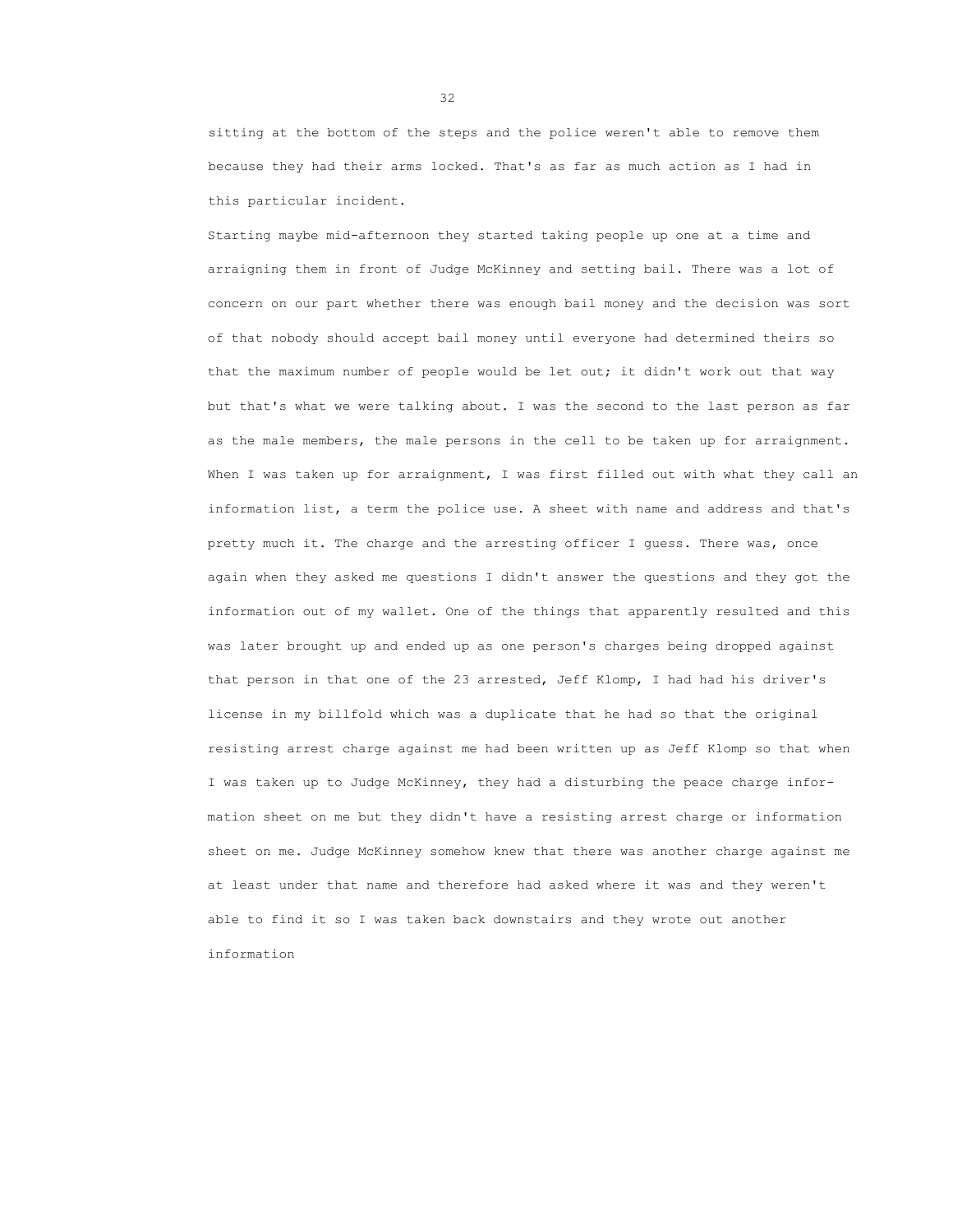sheet on me for resisting arrest. I was taken back out.

- Interviewer: Now, who's name was this?
	- Brown: This time under Clyde Brown. The first one apparently had been written up for Jeff Klomp...
- Interviewer: On the basis of the duplicate driver's license and they...
	- Brown: Yes, and they had charged him with resisting arrest. The second time I was taken up they used my name. They'd asked me how I wanted to plead. I said that I wasn't sure what the charge meant, and Jerry Jones at that time who was supposedly entering pleas somehow either panicked or did something but thought that his official duty ended so he left. Judge McKinney read me the charge and then offered me four alternatives as to the pleas I could make and the actions I could take. I requested entered a not guilty plea and asked for a preliminary hearing. I don't think, I can't be sure, but I don't think if I hadn't questioned what the charge meant I know I had the right to a preliminary hearing. Maybe Judge McKinney would of informed me of that later but at the time I was asked of a plea I didn't know that. I was taken back downstairs, sort of just sat around and the police department was very disorganized. They still had to finger-print me and still had to take a mug shot. I spent about twenty minutes sitting on a chair doing nothing, sort of being ignored by everyone, nothing seemed to matter. Eventually they got the finger-prints taken and the mug shot taken. Because of the delay of twenty minutes I wasn't returned to the cell as most of the other arrestees had been. Usually you were booked and then taken back and bond was posted and then found out and released. Because of this delay I wasn't taken down. After I was released I waited around to wait for Trembly's arraignment to take place, and also requested somebody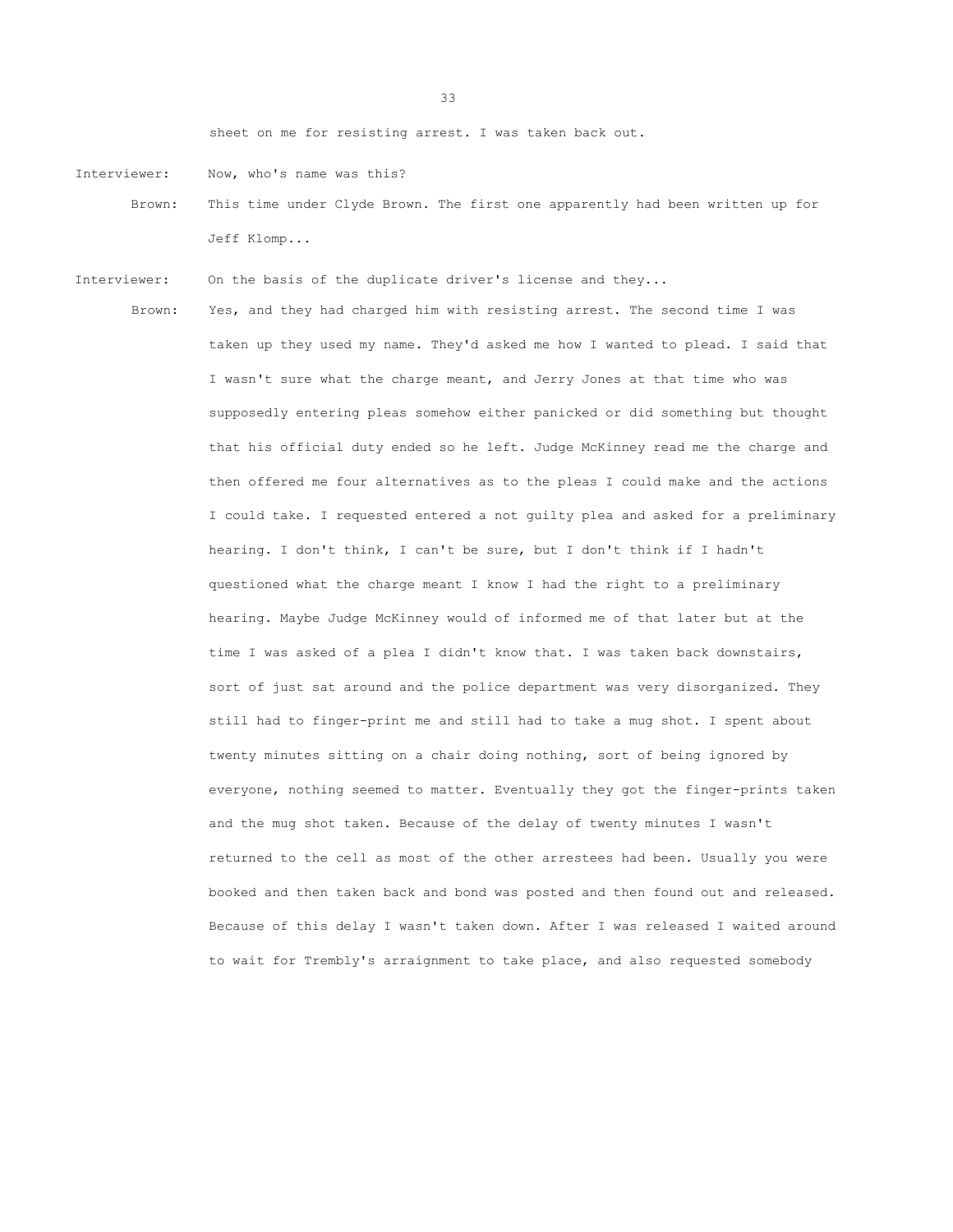to go over and buy an Ames Tribune and they did. Ames Tribune had a lead story, well not a lead story but one of the front page stories of praising the actions of the police department, the lead head. Trembly's bond was posted and they set bail at \$2,000. I had a conversation with detective Capture who I had met earlier commenting on the size of the bail, just sort of expressing disbelief that Judge McKinney would do that.

Interviewer: Your bail was set at what?

- Brown: My bail was set at \$500 for resisting arrest. I had asked Capture if he was interested in being municipal judge in a jokingly way and that was pretty much the extent of the conversation there. When we left the police department, myself, Chris Moline and Kay Craig, we went over to the Ames Tribune. I talked to one of the assistant editors about the make-up of the story that I had com mented earlier on. Not claiming that it was inaccurate journalism but that it was inappropriate and impartial in editoralizing and that it hadn't been substantiated in that there could have been found people that would have said the contrary to the article.
- Interviewer: What did they say to that?
	- Brown: Their only rebuttal was that the information was factual and that one person had said that and that's all the story claimed. So they expressed the thank you for bothering to take the time and come up and voice criticism and I thanked them for spending the time with us and we left, everybody happy. Went to central campus where we found out another rally had been planned.

Interviewer: About what time was this?

Brown: It must have been 6:00, 6:30. The equipment was still set up from the previous day when GSB, all memorial service had been held. Trembly and I spoke.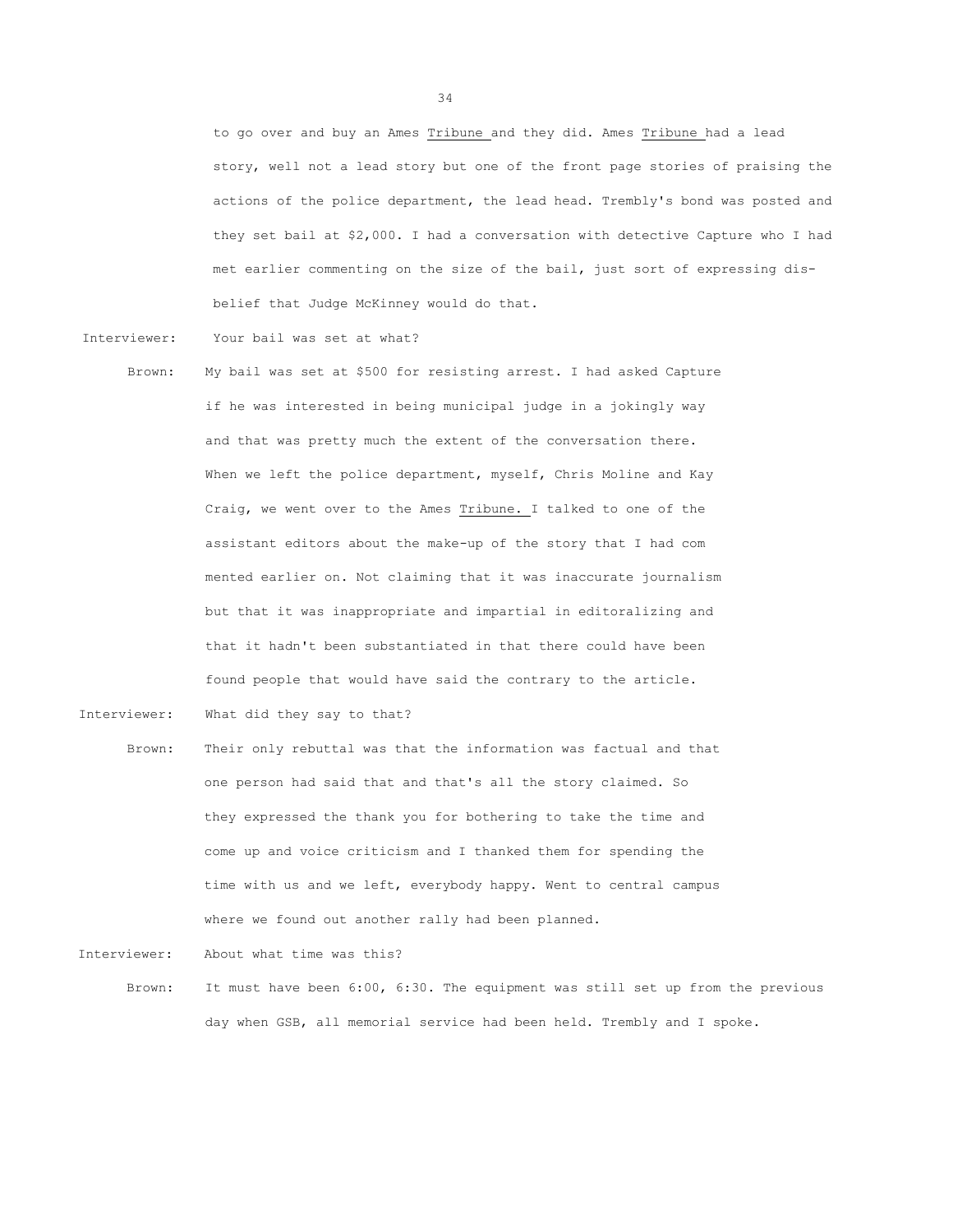Interviewer: What did you say?

- Brown: Sort of what we set the tone for was a thank you for the money that had been raised, a description of what had gone on. From what I saw which was very little and what had been described to me more, I was making a pitch that students had responded appropriately;; that the students were non-violent even when they were what I described as isolated restraint instances of police force being used. I make statements that I thought the police had acted reasonable, that they had tried a little bit of everything that they knew how to do, but in no uniform manner. There were instances of mace being used and the tear gas used and the clubbing used ... Interviewer: This is what others had told you?
	- Brown: Yea, but they were so infrequent that they didn't amount to much. I opened the mike up so that other students that had been arrested could give descriptions as to how and why they were arrested and a series of that followed. I asked people to be at the draft board the following morning, not saying what action would be taken but we should get together there to plan whether there would be an action there tomorrow morning. Trembly spoke primarily about why the police set his bail that high. And it's his opinion that he had been picked out as the head, the number one leader or the leader and also that I and Jeff Klomp had been arrested for resisting arrest that that was also an indication they were trying to arrest leaders. He spoke on his opinion that the leaders could be taken out and that people would still be around to know what actions to take, that there was no lack of leadership in the group and that if they busted one person there would more than one person to replace, so that it was a growing movement experience-wise other than hindering the movement which he thought the police department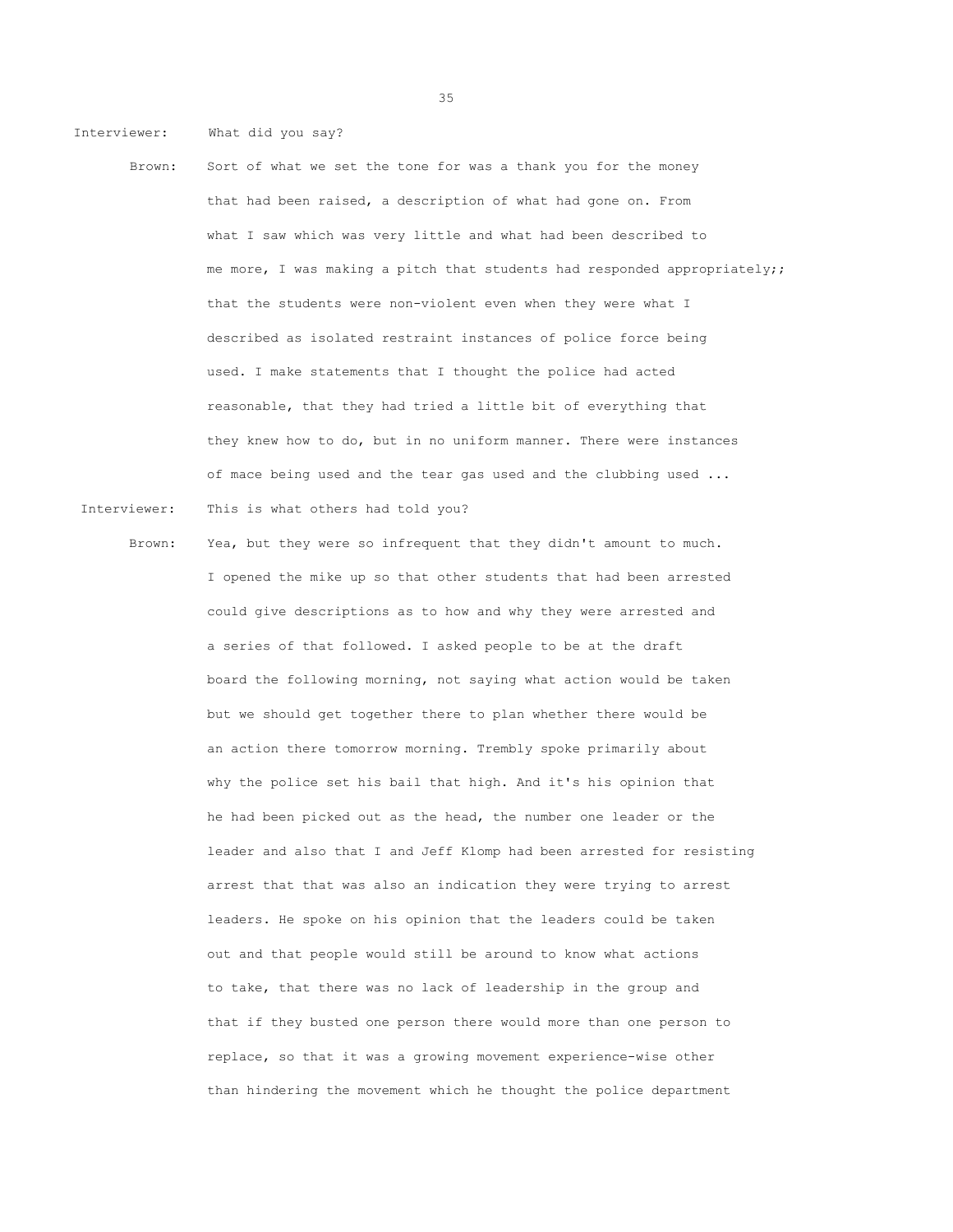wanted. Sally Bennett who was charged with contempt of court had been bailed out and she was there and she spoke making statements that she hadn't cursed the judge but if she had she wouldn't have been sad about it but that there were reasons to yell at the judge and that she applauded the person who had the nerve to do it. There was some singing by Sue Osborn and that was pretty much it for that particular incident, at the rally. After the rally, myself and a half a dozen other people went to the draft board and spent the night on the lawn. When darkness approached the police requested us to move, part of the side of the grass that was the far side of the sidewalk of the draft board. The reason they gave was that someone had either cemented, glued, or epoxied the lock on the door the night before and he had caught cain from his superiors about that. We moved. During the night there was considerable conversation, interaction between ourselves and members of the police department.

Interviewer: Did any townspeople stop by and talk to you?

Brown: No townspeople stopped by. Townspeople drove by that night, really the next morning and students were always giving passerbys the peace symbol or the strike fist symbol, and sort of applauding or booing depending on whether or not the citizens that went by res ponded positively or negatively. One incident of someone who sped by us with the horn honking we were told that the patrol car across the street stationed there all night long had radioed ahead and that that individual had been picked up and booked with the charge of honking the horn, something like that. That night, where my thoughts were, trying to come up with something that would result in people not getting arrested the next morning. That was one thought. The other thought was making wanting something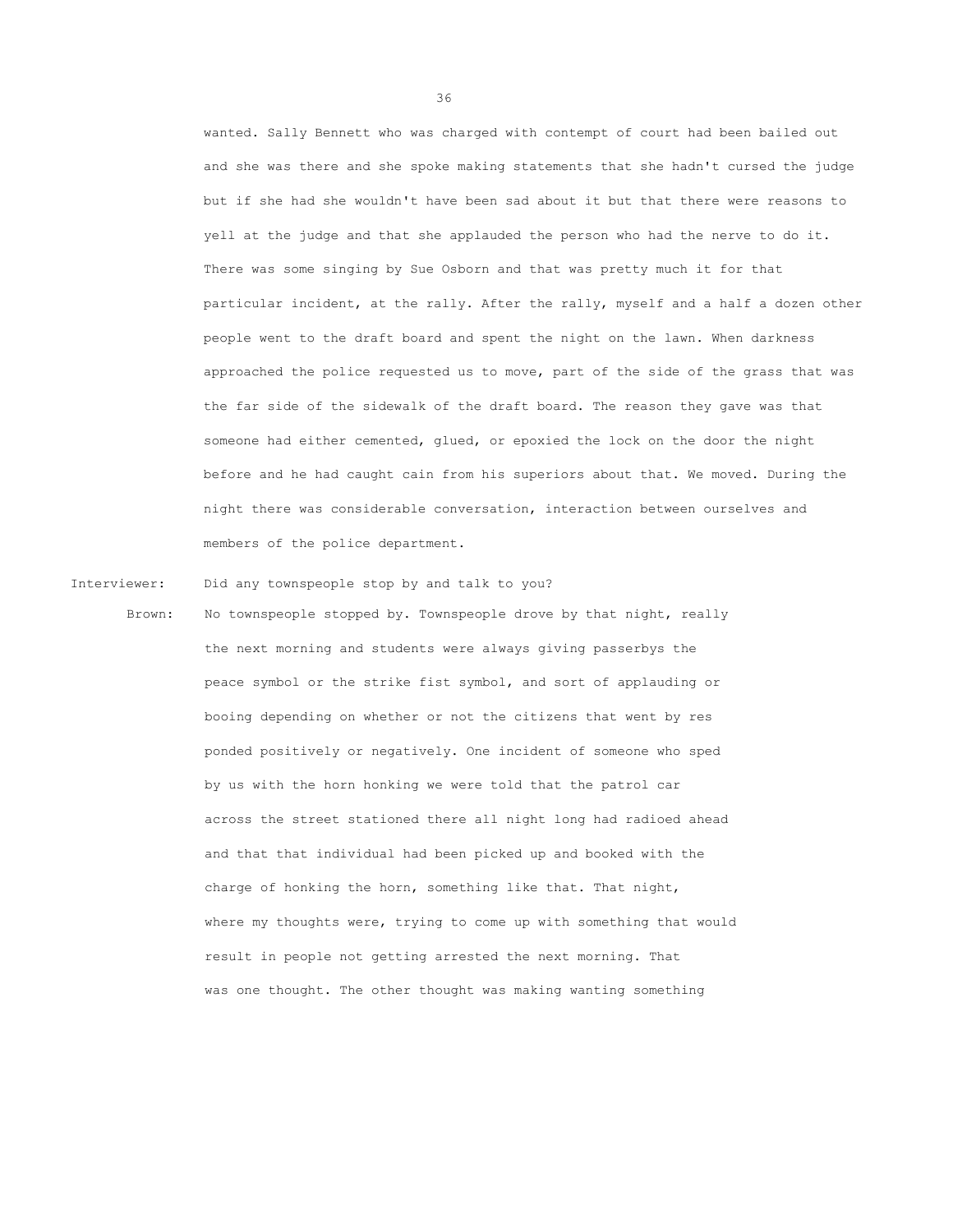whereby people had been arrested earlier wouldn't get arrested a second time. We were fairly certain that anyone arrested a second time would not be out on bail again. Really didn't resolve anything, in my mind. The next morning was still uneasy in my mind as to what I was going to do or what I was going to ask people to do. At 8:00 or 9:00 in the morning on Friday, May 8th, Pyle arrived and tried to open the door and had gone in and had come back out. Told assistant Chief Lyttle that the draft board offices weren't going to be used that evening. Mr. Lyttle relayed that information to me.

Interviewer: Now was Pyle the first one to go in that morning?

Brown: Yes, Pyle was the first to go in that morning. There were three patrolmen standing in front of the door.

Interviewer: No one tried to stop him from going in?

Brown: No one tried to stop him from going in. When Mr. Lyttle told me that, well Mr. Pyle had first said that his offices were going to be open. One of his secretaries arrived, she was let in the building. About five minutes later she came out of the building with Mr. Pyle and they decided the tear gas was too strong for anybody to work at all that day. The building would be closed to everyone. Mr. Lyttle, I told him again that we would believe him, that his word was as good as gold, that nobody would go in there for that reason, you know, that I would not encourage any action to be taken by students against selective service. Students were on the other side of the street, on the east side near the tulips and had been gathering. I had gone back and told people that because of the tear gas it wouldn't be opened and it wasn't going to be opened, but we would have a meeting in a little while anyway just to talk about action or activities. Mr. Trmebly, Bob was once again re-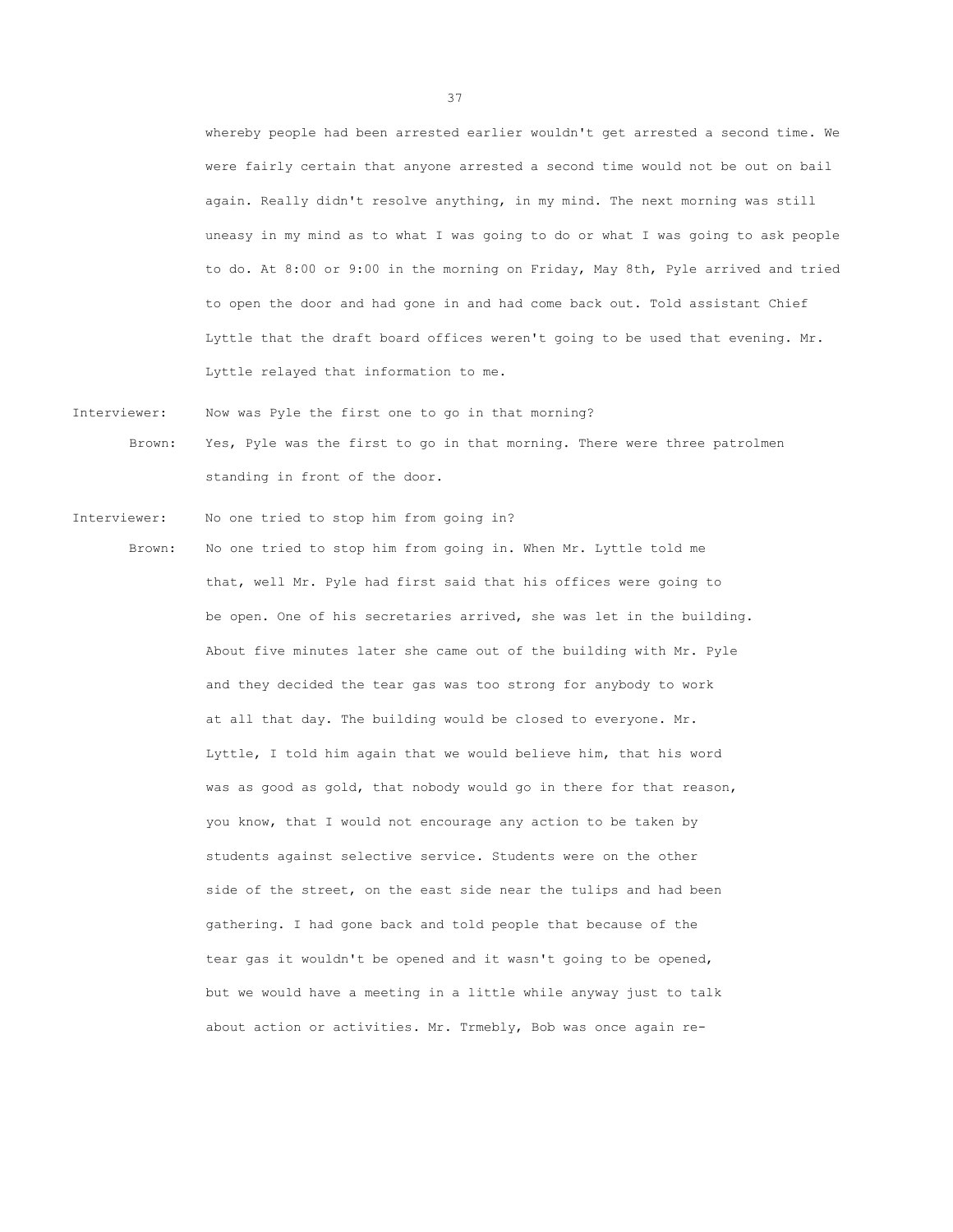lieved in his mind. I don't know this for fact, but when I told him it wasn't going to be opened, he was very enthusiastic and preceded to energetically tell people that victory had been won, that police had closed it down, that they had done the job for us. My thinking is that he was relieved that people weren't going to be arrested also. I did two things next. I first of all went to Pyle. Explained to him, tried to tell him what we were doing, not so much what we were doing but the way we were doing it. Said in my mind that I thought we were lacking in an area of being able to convince himself and his employees that no force was going to be used against them. That I thought this was the major area that our tactics needed to be improved in. He didn't really respond to much to that, but I did make that attempt. I then went over to Mr. Bishop who was standing or who had just pulled up in a car and parked about a quarter of a block away and was walking back. I stopped him where there was a conversation between him and I . My thinking here was wanting to confront him with my criticisms but doing it in a manner where it wouldn't be publicly embarrassing to him, where he wouldn't have to be defensive in front of other people. I told him what I had heard the day before about the negotiation and about his ordering my arrest and also commenting about the statement that was in the Ames Tribune and his tactics of dealing with demonstrations by eliminating the leadership. I told him that in my opinion much of what happened yesterday was precipitated by him and tried to express some criticism. He was mildly, well in no way agreeing with my statements but was mildly defensive and some sort of conversation that was at least not antagonistic.. Dr. Metzler from Biophysics and one of the political science professors, Robert Wessel, political science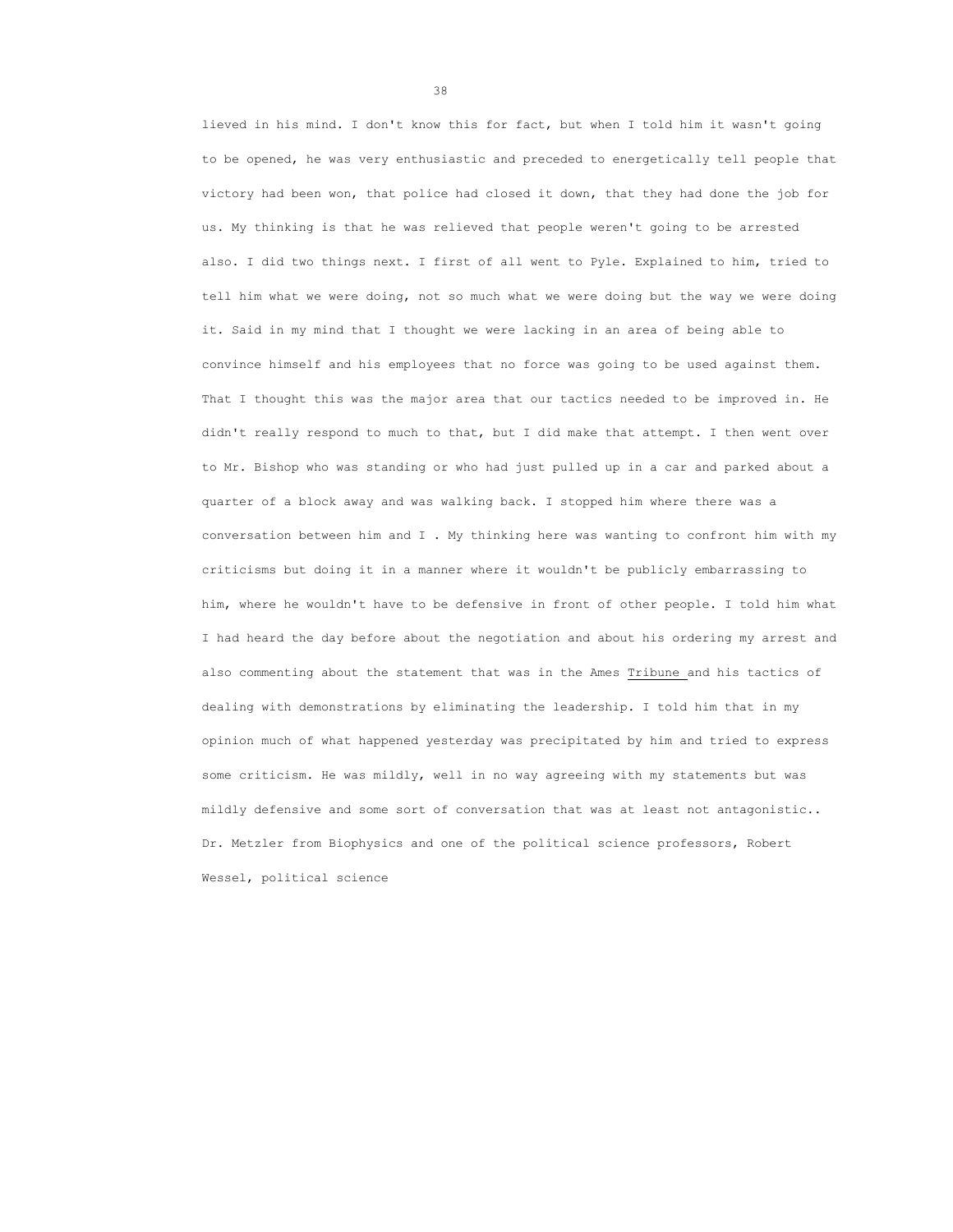department showed up at that time. Tried to engage them in conversation. The only restriction in conversation at this time was whenever more than one of us tried to get a conversation going, Mr. Bishop was very adamant about wanting to talk to one person at a time. I left the group at that time with Dr. Metzler talking to Bishop. Went back over to our group of people over by the tulips and conducted a meeting.

Interviewer: About how many students were there, do you have any idea? Brown: I would think there were maybe a 100 students, maybe not that many. I reiterated that the draft board wasn't going to be opened, that it wouldn't be opened all day long. Students were, once again, relieved to hear that. We had some discussion as to whether to trust the police department when they stated that it wouldn't be open, or to leave a palace guard there to make sure. My position was to say that no one needed to stay, that we could trust the police department and that if they were stupid enough to do con trary to their word that we could politically take advantage of that later. Bob Trembly and Bill Ringle wanted to keep a guard. The body eventually voted for people to stay there, which some people did for the rest of the day.

Interviewer: Did you stay there?

Brown: No, I didn't stay there. Prior to leaving there we passed a group resolution expressing disapproval of Attorney Bishop's actions the day before and also disapproval of Judge McKinney's actions in Sally Bennett's case.

Interviewer: You say the group passed a resolution. Did you intend to publicize it?

Brown: The intention was to relay it to Bishop and McKinney. I doubt if it was ever done. Probably just got lost in the shuffle.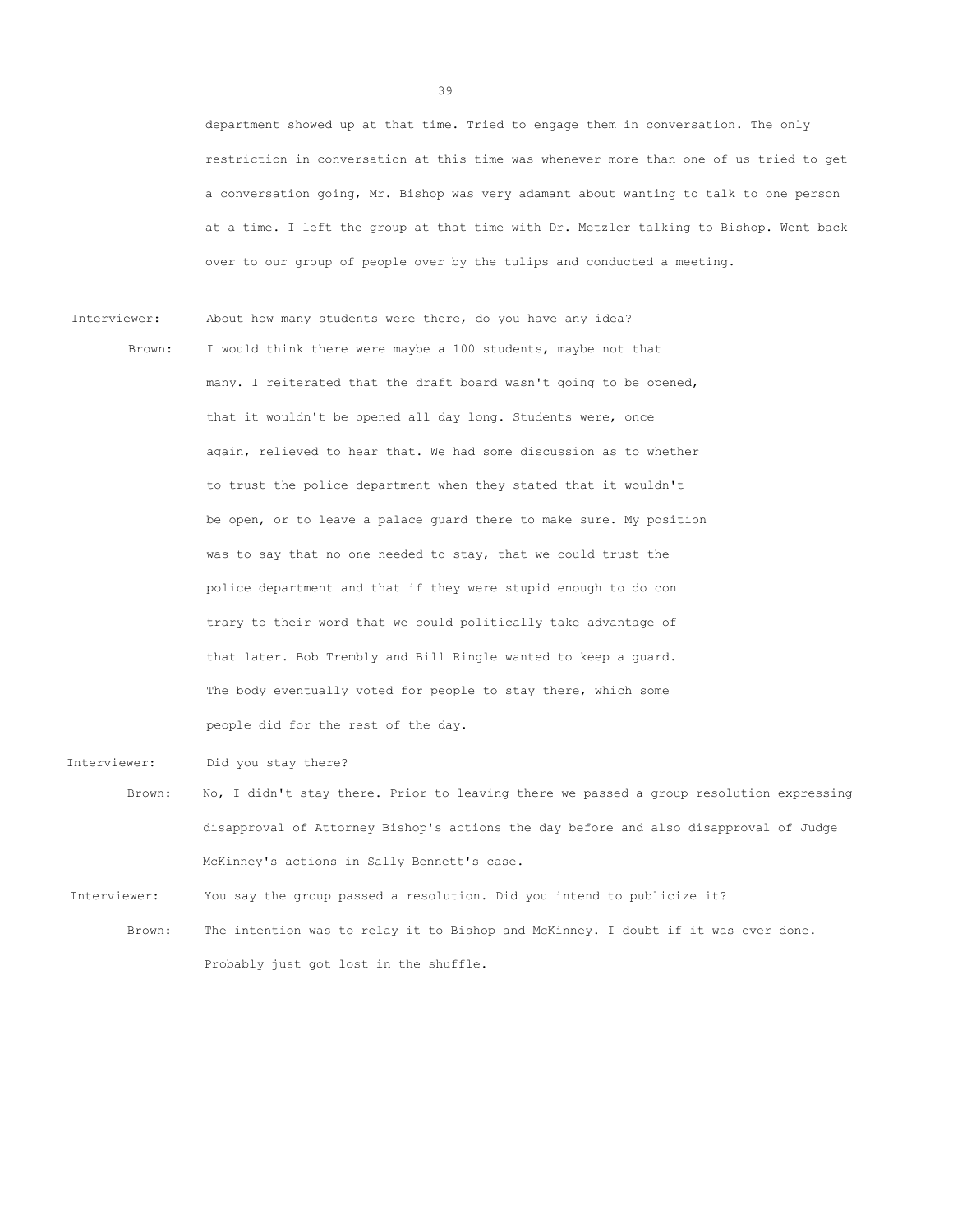Interviewer: How were you going to characterize the group then? Were you going to give it a name? Brown: No, I don't think it would have been identified as such. If it had been relayed, as I said approximately 100 people were there in the morning, and they had the understanding vote to endorse such a .statement. One of the students said they would talk with cake and it was voted that the cake be given to City Attorney Bishop. I asked people to wait a couple moments so that I could inform the police department and Mr. Bishop of what was happening. I went to officer Lyttle and told him first of all that in five minutes time the students in mass would walk over and give the cake to Bishop, and then I just wanted to inform him of that so that they could anticipate it and would respond advisably. I then went to Bishop, waited for whoever he was talking to finish his conversation so that only one of us would be talking to him at a time. I told him that the students were coming over. He asked me what sort of cake it was. I said chocolate. He told me he was allergic to chocolate. And I didn't have any answers to that, I just said they were coming over to give him the cake. The students brought him the cake over singing for he's a jolly good fellow, gave him the cake, just sort of a satire and so pictures could be taken. The cake was them taken to the patrolman standing in front of the door. When Bishop told him he was allergic to chocolate, then he gave it to the other patrolman. The group stood around for a while and were instructed by us to disperse other than those...

Interviewer: When they are instructed by us, who do you mean?

Brown: Primarily myself, but other people. I guess I started asking people and saying there was no reason to stick around and ask people to relay that information. I left and took a shower and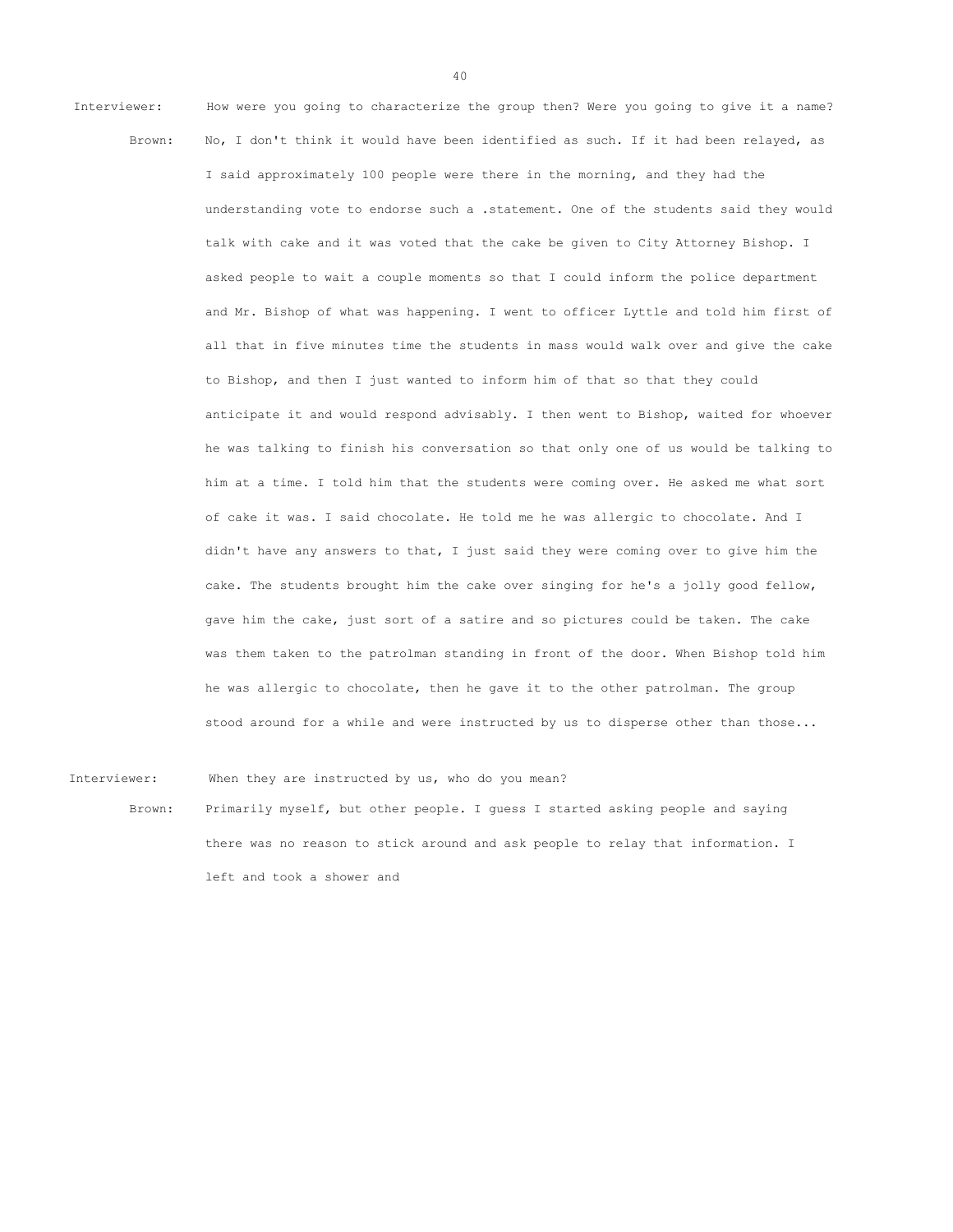and then came back to campus in the afternoon. That night, WOI and Veisha central committee came to me and asked me to assist them in making a statement on the 10:00 o'clock news telling people that there was no reason not to come to Veisha the next day; that no violent activities were planned and activities so far had not been violent.

 Interviewer: Had they contacted anybody else, Trembly or anybody else to make a statement of this effect?

- Brown: The only person they did contact was myself. I agreed to make a statement to that effect and myself and one of their co-coordinator's named... Interviewer: Of the Veisha central committee?
	-

Brown: From the Veisha central committee along with Mr. Harl who's on the faculty here and faculty advisor for Veisha worked out a state ment where we each would speak for a minute or two. We drove over to WOI studio's. Once again Mr. Lendt from Hamilton's office was also there. First of all I had some problems on timing to make the statement. We'd gotten there ten minutes to nine and were told it would take an hour to develop the film, that it was a one-shot deal. We were told we had only two minutes which made some problem as to whether and also the fact that they only wanted to interview one person instead of two, made some problems there. We reached an agreement where we'd both speak. We were interviewed, the Veisha co-coordinator for about a minute and twenty seconds speaking prior, so that I had about forty seconds left. The question in my mind was very ill-worded. The question was "What guarantee do I have that violence would not take place at the Veisha parade as it had down at the draft board today?". I tried to make some statement about it, violence not taking place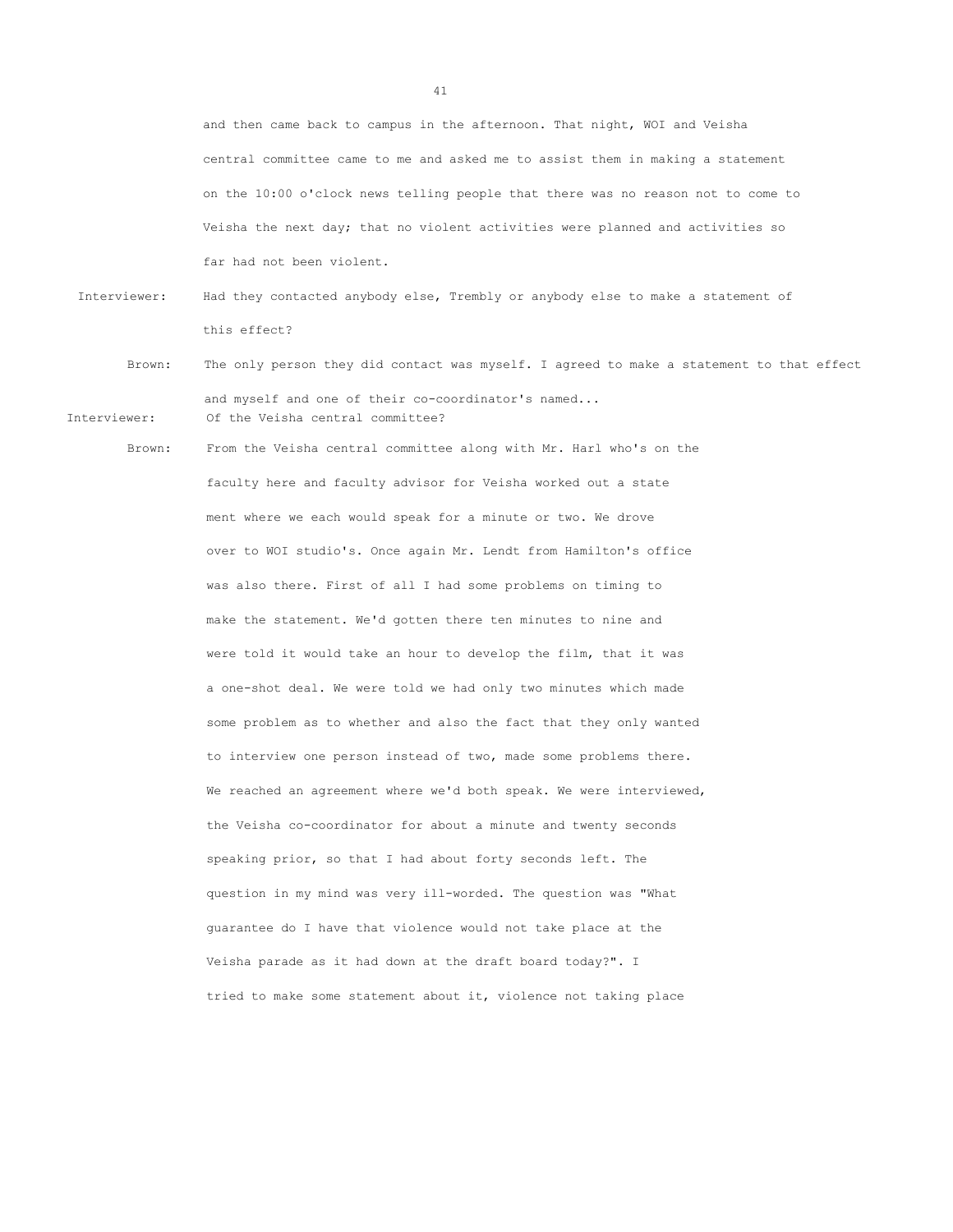the day before, that it was a non-violent activity and made a guarantee that no violence was planned and that non-violence had a stronger pull on this campus than it had ever had and we would pledge both intellectually and morally to continue that process. When that had finished we had a talk with whoever the interviewer was, the guy that does the weather all the time. We talked a little bit about what was going on. About Cambodia. The interviewer, whatever his name was, said two years ago he cast a vote for a certain individual and maybe two years from now he wouldn't cast his vote for that individual again which was I guess expressing his disapproval of Nixon. I said that was fine but more was expected than casting a ballot every four years. He expressed a lot of immediate disapproval at the fact that I made that statement, but he really didn't take it anywhere. Dave Lendt then drove me down to the draft board office where I spent the night.

Interviewer: You mean outside the office?

Brown: On the grass. We had some general conversation about tactics and what he thought it was doing to the University as particular disapproval of actions that he had seen individuals take. The previous statements about the TV interview with Veisha central committee took place on Thursday, May 7th, at about 9:00 rather than May 8th. As a further amendment, also on May 7th, about three minutes after I had been arrested, a telegram arrived from Harold Hughes which was a form telegram that he was sending out to known student leaders across the country asking for non-violent protest, but continued concentrated action and activities on the political scene and also support for amendment 609. On Friday, May 8th, after I got back from taking a shower, I ran into Dave Lendt who said that Harold Hughes had tried to call me through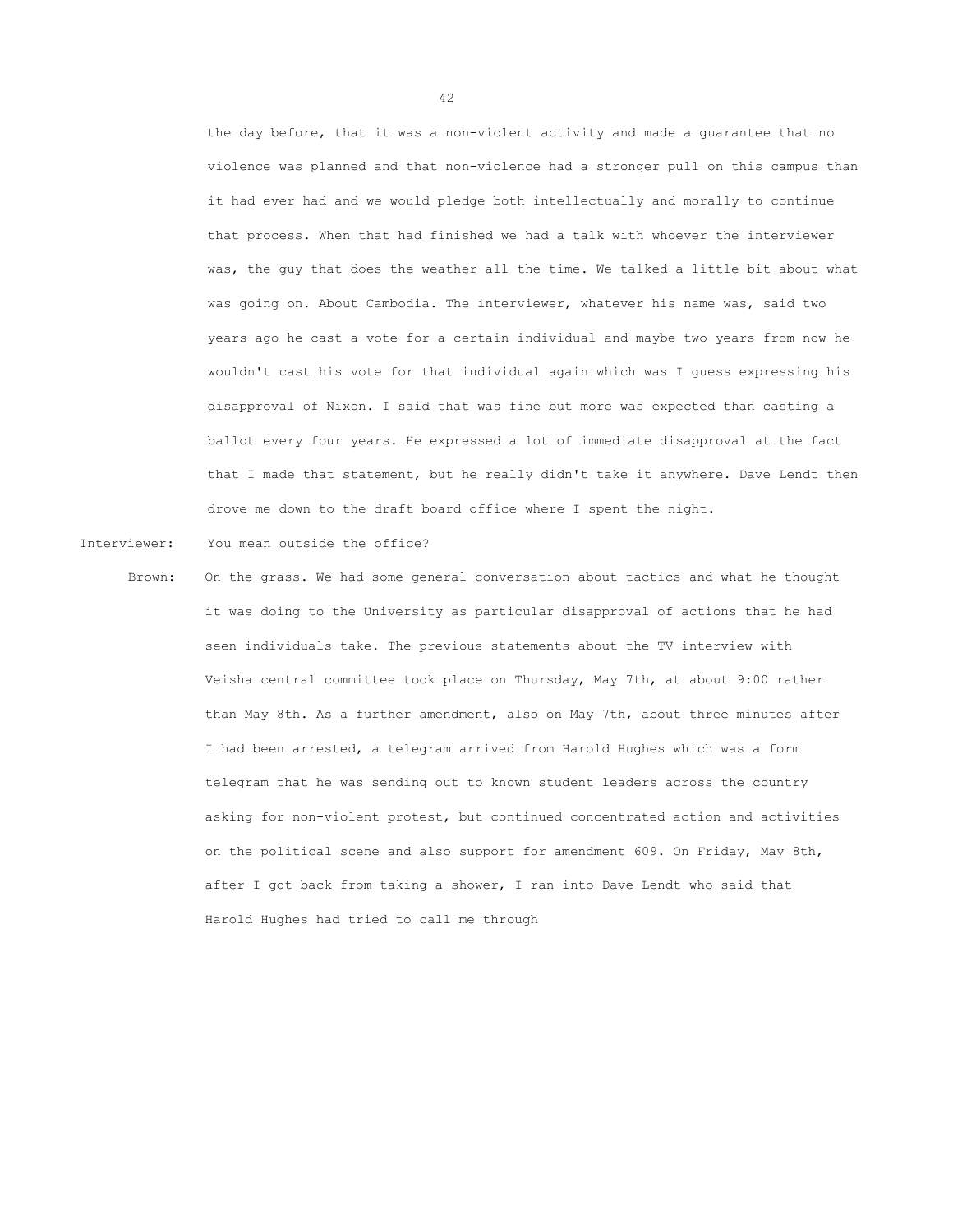Hamilton's office and that I should go over to use their Watts line and call Washington and try to get a hold of Hughes. We tried that and he wasn't in his office, so a note was left for Hughes to call back and we waited around for an hour or half or so. Hughes's call was just again sort of a pep talk type thing of just encouraging people to keep working.

Interviewer: You did finally talk to him?

Brown: Yes, I did talk to Hughes and asked me for any actions, anything that I thought that he could do. The only suggestion I made was that in many parts of the country protest was still looked down upon and that the protest march of just the congressional legis latures, congressmen and senators either just picket at the White House or just that type of personnel would probably legitimize protest in people's eyes. He just said he would think seriously about it. I don't know if he ever did. That night was spent on central campus near the Campanile along with varying numbers of people, lots of people maybe a couple hundred up to 1:00 or 2:00 in the morning and then after that maybe only 25 to 30 people spent the night there.

Interviewer: What did you talk about?

Brown: There was a little bit of talk about what was going on? Really it was just sort of the people taking a breather finally, at least myself, that's what I was doing.

Interviewer: Why didn't you go home if you wanted to take a breather?

Brown: Well, part of it was wanting to stay around to make sure nothing went wrong. And the other was not wanting to walk home probably. The year before was the first year that anti-war sentiments type students decided to use central campus as a meeting ground for new people. The year before there was almost continual talk all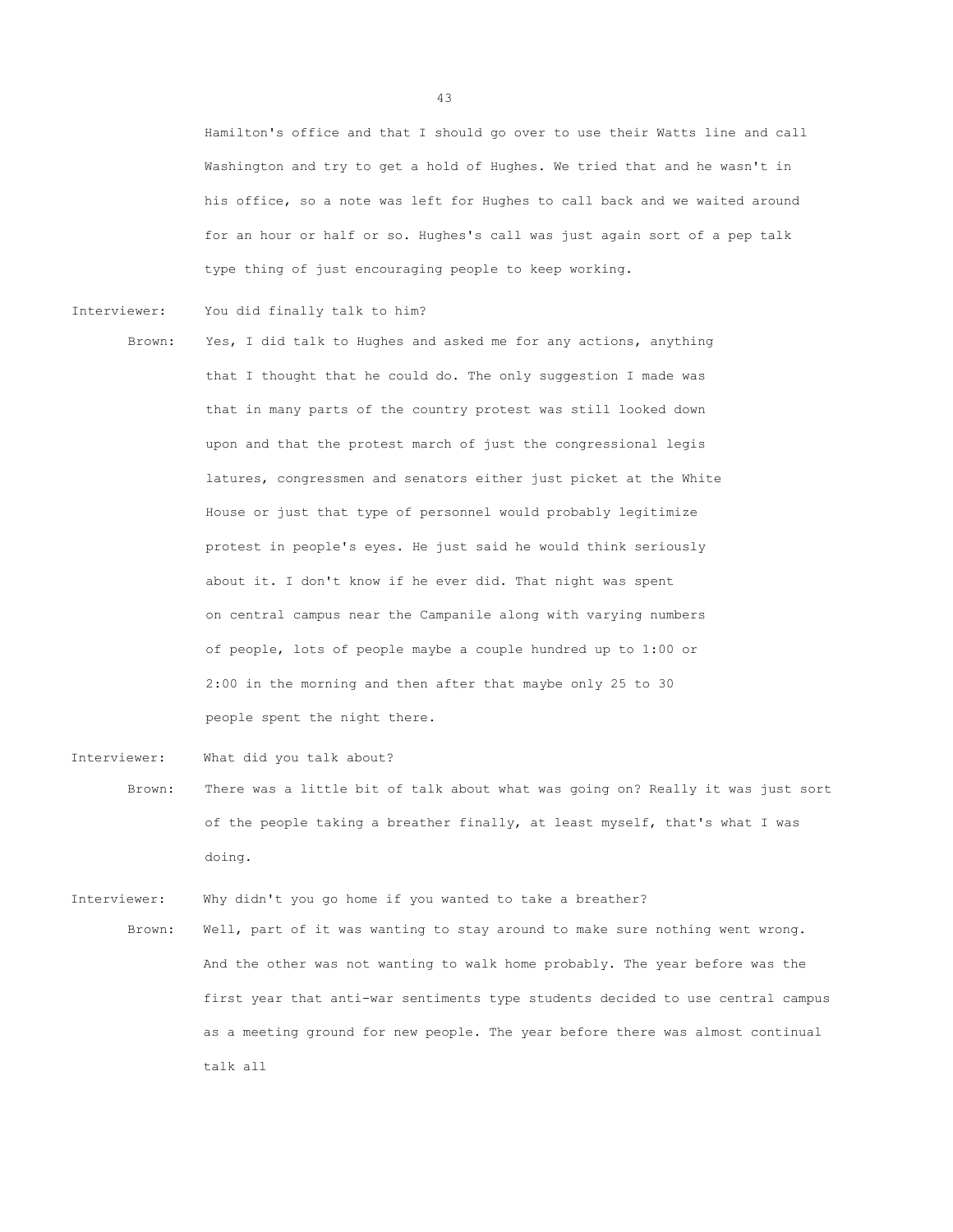night long about the war, about protest with various people, some sober, some not sober that happened to come over that either wanted to talk to us or bother us. Sort of anticipating that sort of repeat, I stayed that night. There were no incidents of controversy or hassling. It was one small group of students who were drunk that showed up and when they did I went over and sat in on the conversation for awhile and saw that it wasn't going anywhere and that everyone was handling themselves reasonably and went back and laid down. The next morning, Saturday, May 9th, was the morning of the rally, I mean of the Veisha parade. Ralph Gross and myself had talked about the prospect of doing a sit-in on Lincoln Way again involving about 800 people which was the number of Iowans killed in the war in Southeast Asia. We made up wooden hand crosses.

- Interviewer: Whose idea was this?
	- Brown: The specific idea of this incident was Ralph's but it was not a new idea. It was some of things we had talked about earlier back in February, the thought was raised about doing something like that, but it wasn't done then. So Ralph, along with a few other people had gone ahead and made the crosses and also had mimeographed off a flyer explaining what it was with a quote from Lincoln and then they had titled these leaflets "Lincoln's Way" which would be the sit-in on Lincoln Way. Also Richard Bender was contacting Bolton, trying to get him to speak on Saturday, May 9th, which he did do. So I went from the Union where Ralph was working with his project over to the beginning of the parade which is where the Prairie Primer was just starting. Prairie Primer contingent was many of the antiwar students who with Prairie Primer's agreement were using it for...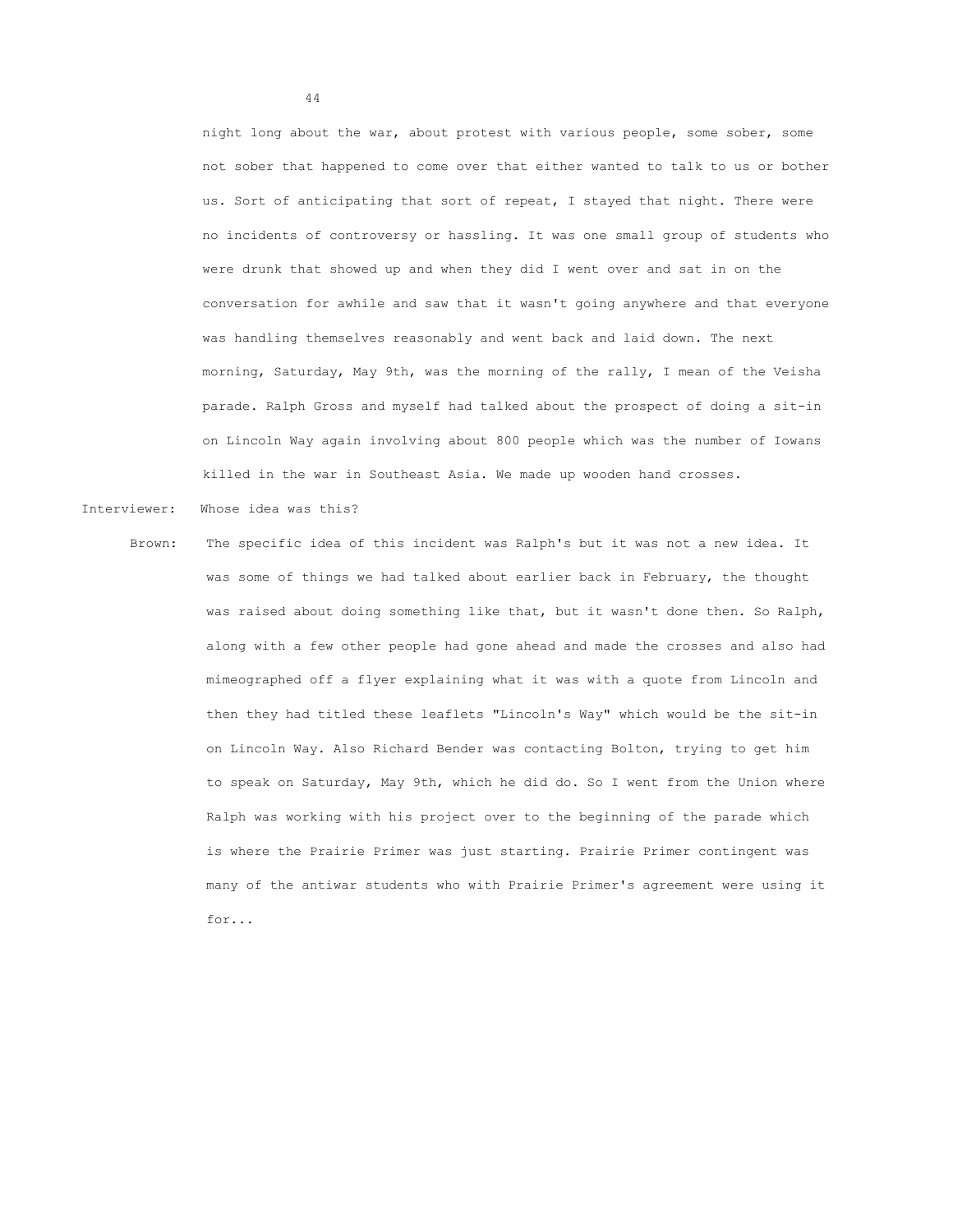Interviewer: What is the Prairie Primer?

- Brown: Prairie Primer is originally and still is an underground newspaper that comes out at the University of Northern Iowa. They have one editor on every campus and the one here is John Uban. John had sort of dropped out of the newspaper business but had continued to use the name of the organization for what he called environ mental happening which was just sort of his personal hang-up for getting people close to nature and he would organize sensitivity sessions among people and also rock bands, entertainment.
- Interviewer: They had permission from the Veisha Central Committee to have that continent in the parade?
	- Brown: Prairie Primer had permission for a contingent in the parade amounting to a motor escort and a synchronized drill team. Motor escort amounted to kids on motorcycles and the drill team amounted to the protest parade. I went over there, marched about a third of the route with the Prairie Primer, serving as a marshall and asking motorcyclists not to do wheelies in front and back of the parade which is what they were doing.
- Interviewer: What was the reaction of the spectators to the Prairie Primers? Brown: The reaction of the spectators was probably negative.
- Interviewer: Was there enough peace signs to indicate the general nature of the Primer's?
	- Brown: I think there was enough there to identify the group. One group for some reason or another had decided to join the group either as an opportunist endeavor or support endeavor or just I'm not sure what but members of the Campus Crusade for Christ had attached themselves to the end of the Prairie Primer contingent and also had their signs so there were maybe one respected group and one unrespected group in the eyes of the audience, but, there were two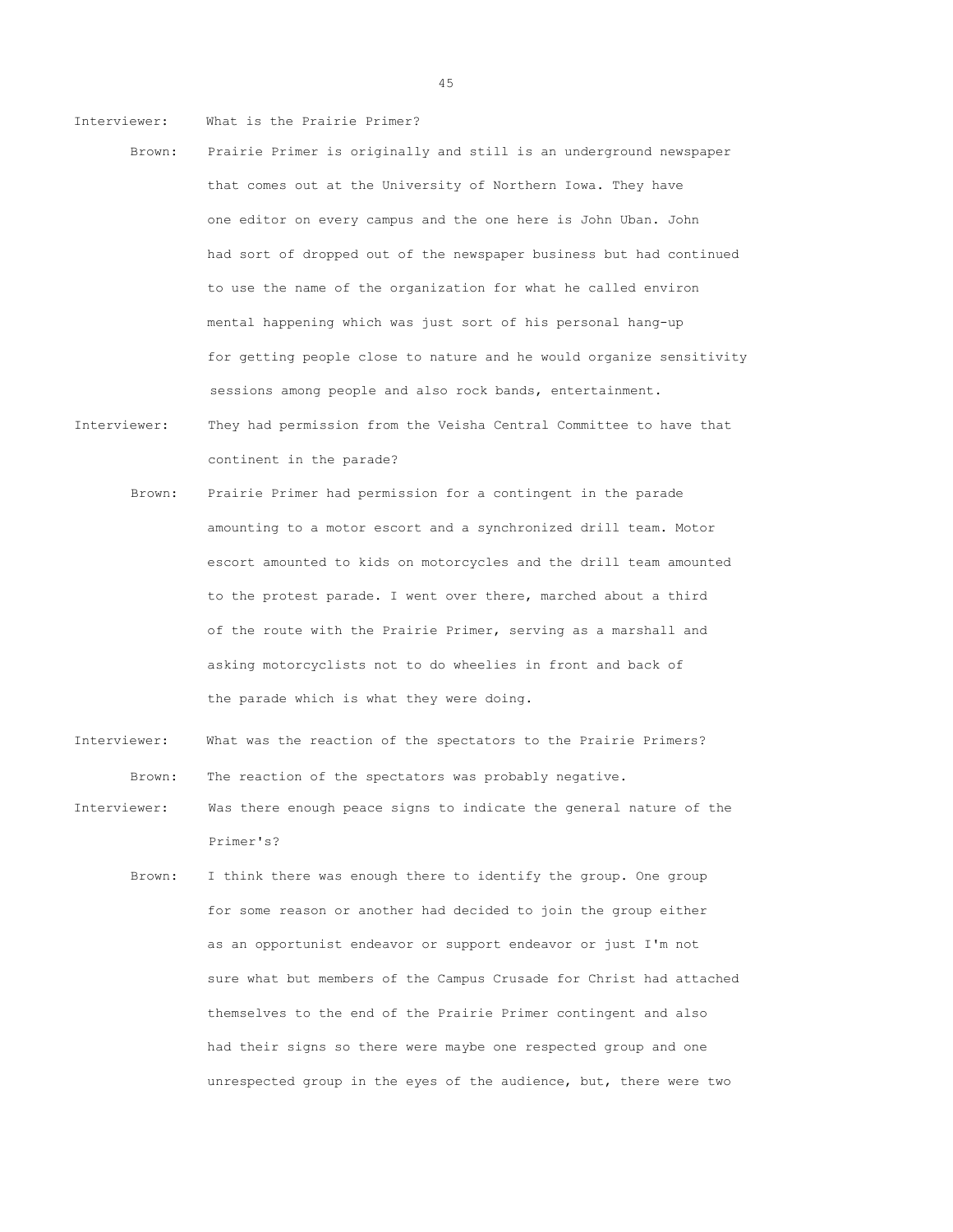groups there. I would think that generally the audience had to be turned off by the whole affair. I was very upset by the amount of effort it took on my part to stop the motorcyclists from doing stunts but eventually they did stop after being told several times to stop. I left the parade at that point and went back to Central Campus to help set up the sound equipment and also had discussions as to who was actually going to be there. I was told President Parks wanted to make a comment and was told that Fulton had arrived and that also Bill Plymat who was candidate for Republican fifth district congressman wanted to speak and tried to work them into the program. Also, I was having problems, the old problem of what you do with people after you get a crowd. Ralph still had his crosses and wanted to do a sit-in. Eventually I vetoed that idea after conversations with Ralph and talked him into it.

Interviewer: Why did you veto the idea?

- Brown: The idea was primarily vetoed because the crowd was as-large as it was there were several thousand people at least, the action had called for 700-800. Also the thought of save the idea for another day. All the resources were ready to work with done and not having any fear in my mind that we could get the people to do it whenever we wanted to. So we just put it off thinking we'd do it another day.
- Interviewer: It never did come off? Brown: No, we never did use it. It's still a known contingency plan which may some day be used. The rally came off.

Interviewer: Did you march in the march at this time that came at the end? Brown: No, I was not in the march at the end. The only part of that march was when people came onto Central Campus after finishing up over by East Hall.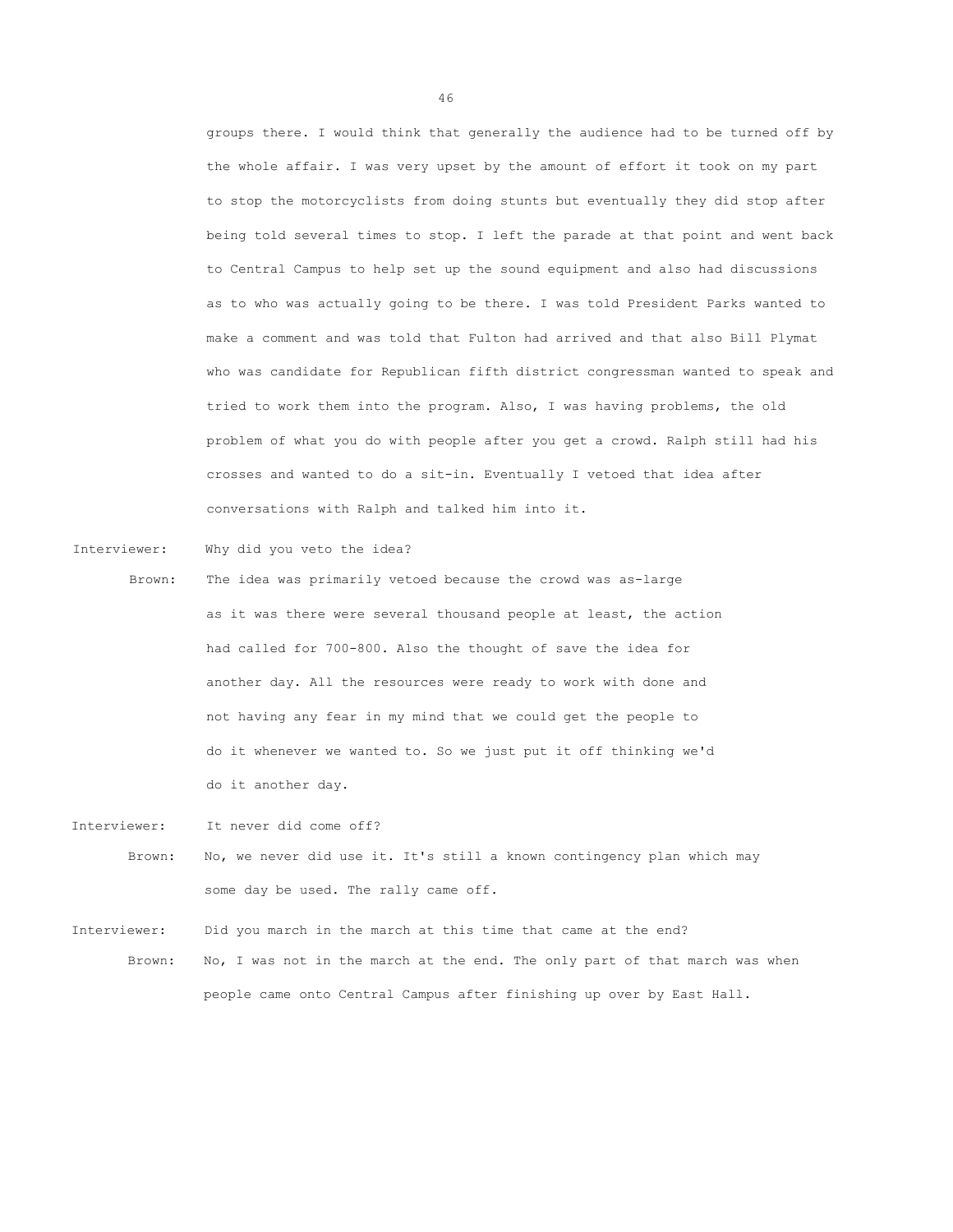- Interviewer: So then the rally met on Central Campus and there were talks by Parks and others.
	- Brown: There were talks by several people. I spoke, just sort of repeated things they'd been saying at other times during the week. Made comments that we would continue to have actions to protest the war and ask for support from the crowd either here or anywhere else they happen to be.
- Interviewer: Was there any request for financial support?
- Brown: There was no request for financial support that I can think of something I was aware of. There was a booth set up by the History Club whatever that happens to be. They were having people sign petitions and send letters. They collected something like 500 letters that day, letters and postcards, which were later mailed. The people were talking, the rally sort of ended unexpectedly insort of stupid fashion. Partially because they were not understanding any of it. There were several speakers still going. The Iowa State carillonneur told us that the Harvard carillonneur had come out at his own expense for the purpose of doing a special concert which was scheduled at that time.
- Interviewer: As part of the rally?

Brown: No, not as part of the rally, as part of the Veisha program.

- Interviewer: Had you known about this?
	- Brown: I hadn't known about it before. When I heard about it not thinking if I call it stupid I thought it was one of the five, ten minute programs that our carillonneur puts on every day at one o'clock. It turned out to be an hour concert which once he got started just sort of killed the rally. I'm sure it wasn't done, well, I don't know what their thinking was.

Interviewer: This was after a good number...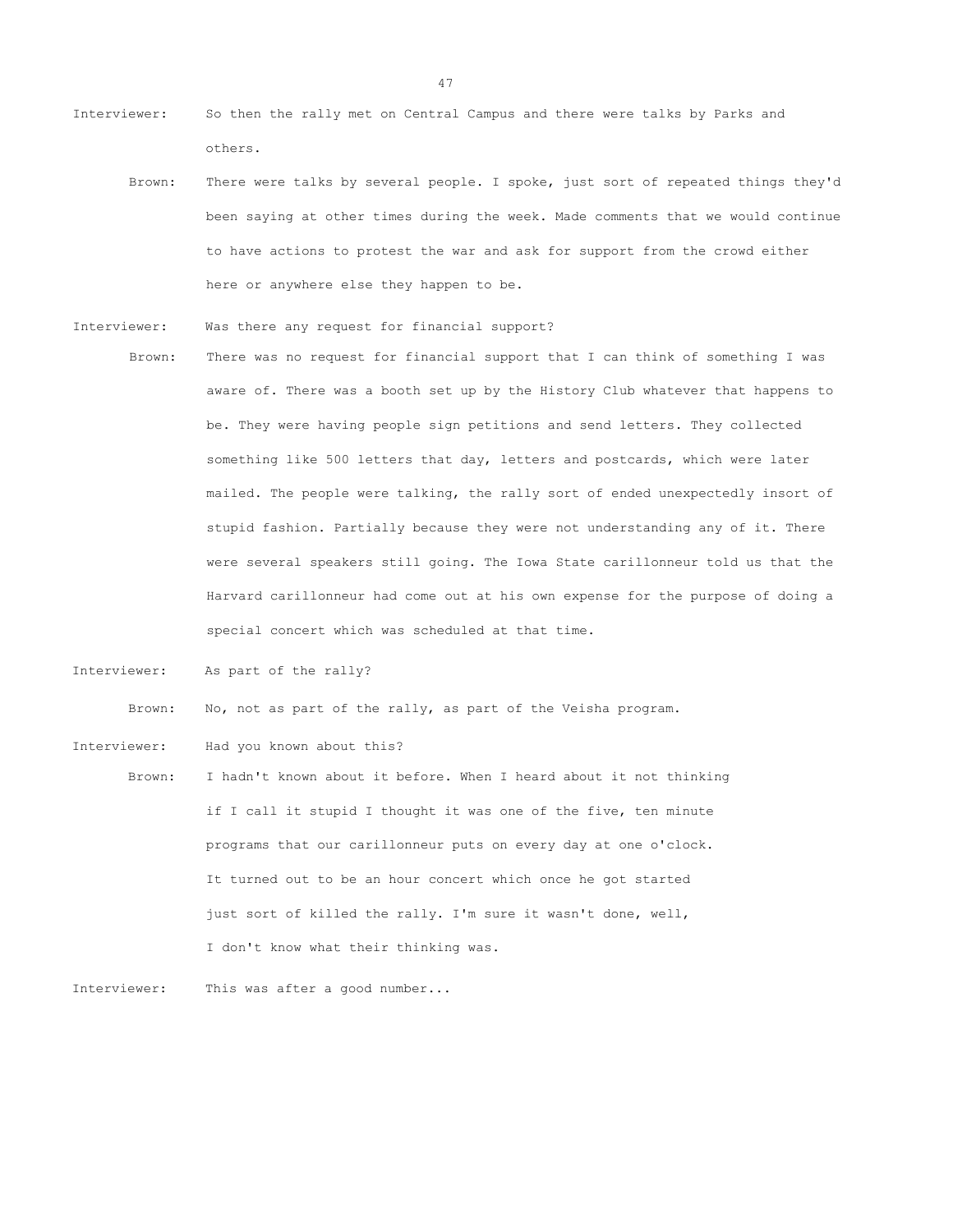Brown: This was after maybe a half a dozen people had talked.

- Interviewer: Were there going to be some more speakers?
	- Brown: There were other people that wanted to talk. One individual started to talk while the carillonneur was playing not understanding what the set-up was and I asked him to stop and he got upset that he wasn't allowed to speak, until I had explained what was going on and then he understood even though he wasn't happy. So the rally sort of died unplanned. The rest of the day was sort of spent... END OF SIDE 6B
		- Brown: On Sunday night, May 10, at Jerry Parkin's request myself, Jerry Parkin, and Jerry Schnoor went over to Veisha Central Committee re-evaluation meeting which was taking place in Mr. Harl's home, the faculty advisor to Veisha. They'd had some discussion about optional classes, also what Veisha Central Committee could do and had decided that they could do something because of the clause in their by-laws which said that they were to promote and explain the educational process at Iowa State University. Their thinking was that protest and political expression of concern was as educational as going to classes, that that part of the educational process, the non-academic part should be explained to the people of Iowa so that the people of Iowa would not, in part I guess, counter react against Iowa State University and therefore hurt it financially. I think this was maybe Carl Hamilton's interest in the meeting.

Interviewer: Did he express this?

Brown: No, he didn't express this. There were, well, I'll mention them later, several which amounted to straight PR jobs for the university done out of Hamilton's office in the next couple ensuing days; next couple of days, some of which I was involved in, that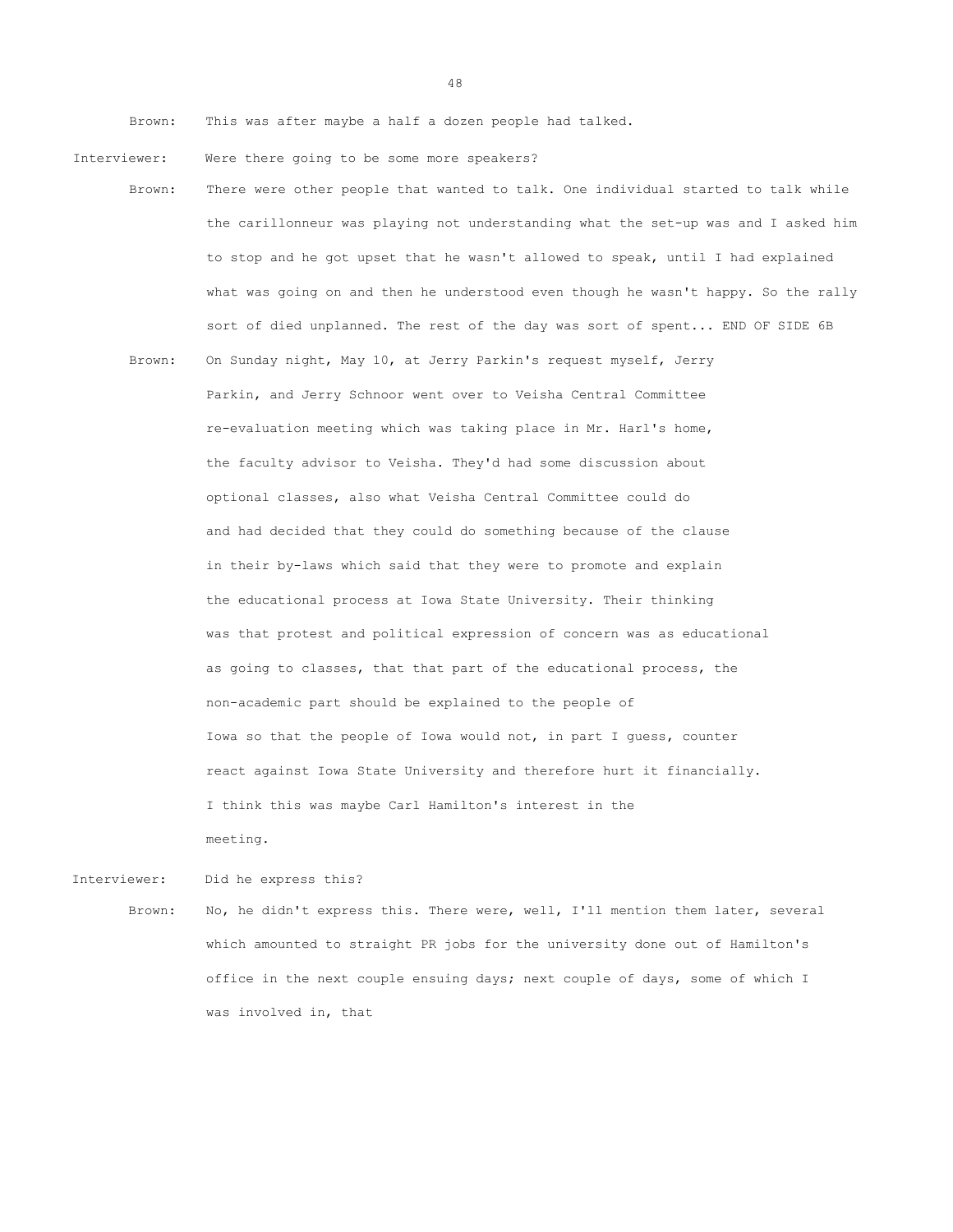I participated in others where I was specifically excluded from participating in.

Interviewer: But at this meeting, what did Mr. Hamilton say, if anything.

Brown: Mr. Hamilton just sort of sat on the sidelines and didn't really comment on anything one way or the other, but didn't leave until it had broken up. He offered services of the extension services that his office had, informations office, so that it would be possible to contact people in communities outside of Ames for the prospect of speaker bureaus and speaker tours and things like that. That's the only proposal that he suggested. Veisha had agreed to re-light the torch for Tuesday, May 12. They'd also agreed to try to set up a speakers program and had also agreed to try to contact Iowa Congressmen for the prospect of getting them back to talk to students. They were very critical on Government of the Student Body's resolution, feeling that the students would leave Iowa State if it was made easier and that it was their hope or their desire that students would be given free time but would not be free to leave the University. Their proposal was students be allowed to drop all but one or two classes, or students be allowed to get credit for all but one or two classes, and those classes be the ones they chose so that people would have to stay at the University. There was discussion on that, that GSB did not revise their original resolution.

Interviewer: There was just the president and vice-president from GSB then? Brown: Yes, just Schnoor, Parkin and myself was the only member from any of the peace groups and then a dozen to fifteen members of the Central Committee, Carl Hamilton and Dr. Harl, that was the extent of people participating. There was a meeting set up for Monday, May 11, at three o'clock. On Monday, May 11th, there was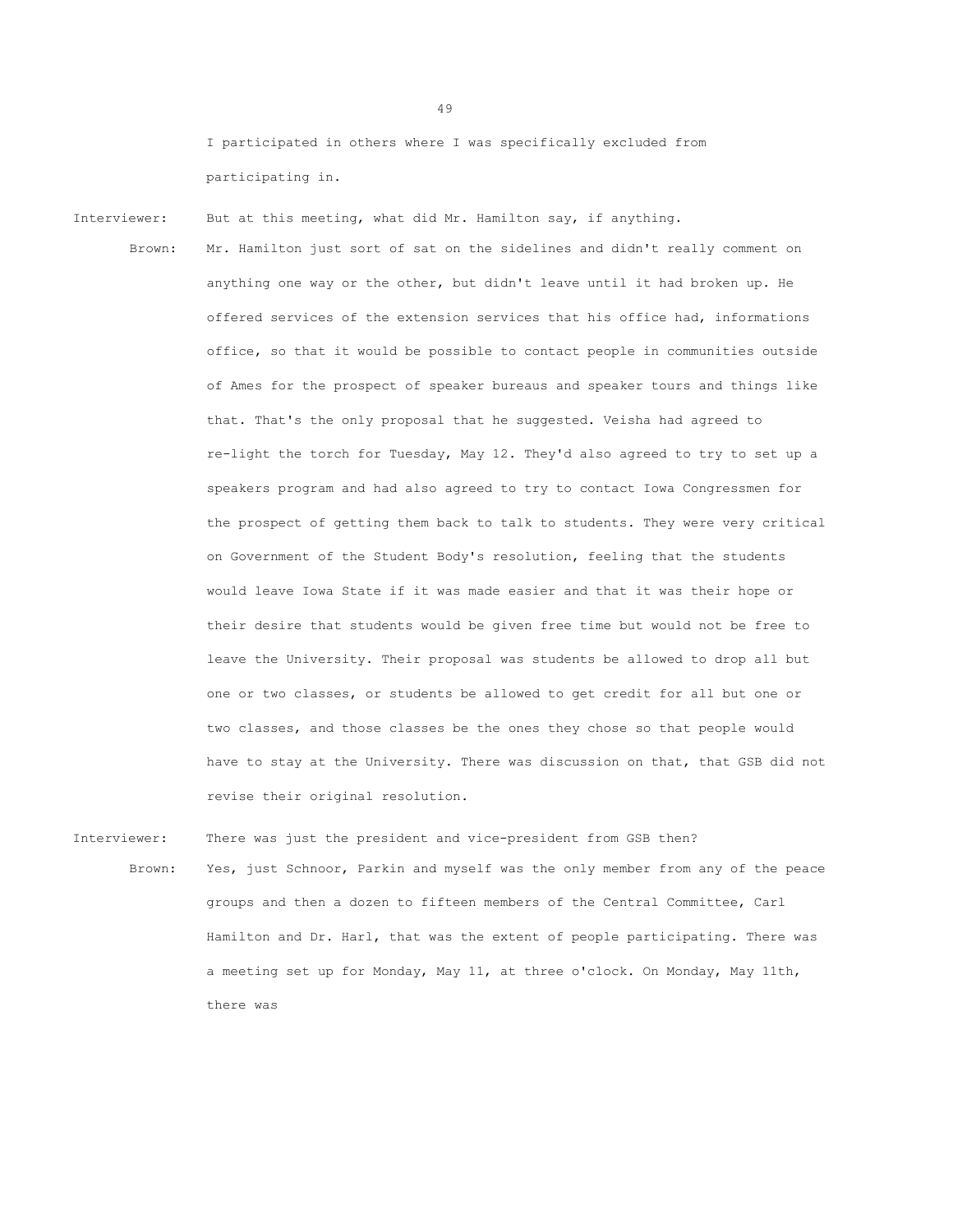Primary representatives from our group were Ralph Gross, Doug Marks, Mary Kundrat and John Uban. I didn't attend the meeting. That night about a dozen of us spend Monday evening sleeping in the basement of Frisbee House so that we could get up at six o'clock and go over to the draft board. Discussion as to what to do on Tuesday, May 12th had insued for several days before. There had originally been plans for Tuesday, May 12th, at six o'clock in the morning an all general ROTC Review on Central Campus in preparation of Governor's Day. Originally we planned action against that review similar to the ones that had been earlier over north of Beyer. That had been cancelled in enough days in advance so that we knew about it, I don't remember how many days in advance. Also the people knew that the bus was going to leave from the draft board. The cancellation of the ROTC Review must have taken place sometime between May 8 and May 12. I'm not sure which day. There was discussion between myself and particularly about Trembly as to which of the two events to attend. Either the ROTC Review or the bus or the draft board. I had, prior to the cancellation, pushed the ROTC's Review. Partially my argument was we were being tied down to demonstrating one particular institution, the draft which because of its distance from campus, made it difficult to get students there and also there was greater chance of kids being arrested and that it wasn't, in a large part, any more effective. Trembly was very tied into the draft board. When the ROTC Review was called off, there was agreement to meet the bus.

50 the meeting between VCC, GSB and peace groups.

Interviewer: You said Trembly was very much tied to the draft board. Did he express any specific reasons why he preferred that over ROTC drills? Brown: Not so much that, he just thought we had committed ourselves to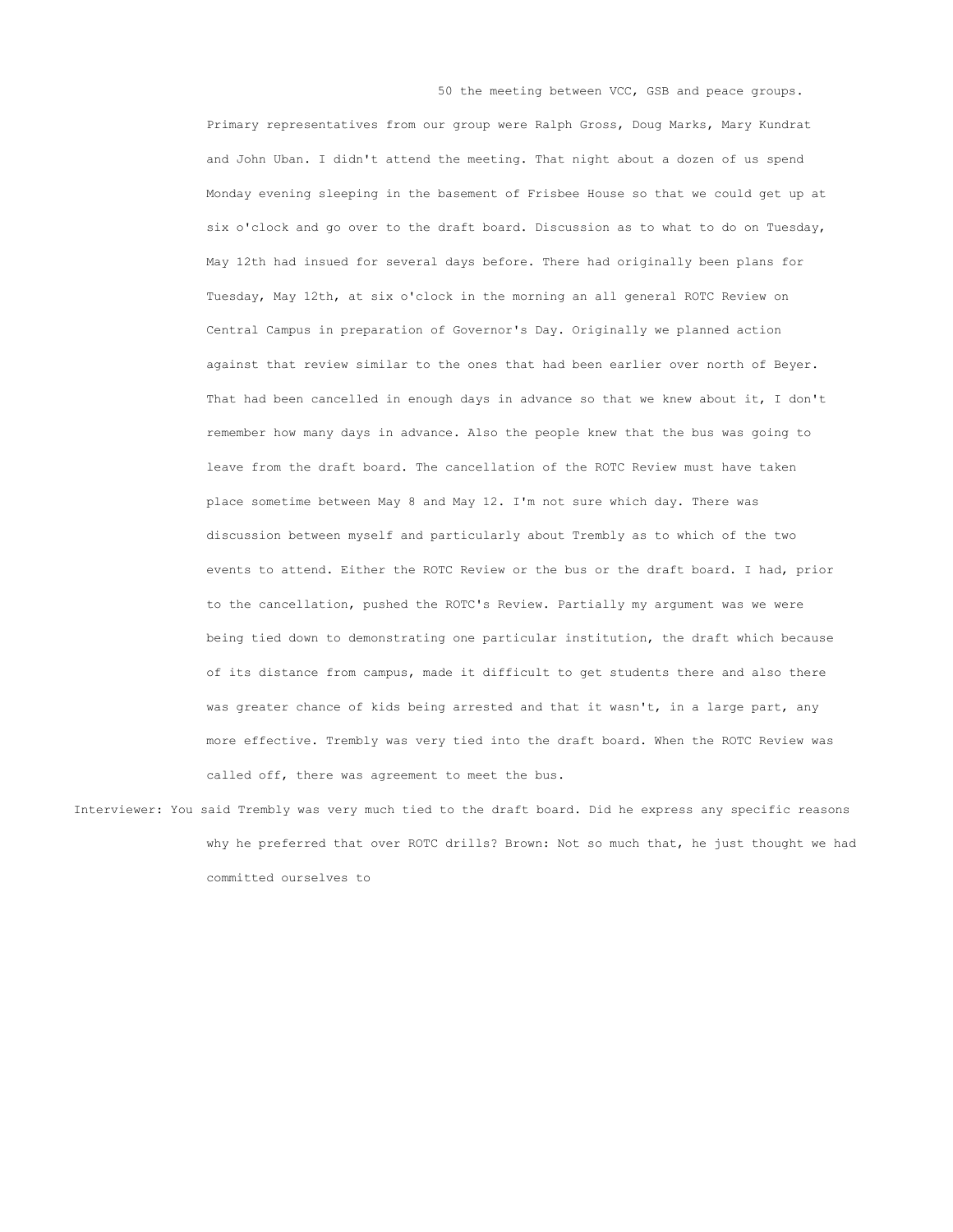fine the draft board and that the morning when we did not do that would mark the morning that the draft board and the police had won and the students had lost. He just thought it was important for us to continue making our presence at the draft board. Monday May 11th, was very similar to Thursday, May 7th for me in that I spent the evening trying to think of ways of coming up with an event that would not result in kids being arrested.

- Interviewer: This was when you were sleeping at Frisbee House, is that right? And did you discuss this with anyone there?
	- Brown: Discussion was almost all internal. Some discussion with Mary Kundrat but not enough to really amount to anything. The deciding factor appeared to be how many people we could get there at six o'clock in the morning. There was no way of knowing for certain.
- Interviewer: Was there any idea, any agreed upon idea of what you would do once you got there?
	- Brown: There was no agreed upon idea. There'd been some talk, a couple of different talks earlier, nothing for certain. We talked about this straight leaflet as people got on the bus. We talked about sitting around the bus. We talked about the prospect of damaging the ties of the bus so that the bus would be unable to move and be required to get another bus. The only real advantage in damaging the tires was the hope that one person could do it and not get arrested and therefore we stopped the bus and nobody would be arrested, not that there was any glee in damaging private property.
- Interviewer: The bus was not a federal, government owned bus? Brown: No, this was a chartered bus. There was no agreed upon plan of what was suppose to happen when we got there. Myself and the people that came with me, I think, were the first people there in the morning. No, we weren't the first. There were people there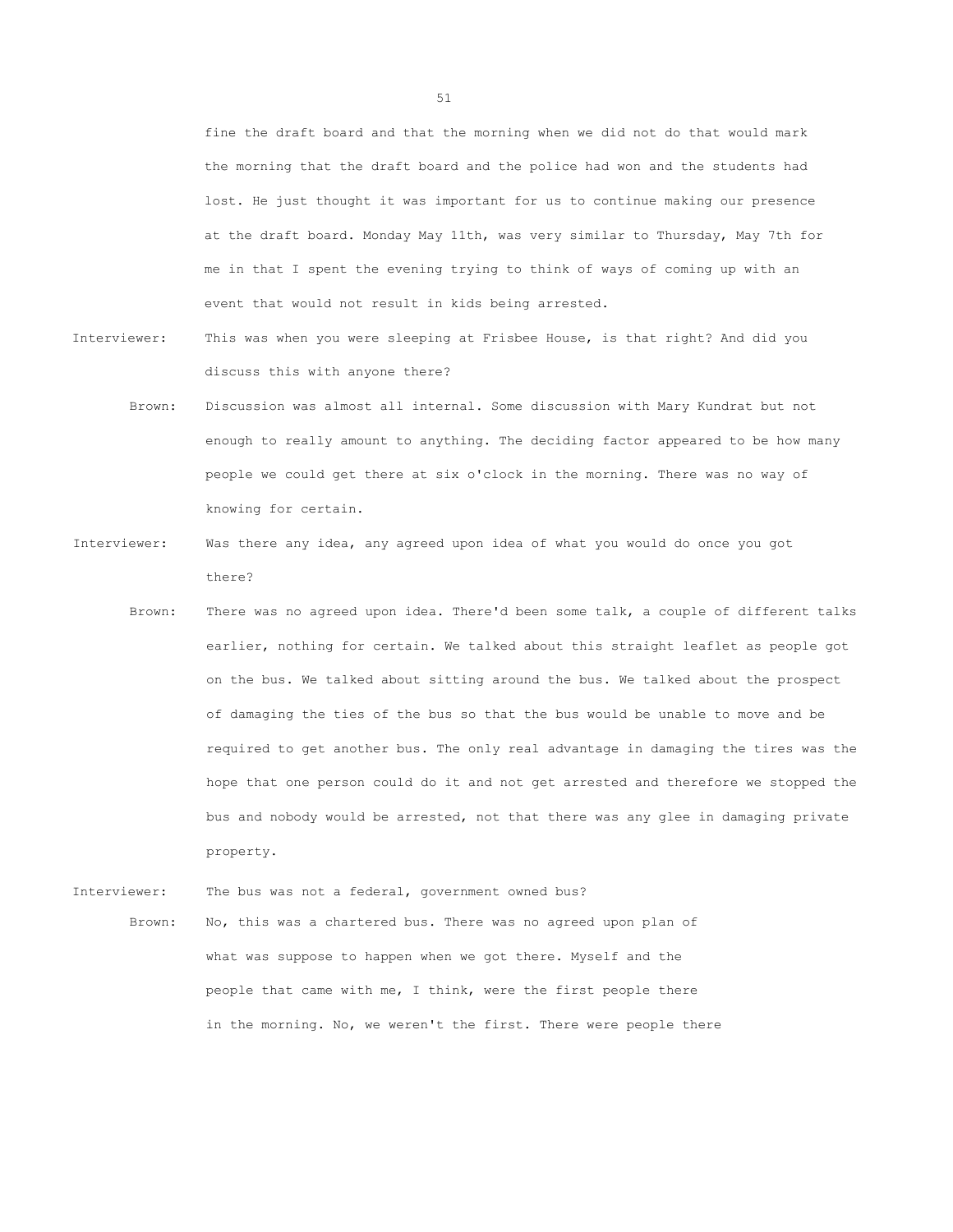also, there were members of the police department there.

- Interviewer: Do you know why the police were there? Is it usual for them to be there when the draftees are going to go off to Des Moines?
	- Brown: It's not usual for them to be there when draftees are going. My understanding is that since this incident, to this date, which is June 1, the police department has had personnel there at six o'clock in the morning when the buses have been leaving. I don't know how long they intend to carry out this practice. When I got there people were standing around. Still no decision had been made as to what we should do.
- Interviewer: When you got there, there were students there already? There were police there already? About how many policemen, would you say?

Brown: There were lots of police.

Interviewer: All in uniform?

- Brown: No, many of them were not in uniform. I would say maybe ten police with at least five of them not in uniform.
- Interviewer: Were the draftees there already?
- Brown: Some of the draftees were already on the bus, several others arrived while we were there. There was some conversation with the draftees, but none that I was in, but some people were talking. Two people that were known sympathetic members of our group were going to Des Moines that morning for their pre-induction physicals. They took arm bands from us, we were giving out arm bands to the kids that got on, and took some and passed them around.

Interviewer: Did any others, except the two you were sympathetic to...

Brown: Some other people, I'm not sure how many, but I did hear stories afterwards of conversations and kids accepting arm bands and kids that gave other kids peace symbol buttons to go to Des Moines with. So there was some interaction there. Somewhere, at some point, a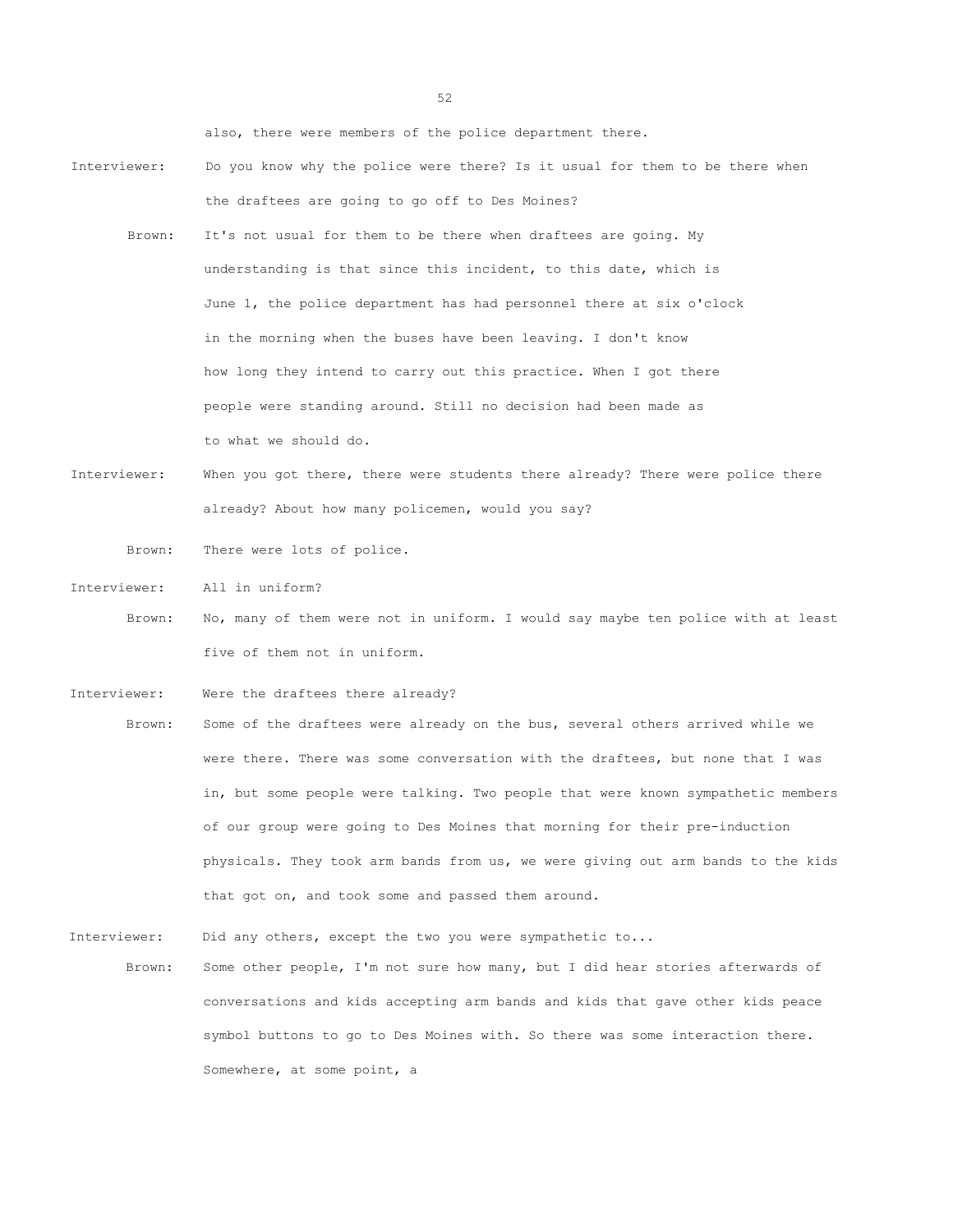a bunch of kids sat in, in front of the bus.

- Interviewer: How did they come to this decision to start to try to stop the bus by sitting in front of it?
	- Brown: As far as I know, nobody actually made a determination. I know that I didn't give any order to sit-in.
- Interviewer: Did you try to stop them?
	- Brown: No, I didn't try to stop them. Also, I don't think Bob Trembly was there that morning.
- Interviewer: What were you doing when they were doing this?
	- Brown: I was in the middle of the bus just sort of watching things, really trying to figure out where it was going. It didn't appear that any one was going to try to sit-in and I wasn't happy by it but I wasn't saddened by it. When the kids started to sit-in at the front, several students also sat at the back of the bus. The first thing that the bus tried to do was to back up. I had also, previously to the move, gone to the back of the bus because if any one was going to get run over by a bus it was going to be at the back. That was the most dangerous position for students, any way.
- Interviewer: Did you try to get them out from behind the bus?

Brown: No, I just...

Interviewer: Did you sit down there?

Brown: No, I didn't sit down any time. Most of the kids at the back were standing, a few were sitting. Kids closest to the bus were standing, were just sort of edging back as the bus went back. There were kids sitting there, they weren't put in jeopardy, whether they would have decided to move or not, I didn't quite get that close. When the bus started to back up, I went to the front on the opposite of the driver's side, walked all the way around the kids in the front, to the driver's side and tried to yell into the window, "If you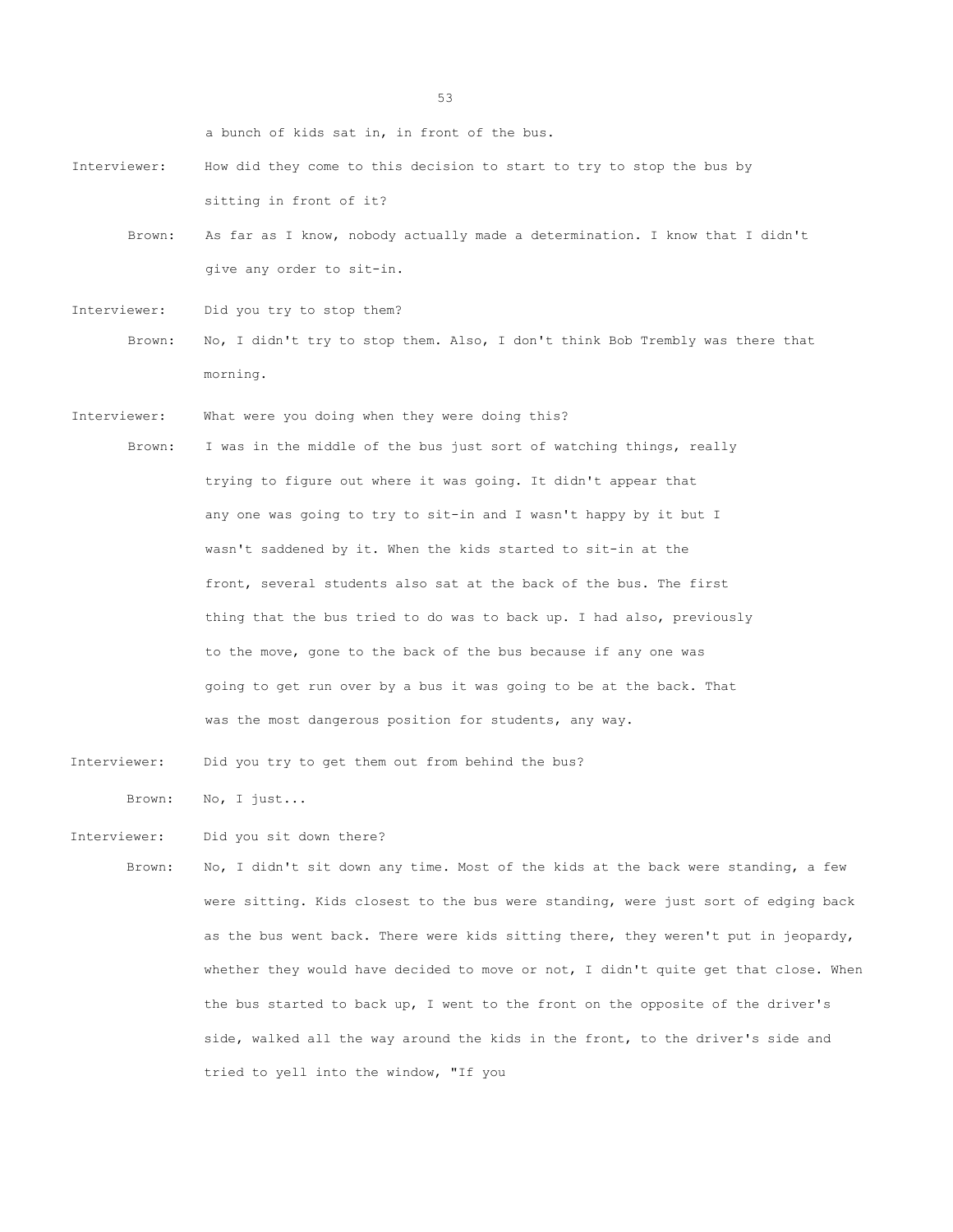back any further you're going to start running over people." He stopped I'm pretty certain that he didn't hear me yelling at him either because his windows were rolled up and the bus was going. But he did stop. Prior to the bus going back, when the kids had stood in front of the bus, originally it was a stand-in and not a sit-in. There was a tactic used by the police which might have been an effective tactic but sort of backfired at this point, I think. What they decided to do was try to make a quick get-away or a quick pass so the bus could get out. What they did was, went into the crowd, grabbed the person by an arm or a leg and drug them out or threw them out, let them go, did not make any attempt to arrest them, and went back to grab another person and did the same. They were trying to move as many people in as short a time as possible.

Interviewer: Did you see any resistance by those being moved that way?

- Brown: I don't think there was any resistance at this time. What this did, in part, was that it roughed up some people a little bit, nothing at all serious, but the kids when thrown came back, this time just a little bit madder. This project didn't work, and it didn't work primarily because people started sitting down rather than standing.
- Interviewer: As soon as they started trying to remove them they began to sit. Brown: Then the kids sat down. At this point the bus tried backing up and I went to the back and then around to the front.
- Interviewer: Okay, now the bus is stopped from backing up, what happened then? Brown: The bus is stopped. I'm on the street side, sort of in the middle, watching. Police started making arrests, dragging kids out. I was yelling to the group when they were being arrested, things like: "Stay calm, be cool, keep your hands in your pockets, go with them so you won't be arrested for resisting arrest." Sort of trying to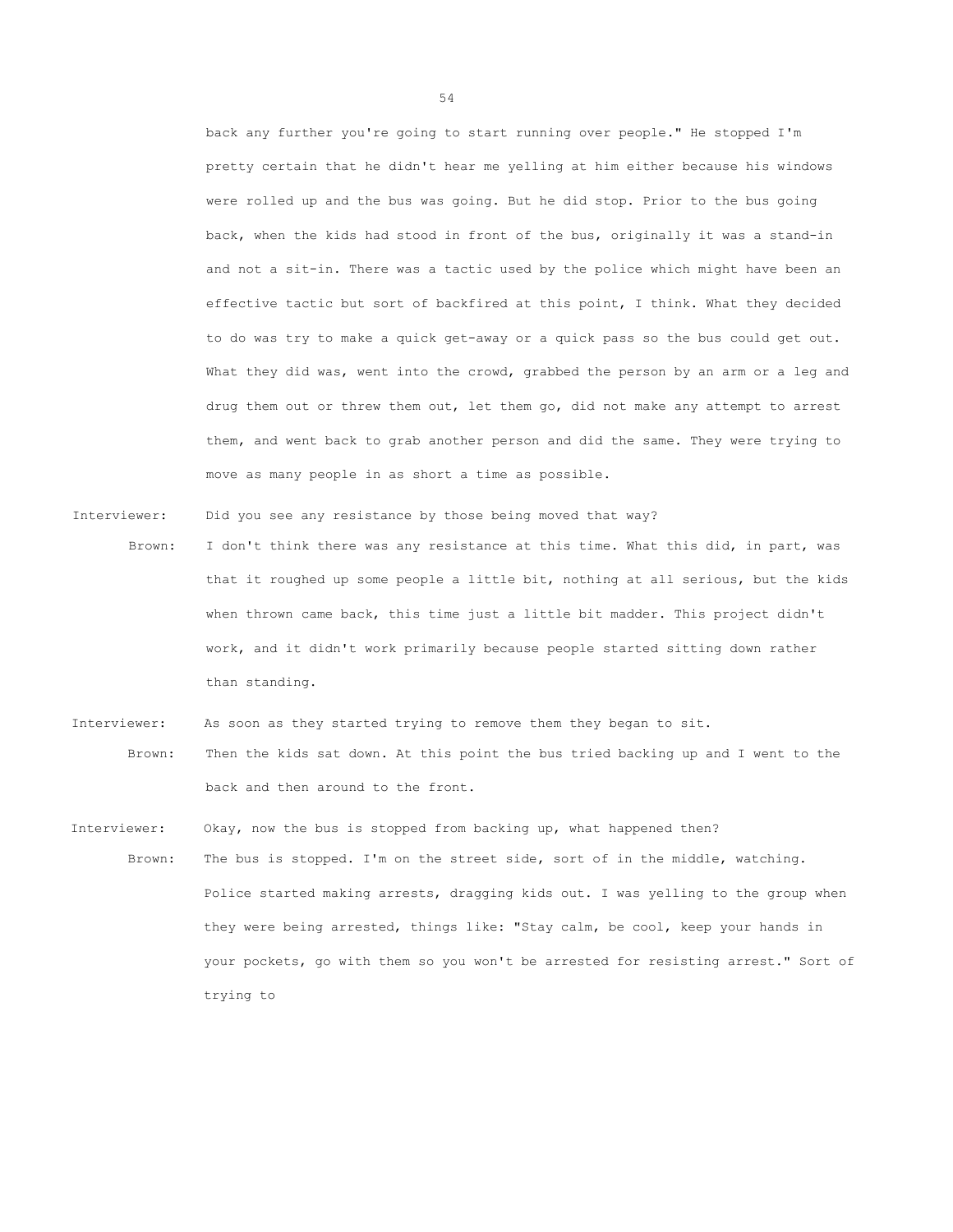keep the crowd, not so they wouldn't get arrested, but making sure they don't get arrested for resisting arrest." Sort of trying to keep the crowd, not so they wouldn't get arrested, but making sure they don't get arrested for resisting arrest, was my primary concern. And making sure that no one that had been arrested before got arrested again.

Interviewer: How were you going to make sure that no one got re-arrested? Brown: Well, I was just keeping an eye. A couple of people were in the original sit-down that had been arrested before and they had been smart enough when things had stopped to get up and walk away. This was an agreed upon tactic by everyone participating that it was vital that no one get arrested a second time.

Brown: There was never an official statement by anyone saying, "Do it this way." But it was generally accepted mores by everyone. When people were being arrested and drug out one incident that I was involved in was one student, I'm not sure of the name even, was drug out and was lying on his back. When he started to sit up a detective put a knee in his chest and forced him back down onto the ground. Then the detective removed his knee and started to stand up and the kid started to stand and the detective put his knee in his chest again.

Interviewer: Now this was a detective because he was in civilian clothes.

Interviewer: So everyone had agreed to this and acted accordingly.

Brown: Yea, he's definitely with the police department because I know the face. He stood up again and the kid did this once more, the knee came back in the chest and I walked over to the kid and said, "Stay down, it's not that much different and it's not worth the trouble." The detective asked me what I was doing. I said I was trying to help. He said, "Sure you are." He then said, "Brown, get the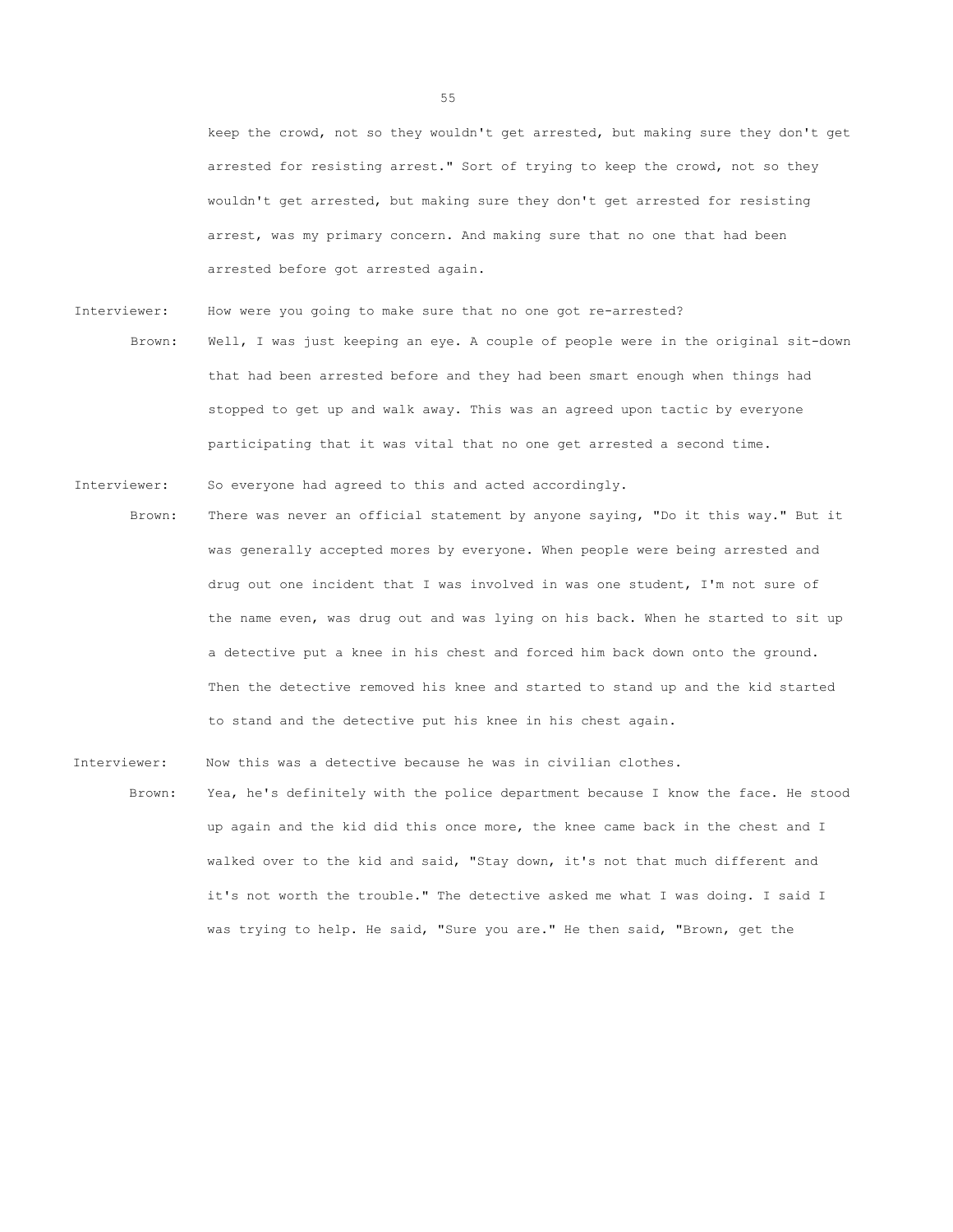hell out of here. If you don't get out of here you'll be arrested for violating due process." I didn't have any real answer for that; I just sort of walked away to the back of the bus and continued to do what I was doing, telling kids to stay limp. There were some instances, in my mind, on Tuesday May 12, which were tactically lacking. Meaning that I thought there were instances where students responded, other than going limp, both verbally and physically. I was distraught with that. After this had all busted up, when the bus had left, people had been arrested, relayed that to people, students that were standing around and had participated and hadn't got arrested. They were--most of the students were agreed that the thing hadn't been totally non-violent. Some of them regretting that fact, others not so much regretting the fact. One incident that I witnessed that I judged to be other than non-violent was one individual who ran across and sort of put a foot in a patrolman's back and bounced off and ran into an Ames Tribune photographer.

Interviewer: Now why was he putting a foot in a policeman's back, was the policeman doing something then?

Brown: First of all he ran into the photographer who dropped his camera who then proceeded to hit the student and the student just sort of ran away from the photographer. In a talk with the student afterwards asking him why he did the action...

Interviewer: Was he arrested?

Brown: He was arrested and he was charged with resisting arrest. He said that this particular incident that I witnessed was a result because the patrolman was pulling a girl by the hair. I didn't see the patrolman pulling the girl by the hair but that doesn't mean it didn't happen, I just didn't see it. But I did admonish the individ-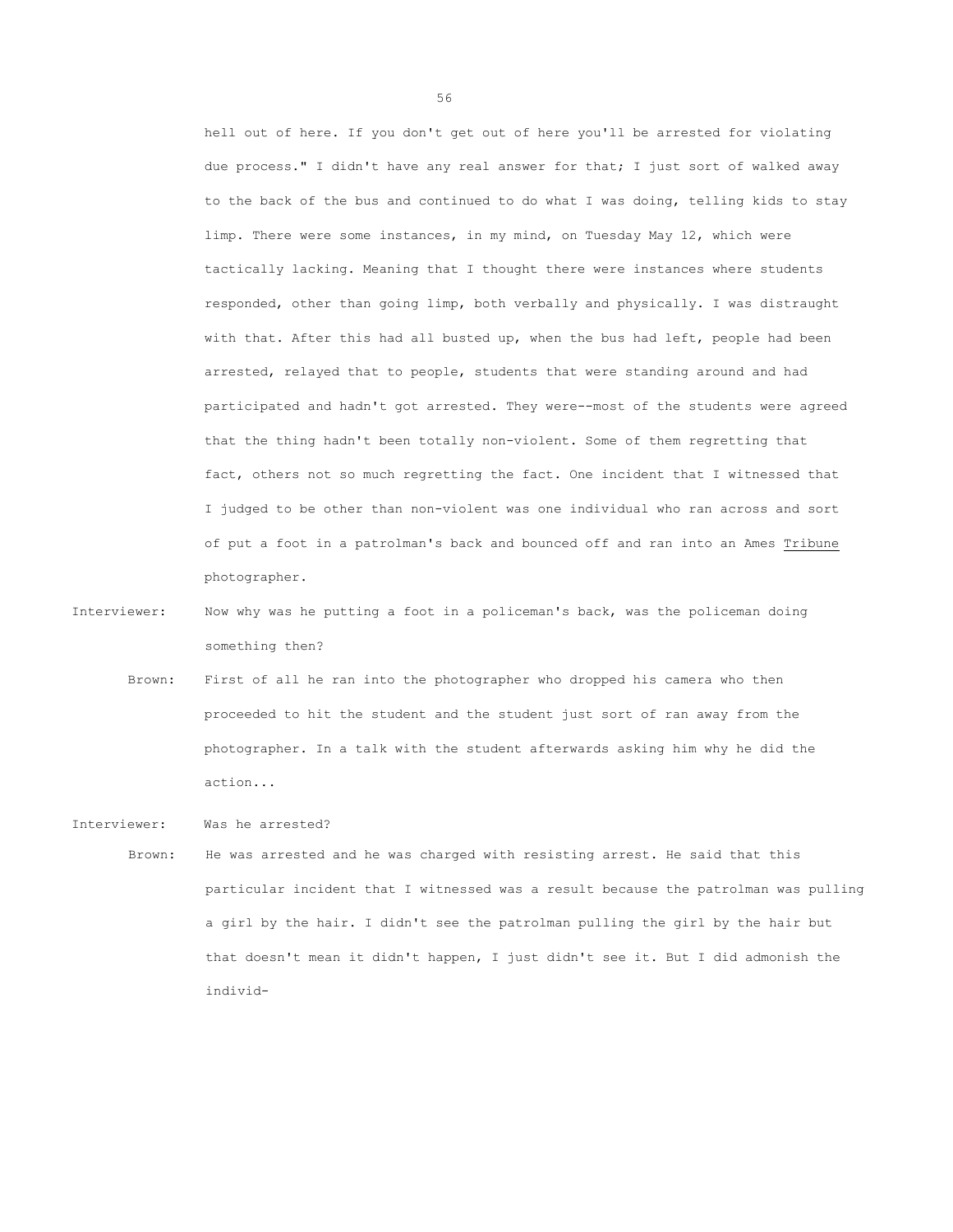ual for his actions even though he did justify them and he still continues to feel that he justified them. There was a meeting after all of this was sort of busted up still at the draft board there. The police hadn't left yet but the bus had left. Everyone who was going to be arrested was arrested. Well, it amounted to me talking. I expressed some displeasure, not in the fact that the sit-in had been done, but at some of the actions of the individual students. We made a quick run-down of trying to determine who had been arrested which was really very hard to do. Many of the people arrested at this this time, were the first time I'd saw those people. Particularly the three or four people that are from this fraternity system that I didn't know before. There was some sort of discussion as to whether we would be able to raise bail knowing that this instance wasn't as pure in the sense of being non-violent as the first incident at the draft board had been. My determination and the expression I gave was that we make no attempt to hide our mild displeasure at some of the students activities, that we be honest in saying that it did happen. That we go back to campus and try to raise the bail money needed. People went back to campus. A booth was set up...

Interviewer: Did you go back with them?

Brown: I went back to the campus. Made one call to one person that I knew had a thousand dollar savings bond and asked of him to take it out. They wanted to know if I had been arrested and I said, no, but other people had and they agreed to do that. There was a lot of talk just between Ted Lawrence and myself and a few other people as to what, just theorizing, what effect this demonstration was going to have. We went, after collecting the money, after we knew we had enough money which only took three or four hours, we went down to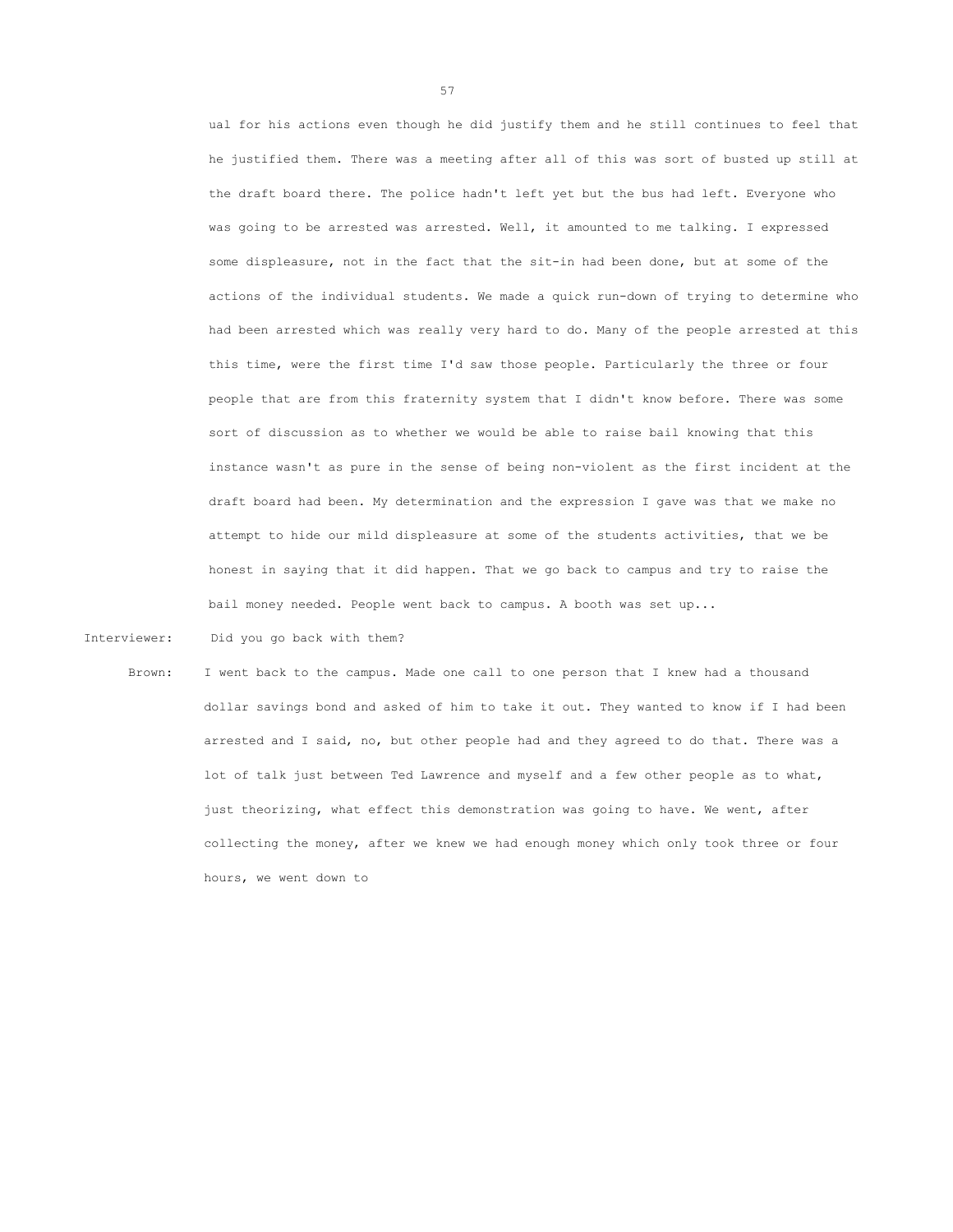the jail and bailed the kids out. At that same time when bailing the kids out, myself and two or three other people, walked half a block to watch the Patriots Rally.

Interviewer: Did you participate in it?

Brown: No, the only thing I did was stand on the side and watch it and sort of commented with the people I was with. The Daily reporter asked me for an opinion on the size of the parade and I told him three hundred at most and he told me that was the determination he had made. Then we went back to the police station and waited for the police to allow the rest of the people out. When they did get out I talked to Steve Ewoldt about his role in it particularly, since we went back in the same car and mentioned one other incident that I thought was violent on the students part but was unable to identify the person. We just sort of had a discussion of theory, whether, how a student should respond. There was an expression on my part on thinking that Ewoldt was lucky that he got off with out being charged with assault and battery to an officer of the law which is what one patrolman told me was going to be or would be filed, which would have meant several years in jail. We just sort of talked that. They took me home and dropped me off at my apartment. Only the other thing that happened on Tuesday, May 12th, that wasn't mentioned earlier was right after the meeting to decide to go back and raise bail money was decided, in a conversation with one of the patrolmen who was sitting in a car, who is also a part time student. He donated three dollars to the bail fund and said that he sort of knew that if we had stayed there that both students and police would loose their cool more than they had the day be fore and ...

Interviewer: You mean the time before?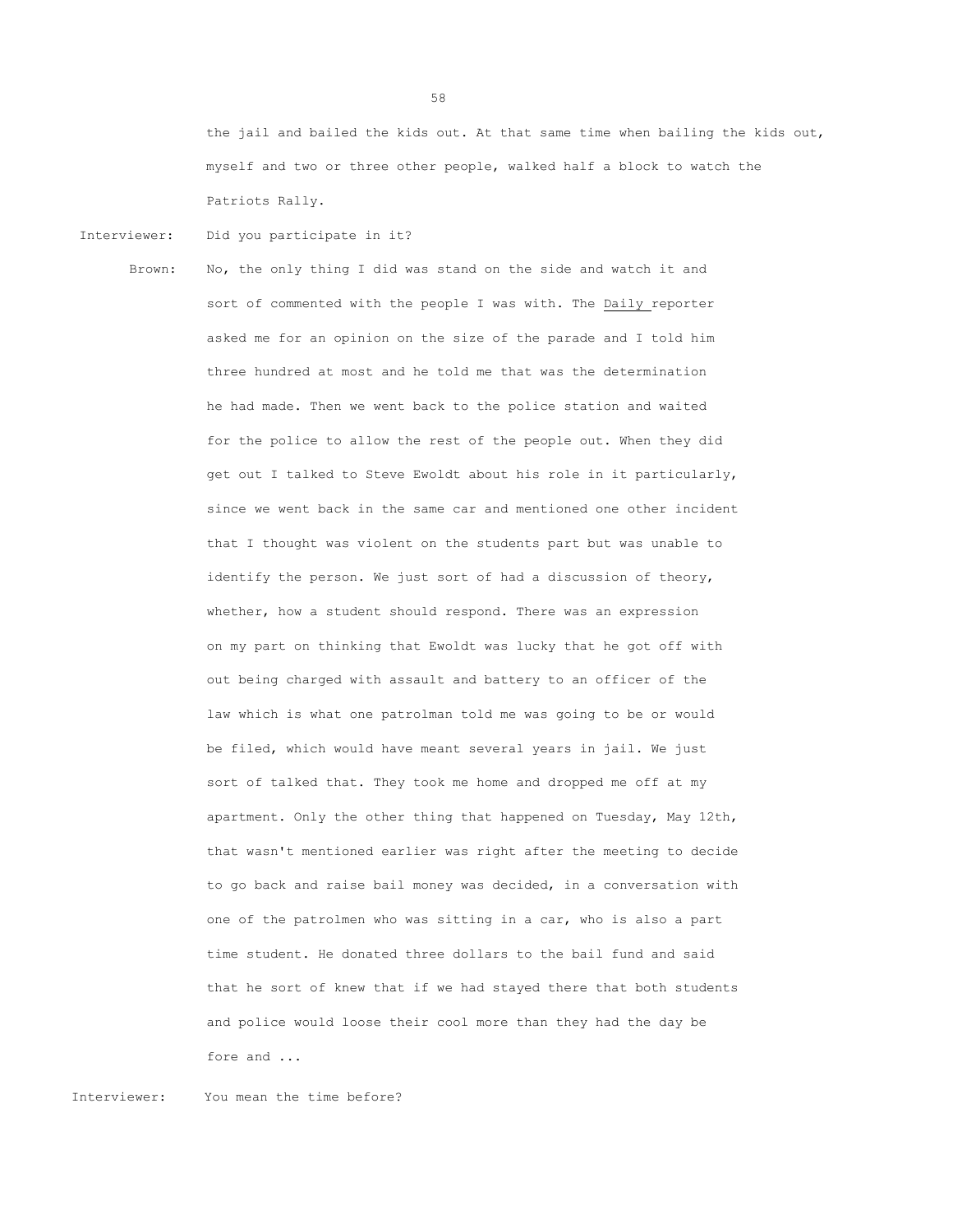| Brown:       | Yea, the time before, excuse me, and made reference to the difference                    |
|--------------|------------------------------------------------------------------------------------------|
|              | in in experience between the day force and the night force and                           |
|              | that because the kids were arrested at six o'clock in the                                |
|              | morning that was the night force that was making the arrests and                         |
|              | they were, in his mind, not as experienced in dealing with students                      |
|              | as the day force had, who had spent a couple of weeks or even a                          |
|              | year watching students march up and down main street. Also, had                          |
|              | some more talk about Bishop. This particular patrolman was very                          |
|              | anti- to attorney Bishop. We made some talk about the prospects                          |
|              | of requesting that City Attorney Bishop not be on the site of                            |
|              | student demonstrations in the future even when less were going to                        |
|              | take place. And who in the hierarchy of city hall I could make                           |
|              | that request to. He said he didn't think there was any way to                            |
|              | stop it but he thought it was a good idea, too. On Thursday,                             |
|              | May 14th, the first thing I did that morning was, Ken Mills, Meg                         |
|              | Connally, and Jo-Jo and myself went to Nevada to see                                     |
| Interviewer: | You're all students?                                                                     |
| Brown:       | Yes, went to Nevada to see Sally Bennett. We took her a Daily.                           |
|              | Meg, had the day before had gone to Judge McKinney and told him                          |
|              | that she was the one that had swore at him other than $Sally$                            |
| Interviewer: | Meg told you this, is that right?                                                        |
| Brown:       | Meg told McKinney this. She told us this in the car and she also                         |
|              | wrote letters to the Editors of both the Daily and the Ames Tribune                      |
|              | stating that she was the one that had called McKinney                                    |
| Interviewer: | Were these ever published?                                                               |
| Brown:       | I'm certain that the one in the Daily was published and I think the one in the Ames      |
|              | Tribune was published. I saw the copy in the Daily. Meg had told us that she had written |
|              | letters while we were driving to Nevada. When we got to Nevada, we all one at a time,    |

went into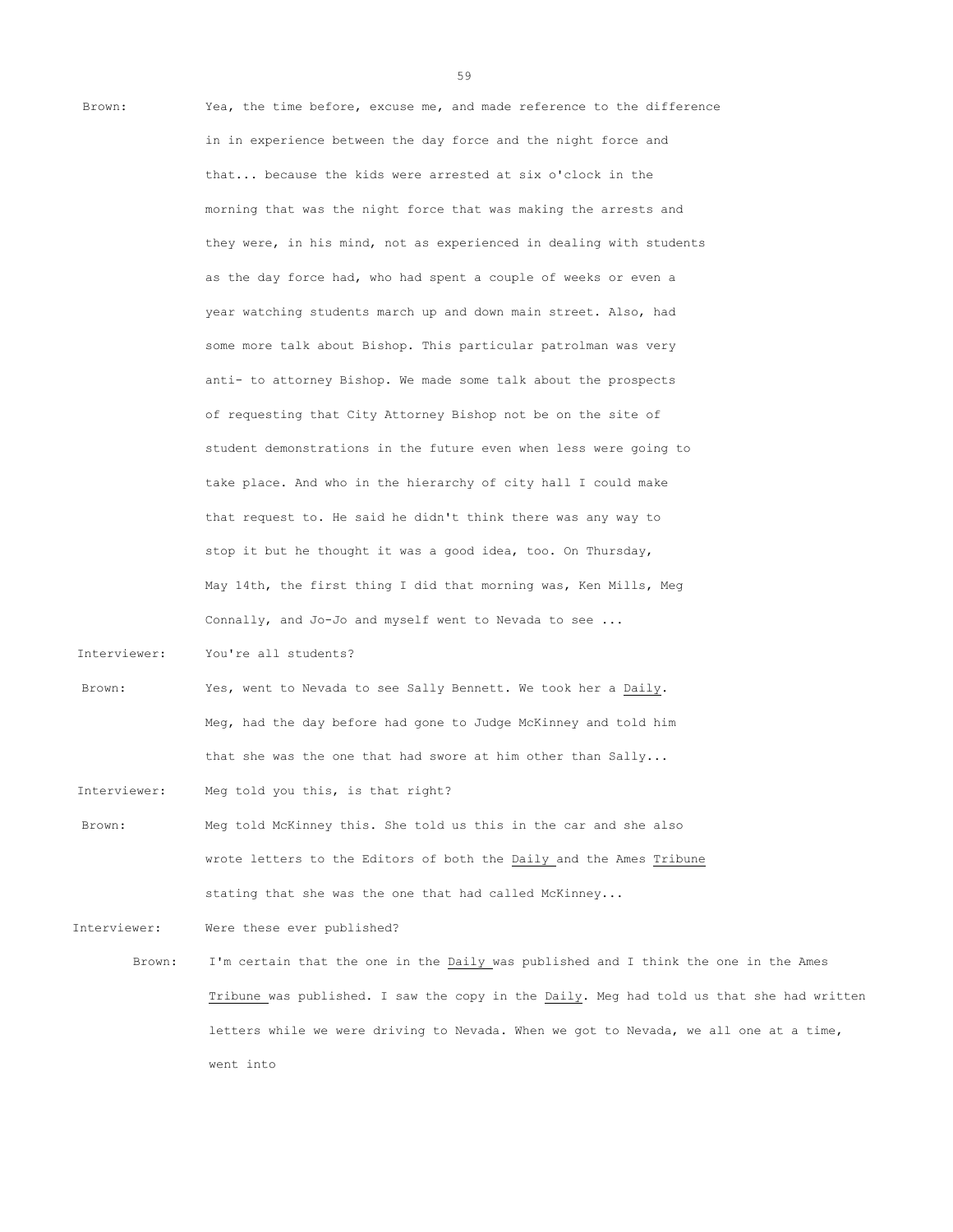Sally. Had to sign our names in a ledger and address and were all allowed to pend a couple minutes with her. This was her first day in jail and of course, she was okay, she wasn't taking it-bad at all. We then drove back to Ames. Ken left me off at the post office with Doug and I sat there in the post office with Doug from about three to five. Yes, Doug Marks. Also Mary Kundrat came a few minutes after I was there, so the three of us were there for that day. On Friday, May 15, Bob Trembly, myself and Jeff Klomp went to court with our lawyer, Dan Johnston for preliminary hearings in Ames city hall before Judge McKinney. These three, myself, Trembly and Klomp were the ones charged with resisting arrest for the first series of arrests. The night before, on May 14th, I had had a conversation with Jim Hannah as to why we'd been charged with resisting arrest. Jim Hannah pointed out the fact that Klomp had gotten the charge because I had Klomp's driver's license with me, I hadn't thought of that until that night. The next morning, the 15th, when we went to court, I told Dan Johnston, the lawyer, that Klomp had been charged because I had his driver's license and it was a mistake. Johnston went in to talk to McKinney, he explained about the driver's license and consequently the charges were dropped against Jeff Klomp, Bob Trembly and I went in and Johnston asked for ten days allowance for him to post or ask for a bill of particulars and then we were told that our jury trial date would be set for either the end of June or the end of July depending on how the docket lined up. Interviewer: Did you request a jury trial?

Brown: No, we haven't specifically requested a jury trial but it is my understanding that that's the way it's going to wind up. When we left the court room we spent just a minute talking to Dan Johnston,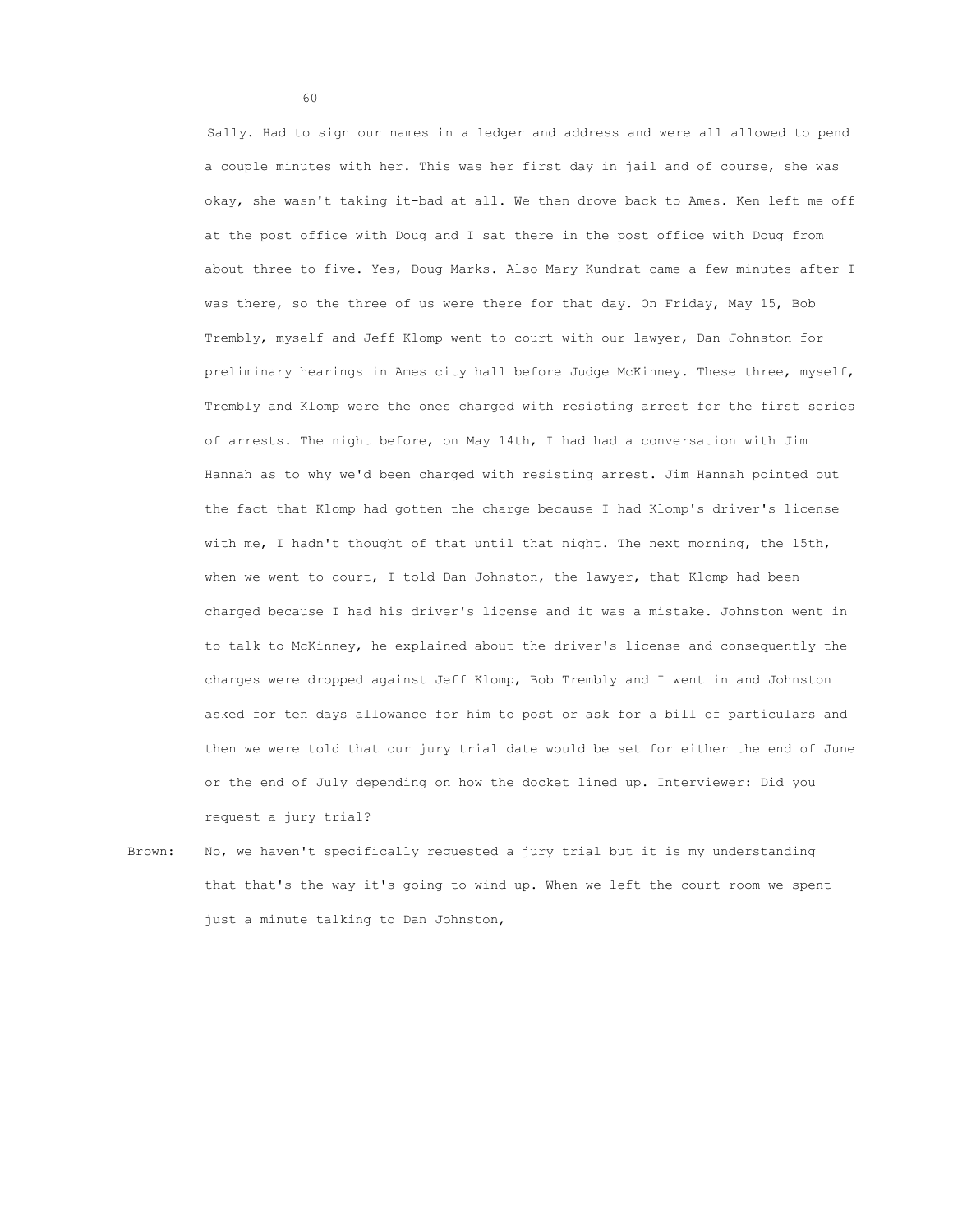letting him know where we would be over the summer so he could contact us. I went down to the bottom of the stairs. When I was at the bottom of the stairs the Assistant County Attorney, Bill Gibbons, who was prosecuting Trembly, and I and Klomp earlier, came up to me and informed me that a warrant for resisting arrest had been filed for Freiberger. Asked me if I saw Freiberger to tell him about it and ask him to come in and turn himself in so as to make their job at the police department easier. I told him that if I saw Freiberger I'd tell him about it. I then went to the police desk and tried to find out who was the arresting officer in Freiberger's case. I couldn't find out there and went up to City Attorney Bishop's and he wasn't in so I didn't find out there either. Went to campus, called Freiberger and told him about it. He said he'd be in earlier, later in the day. I met him at about noon, maybe earlier maybe eleven. Ask him what he had decided to do. He said he hadn't decided. I asked him if there was anything important that he had to do today. He said there wasn't. The only thing he had to do was get out of one course and he had an appointment with his instructor at one o'clock. So we made an appointment to meet back in the Union at two o'clock to talk about what he should do about the resisting arrest charge. I had an appointment that same day over at Carl Hamilton's office with one of Carl Hamilton's assistants who is a writer for Alumni News, who was doing a story on student leaders at Iowa State and their philosophiesand spent some time talking to him, giving him material for the story. I came back at two o'clock, met Freiberger along with Bob Trembly, Ted Lawrence, Jerry Schnoor and Jerry Parkin.

Interviewer: How did all the others find out about this?

Brown: The meeting took place in Jerry Schnoor's office, GSB President's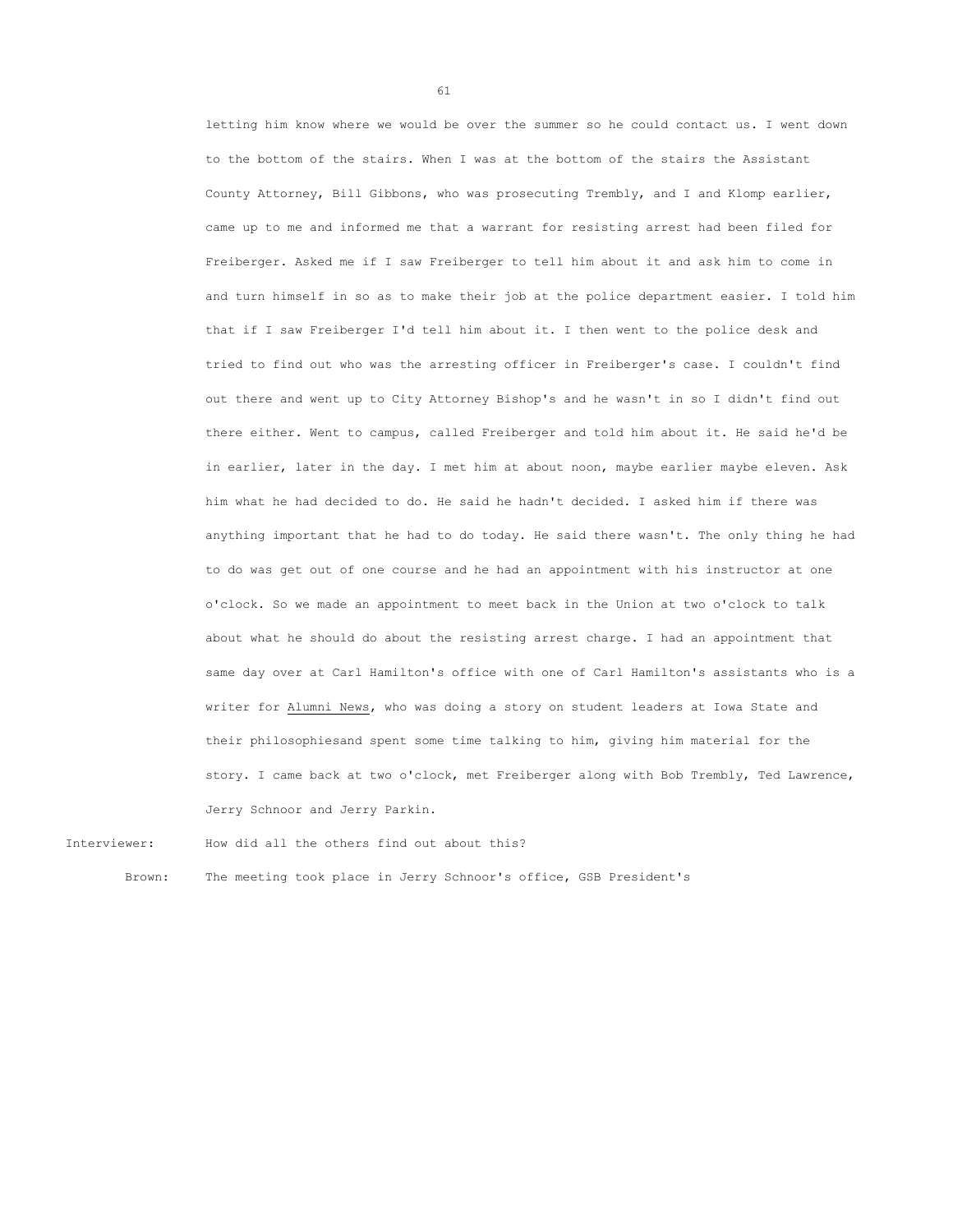office. Myself, Trembly and Lawrence all knew about the meeting, the other people happened to be around when it happened to take place. There were a few other people that walked in and out such as Denny Forsythe that really weren't in on it but happened to come in on it. There was discussion as to how to respond. Bob Trembly wanted Freiberger to not turn himself in on the 15th and rather just stay low for the weekend so that we could organize a rally for Monday the 18th. His feeling there was to hold the rally to inform the police that Freiberger would be there and ask them to come and arrest Freiberger. The thought was just to let a lot of people, at least, witness an arrest so that they would have some feeling for it, and just sort of give a mass witness to Freiberger's being arrested. My thought was that Freiberger should turn himself in immediately so that we could get him out on bail. There was no real tactical disagreement with Trembly. There was an attitude difference in that my argument and thought was important for us to come across straight to the community as a pragmatic point of view and the other point of view was that everything you do in organizing should be open and up and that hiding out for a weekend was not that and regardless of whether we got away with it public-wise or that it was incorrect as a principle for organizing.

Interviewer: Did you intend to publicize his voluntarily surrending himself?

Brown: We did intend to publicize his voluntarily turning himself in. There was almost complete agreement among everyone there, particu larly among Trembly and I since we had such different ideas, that Freiberger's arrest was unusual and maybe even bordered upon, we felt that Freiberger was being charged because they had lost Klomp. Not that Freiberger was any more innocent or guilty than anyone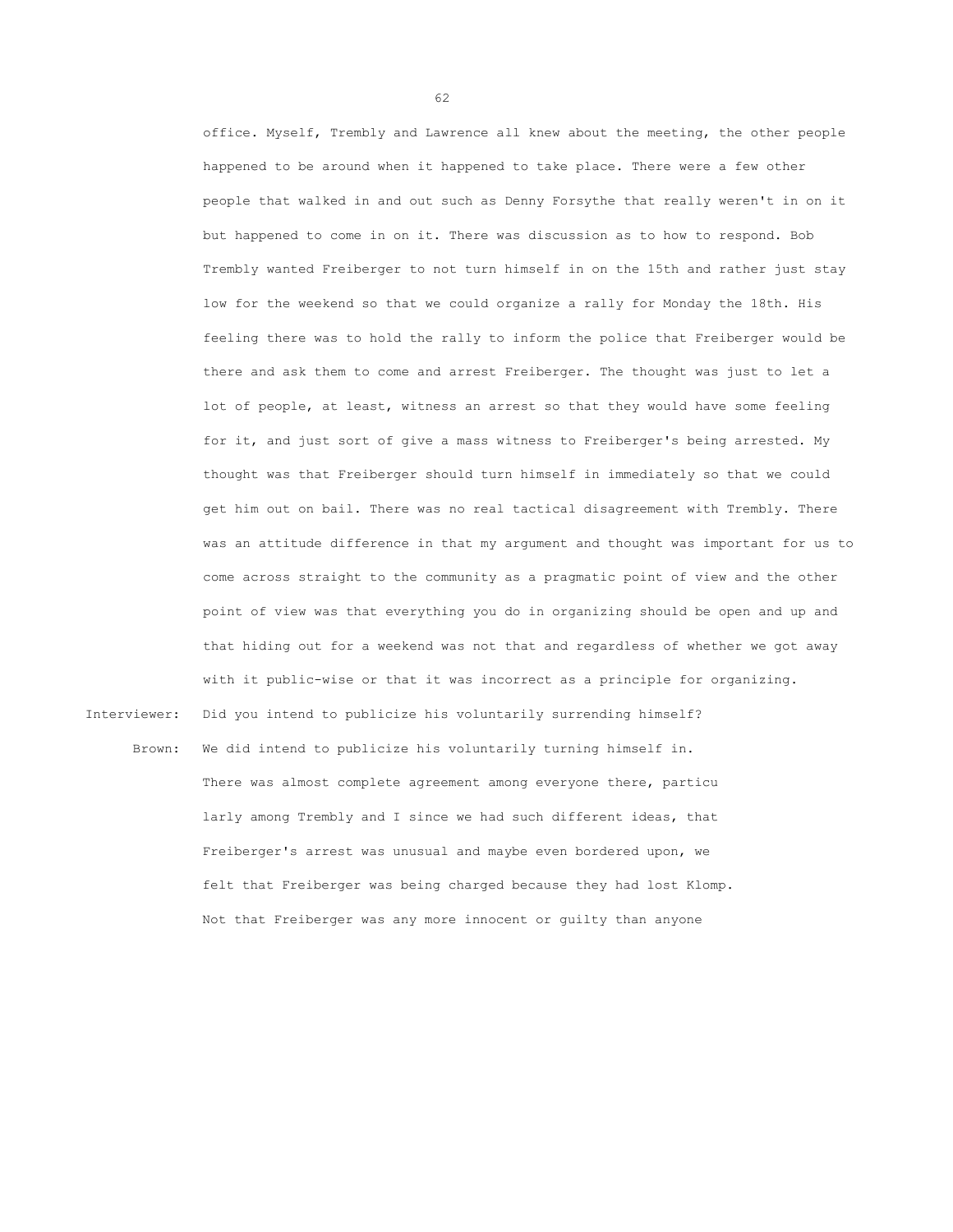else, but they had just decided to throw a trap at somebody, a week after the original incident and that it was very unproper or at least not typical of police action. So we wanted to make that point known, there was just disagreement as to which way was best to do it. Freiberger originally concurred with my opinion. Trembly gave a rebuttal and Freiberger changed to Trembly's idea. I gave a rebuttal and he changed to my idea.

- Interviewer: How did you rebut Trembly's idea of a mass demonstration and forcing the police to come to Freiberger?
	- Brown: The rebuttal was the police probably wouldn't come and probably let us sit there forever until the corwd went home. Two, that the rally could be held any time after Freiberger had been released on bail, that he could explain what he thought was happening. And three, the guiding principle idea that I expressed earlier. Also problems that would arise if he was arrested over the week end. There'd been contact made...

Interviewer: You mean before any mass demonstration could have been held?

Brown: Yea, there'd been contact made with City Attorney Bishop's office informing him that I and also Jerry Parkin was in verbal contact with Freiberger or that we were going to be in the immediate future and asking for a guarantee that if he turned himself in by four o'clock that he could be arraigned and out by five. Because if he wasn't out be five he'd have to spend the weekend, until Monday and this was one thing that Freiberger didn't want to do. So finally it was agreed that he would turn himself in. The Daily and WOI and the Ames Tribune were informed and asked to be there. Freiberger went down, was booked--finger prints, mug shot--Ted Lawrence posted bail...

Interviewer: And bail was \$500.000?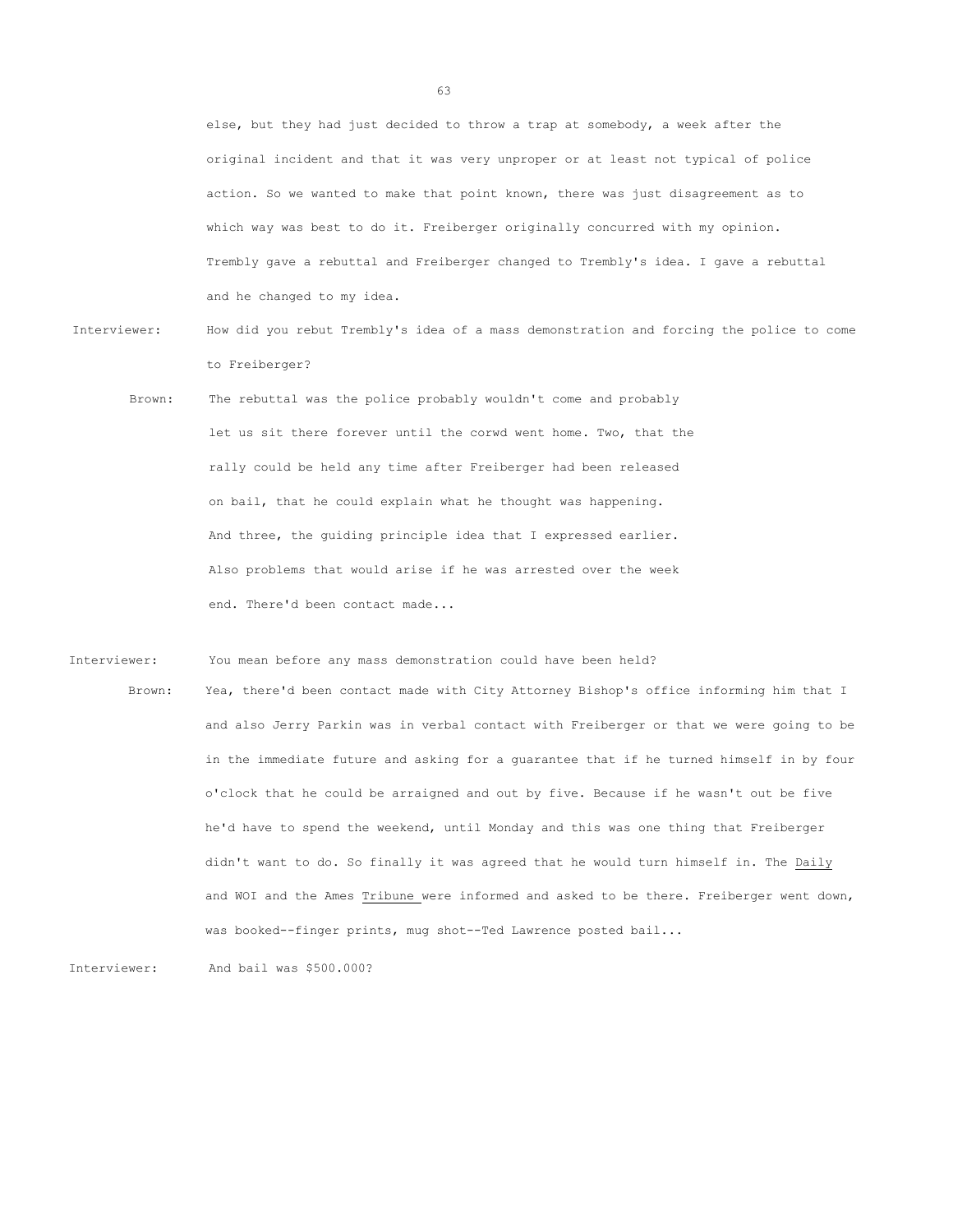- Brown: Bail was \$500.00 Freiberger was released and he made a statement for WOI and the Ames Trib and afterwards we went over to the Daily and made the same statement. The statement amounted to his belief that he was being arrested just sort of as an after thought and as a response to Klomp being released and also the prospect of County Attorney Gibbons using him as a sort of a political pawn in that Gibbons was trying to run for county attorney against Smith rather than remaining assistant county attorney.
- Interviewer: How was this statement agreed upon?
	- Brown: The statement wasn't so much agreed upon but what was stated or what was agreed upon was that the person talking to the press had to be Freiberger and that he should say whatever he thought or believed. And he made those two statements or those two thoughts in his presentation. So he was arraigned and released. We went to the Daily and made the same statement and then back to the Union. The rest of Friday evening...
- Interviewer: Did you at any time attempt to set up a rally for him to talk directly to the students?
	- Brown: There was thought about it but it was never set up. I think--Saturday, the 16th, I, Carol Bpast, Rod Williams and Richard Bender who had been involved in the activities were at the State Democratic Convention. On the 16th, on the University, there were workshops for the marshalls and organizing car pools to take people to the Des Moines rally on the 17th. On Sunday, May 17th, the rally in Des Moines started at Veteran's Auditorium. Iowa State University provided about fifty marshalls for the parade which was the bulk of the marshalls. The parade went off very quiet.. It was one of the quietest parades I've ever been in, nobody said anything.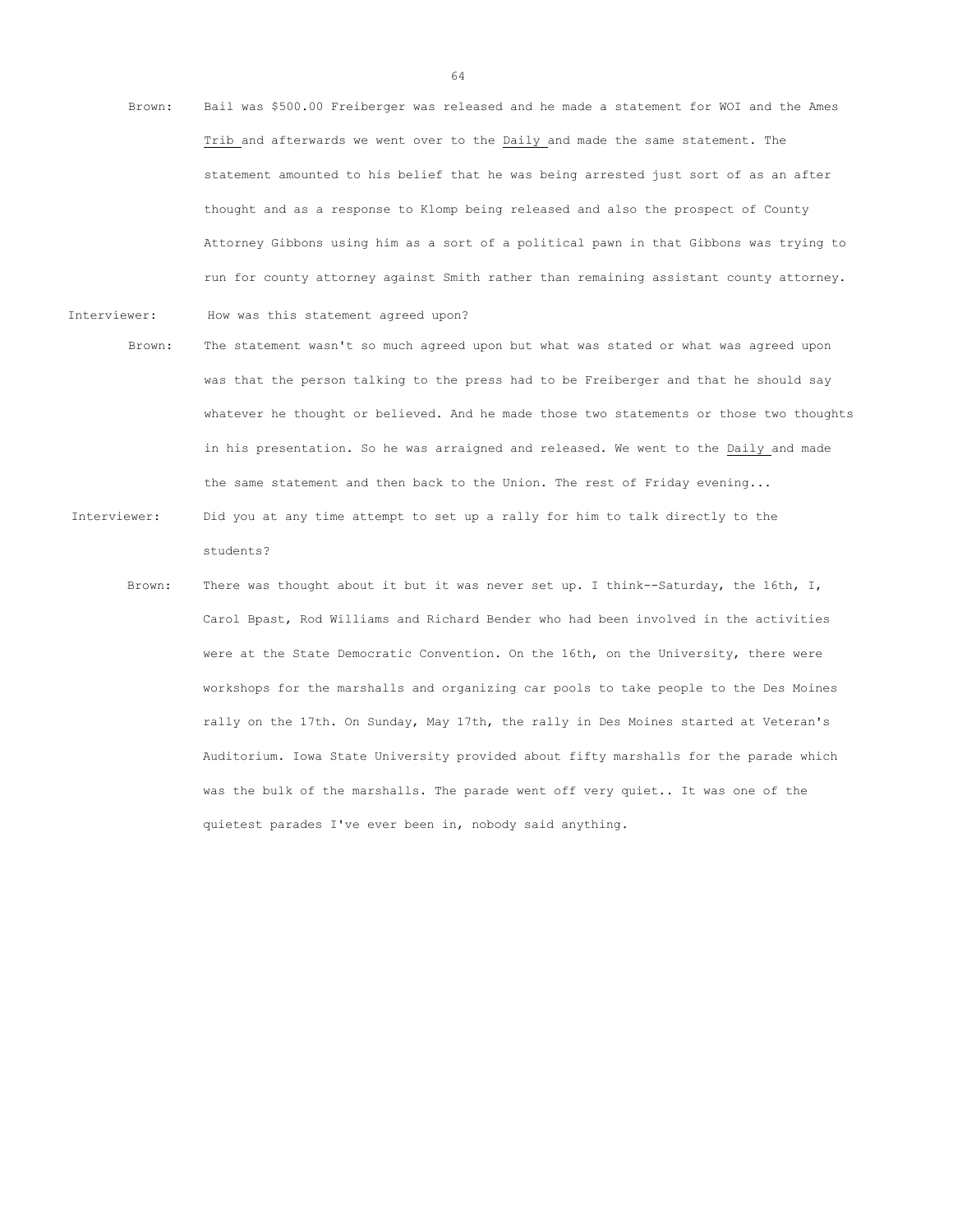Interviewer: Were there many spectators?

Brown: Almost no spectators. Very orderly rows with five or six people in a row. And it had 3,000 people and it drug out four and five people in a column, it drug out for a couple of miles. We congregated on the Capitol grounds. Governor Ray spoke first once again, endorsing our efforts but saying many of his constituencies, un identified with student protestors or radicals. That we were alienated both by our thoughts and our looks and that we should take that into consideration maybe modifiy it if we had hopes of ever reaching those people. That was met with mixed reaction from the crowd, a large part of the crowd definitely not liking it. After that, Senator Hughes spoke, gave approximately the same speech he had given at the Democratic convention the day before, was met with favorable response. Sort of gave a lecture or sermon on morality which was sort of nice but unusual. On Monday, May 18th, two things happened. One was Professor Kernan put out his mailing to the faculty at Iowa State University also a group of students under Bernice Black leafleted University Village, Pammel Court and Hawthorne Court with literature for Bill Plymat.

Interviewer: Were you active in...

Brown: I wasn't in on the leafleting or mailing, what I did do that night was went to the town meeting at the public library which dealt with dissent and its role in American Society.

Interviewer: Did you speak at that? Brown: I spoke, not to the body as a whole, but I did speak. We had three smaller workshop type sessions afterwards. Mr. Newbrough was the moderator at the one I was in and I spoke a little bit there. When they discovered who I was I related what went on at the draft board the time I was arrested. Mr. Newbrough is also Robert Pyle's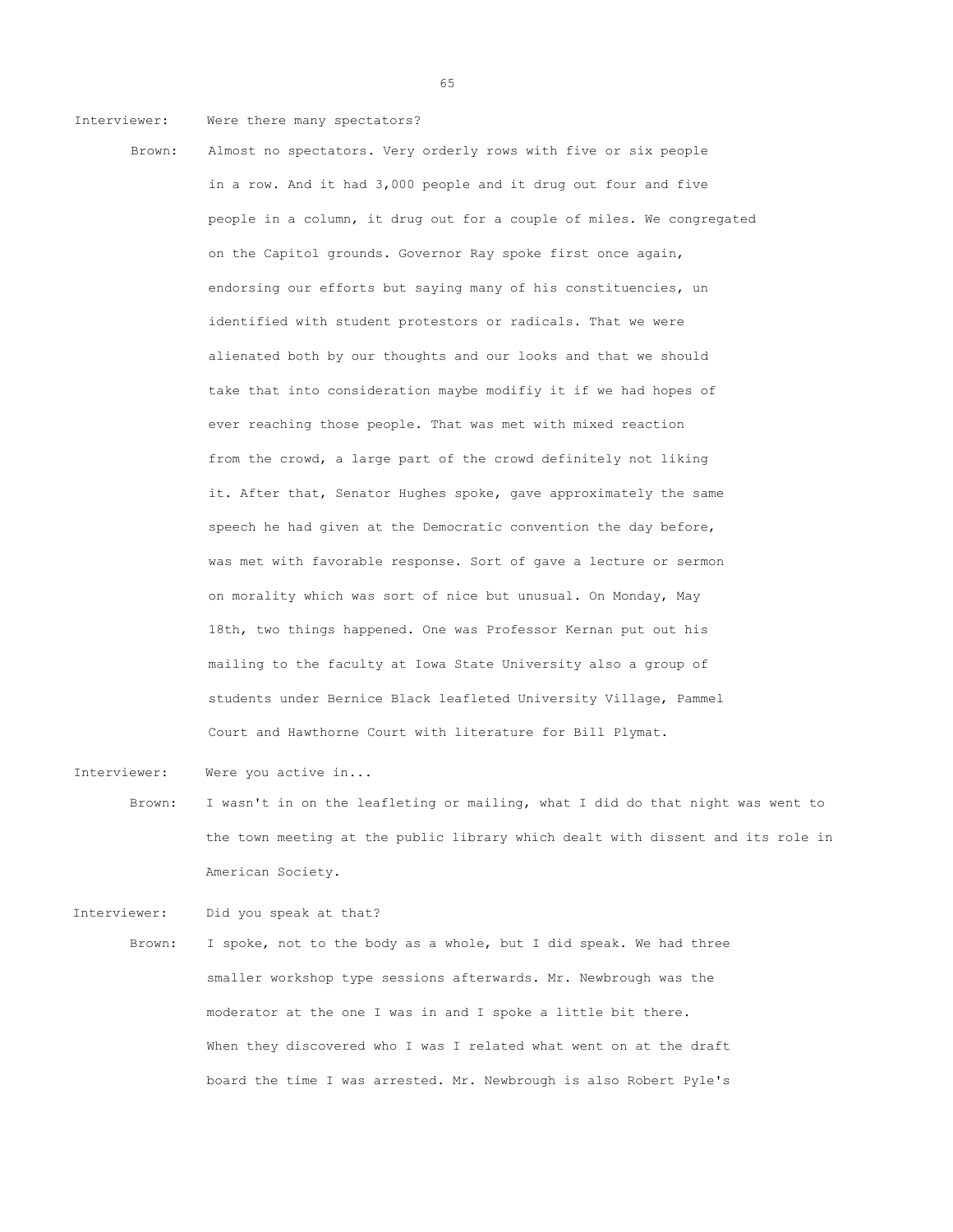lawyer so he was able to talk a little bit about what Mr. Pyle was feeling and the question of the need to speak versus the norm of individual property and rights was the center of our topic and really wasn't resolved to anybody's satisfaction in what little time we had. One thing that did come out of the meeting was a list of townspeople who stated their willingness to get out of bed at any time of the day or night to attend as an observing team a student demonstration or any type of activity similar to that. The thought there was to have people around who could watch the actions of both the students and police and hope that that type of watch-dog activity would modify or tone down both groups responses. On Wednesday, May 20th, B. J. Weber, John Wagstaff and myself went to Des Moines to talk to Senator Miller's Iowa staff aide, whose last name is Cramm, I don't remember the first name. We spent about two hours talking to him. We didn't go with the intentions of converting him, we sort of just went with the intentions of meeting the gentleman so that we would be able to talk to him in the future if we decided to for any issue...

Interviewer: Did you have any difficulty arranging a meeting with him?

Brown: The meeting was arranged through his daughter who is a student at Iowa State University and a friend of B. J. Weber so that B. J. arranged the meeting and John and I went to talk. The only thing that we tried to do and was done pretty much on the suggestion of his daughter. She had stated that she'd heard her father and her mother make references to students in the belief that they didn't think students were informed on the issues that they were trying to tackle so John and I made an effort at all times to set up instances where we could show that we were informed and we were concerned rather than trying to pressure him one way or the other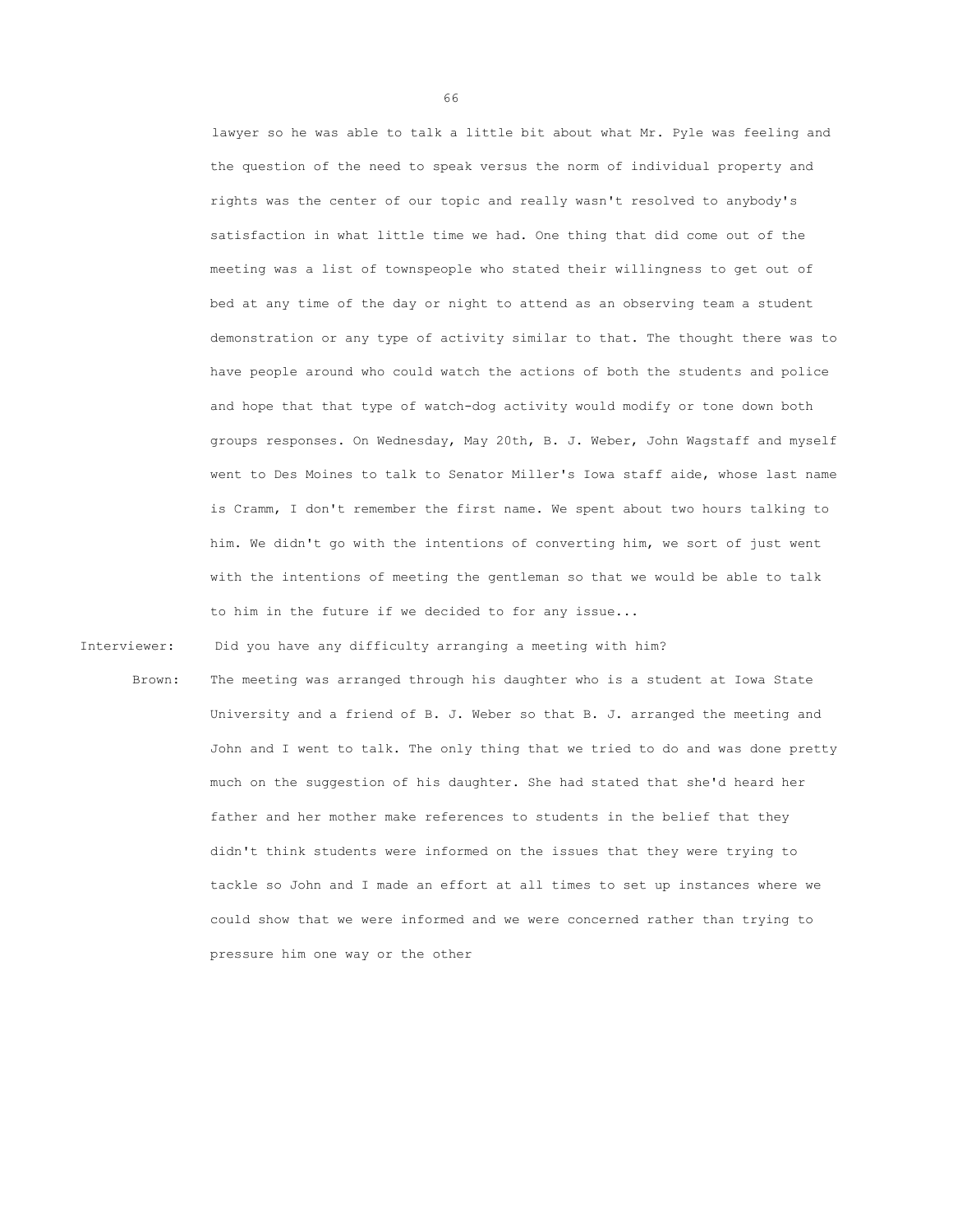at this time. It lasted for a couple of hours and was generally, I would say, worthwhile. It probably didn't change anybody's mind but maybe set the stage for a change in the future. Then we went to Collegiate Methodist Church which had a panel that evening that myself and Jeff Klomp participated in. Also Attorney Newbrough was there along with assistant pastor, Jerry Smith. The talk was the same issues of what dissent is. This time the emphasis was different that the town meeting in that the emphasis this time was, "Did we believe in non-violence and if it is, what and how did we attempt to use it." That meeting I think was productive and could have been further productive except for maybe some unfortunate events that happened a couple of days later. That started to set the stage where I think we talking to Ames community more than we'd ever been and had several invitations that evening to speak to themselves and to groups they belonged to later on about the same things we were talking about. On Thursday, the 21st, the BSO on campus organized the Jackson State memorial service. There was no real organization done on the part of Peace Now and Moritorium other than just telling people that we knew about it. The rally took place at Beardshear on Thursday and the lowering of the flag for the service went off pretty much without incident. There was a certain amount of feeling that Blacks and Whites were together for a little bit, at least for that one day, more so than they had been at any other time. Friday, May 22nd, was when the bomb went off at City Hall. I was called at my apartment by Rich Bender...

Interviewer: Now at this time I'd like some reactions and opinions of your own to these events that you have participated in. First of all, what were your ideas and aims when you began participating in all these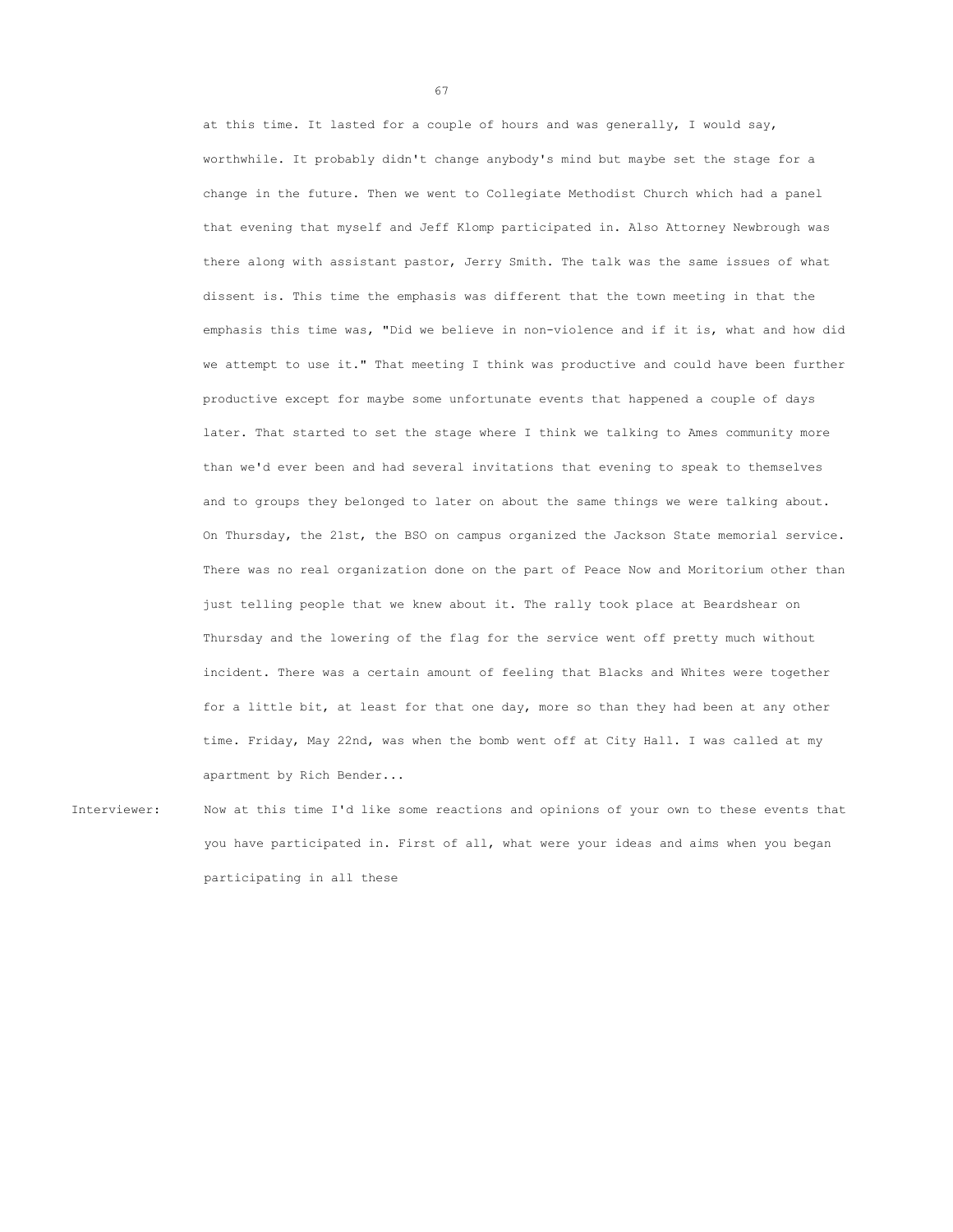events that happened on campus this May?

- Brown: First of all, this has been for myself and almost all the people that were involved in the primary organization of what went on in May, a year long endeavor and we'd been involved in it all along. We had tried to make an issue out of the issue of the expansion into Laos when it came up about a month previous. It fell sort of on its face, with no one being interested in it. So some of us were individually protesting the Cambodian action. We had no idea that it was going to blossom as big as it did either here or any where else in the country. We thought it deserved to blossom as big as it did yet we hadn't counted on it. Every action sort of just built, day by day, and every decision on an action usually took place five minutes before the called action was to take place, where people had been told to show up.
- Interviewer: Would you say that these decisions to act were group decisions or influenced by a few individuals? How can you characterize them?
	- Brown: I would say that the decisions were usually made by a few people. In some regards I think the few people that made the decisions were not a cross section but were extremeties of thought that were very different from one another but still could survive with one another and act and sometimes bow out and sometimes take a stand and everyone was able to work within that small decision making body. There were, I really can't think of any instances where the final decision that was made was contrary to the wishes of the group. Usually there was enough give and take that it was at a level of committment that people were able to participate in. There were two thoughts, some which I expressed earlier, one of trying to come up with effective protest and the other. was coming up with personal committment,-in purifying that. Along with personal committment is an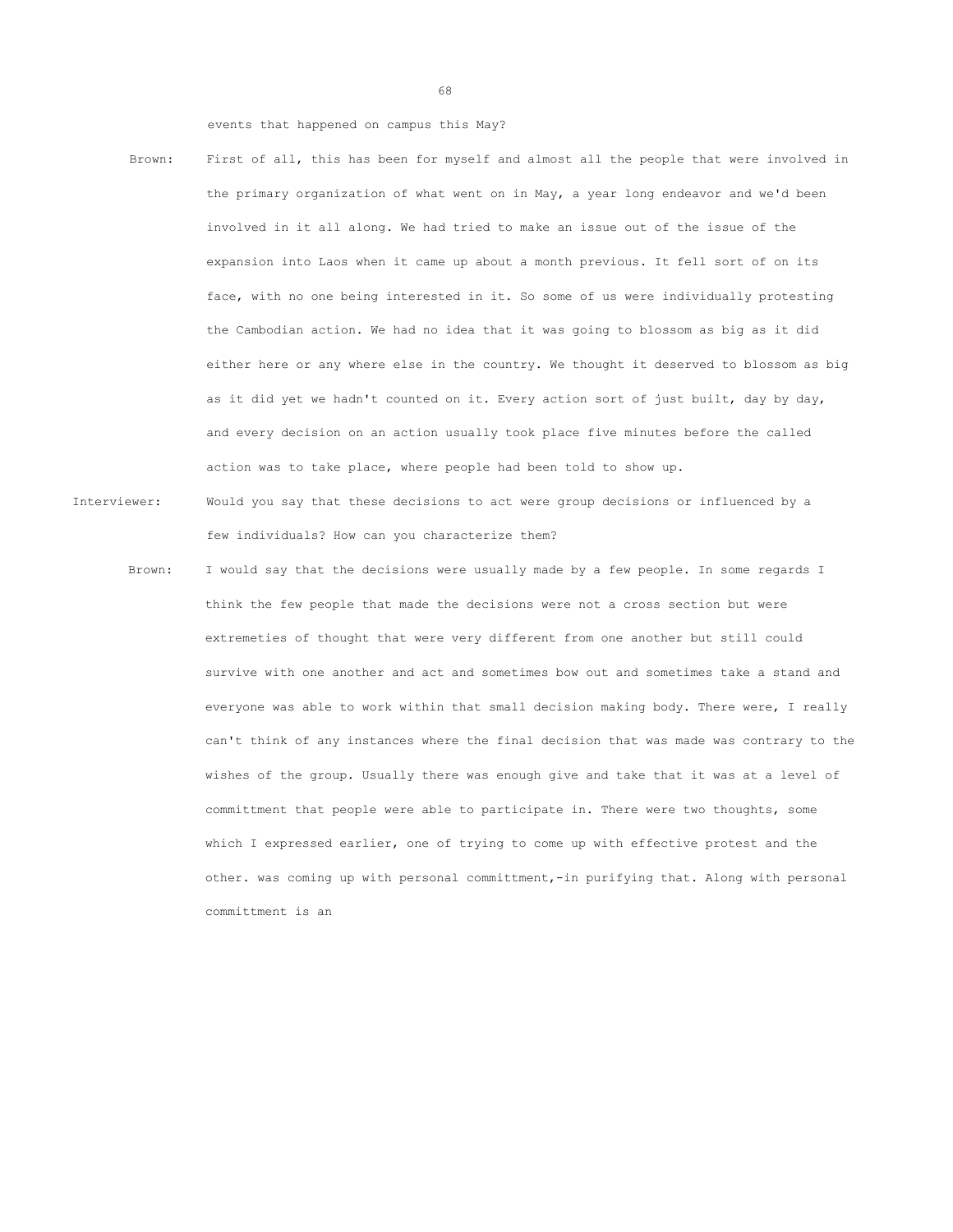organizing principal that any commitment however small the person makes, that person is going to have to justify in his mind later even if he makes it without a whole lot of thinking to start with. Meaning if somebody goes on a march which doesn't really mean anything sometime someone is going to ask him why he did it and even if he can't answer if immediately he is going to have to think about it and that builds. So there is encouraging commitment and then purifying commitment when you have, expanding it. There was a thought of just needing, to a certain extent, of trying to get out of normal daily routine. Of doing something to break that. In some forms it took maybe disruptions such as the ROTC field and the sit-down on Main Street and Lincoln Way. Disruption wasn't the primary motive for either the two, either the draft board or the draft bus. I think both of those cases where people were actually getting arrested, personal commitment was the primary motivating factor that people felt a need for something extraordinary out of themselves.

- Interviewer: Was there, do you feel, any desire for becoming any kind of martyrship by individuals, making an example to serve as a rallying point?
	- Brown: I think not. Everyone just sort of stayed away from that developing. There's enough people that keep everyone in check and prevent some sort of "Trash--unrational" action on somebody's part. I don't anyone was working for that type of activity. There were certainly instances where we capitalized upon situations. Some we turned down such as in Freiberger's case. So things built, some different motives. Like I said, there's getting attention, raising a question, trying to be effective politically and trying to be meaningful to ourselves. I think those were the factors that motivated and determined what actions were taken.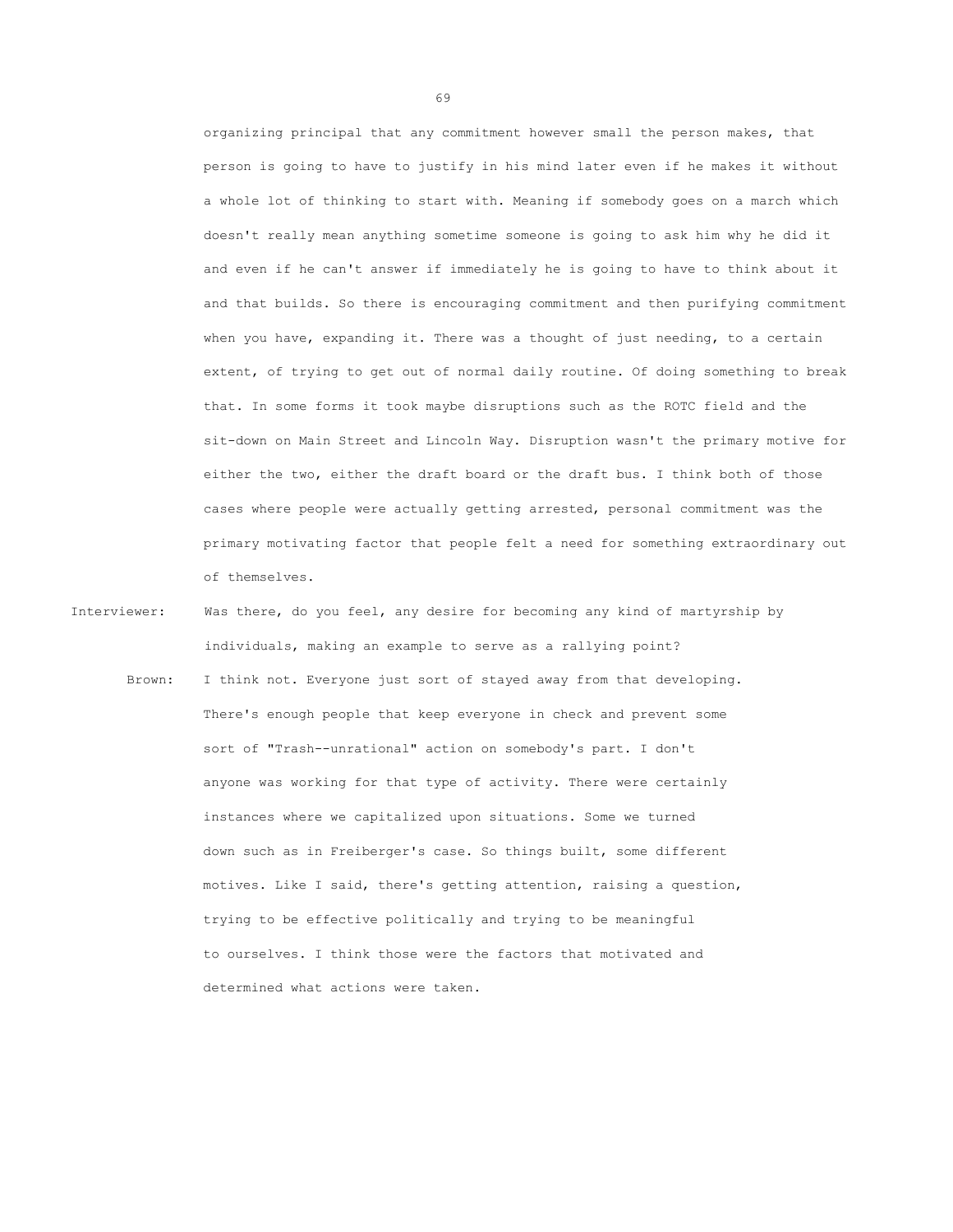- Interviewer: Are you speaking primarily for yourself or do you feel you're sort of expressing a consensus of opinion of others?
- Brown: I'm sure it is a consensus of opinion, I think, of the organizing decision makers and I think pretty much so of the general body. Those factors come out in general mixtures and various instances but I think those are the primary ingredients. Interviewer: How effective in furthering these general aims do you feel these various actions have been, demonstrations, rallies, marches, sitins, and actually being arrested? Brown: I think the actions are generally--a couple of levels considered effective--and always because they are part of a larger picture. An action in Ames, Iowa, doesn't mean much but the action of 500 colleges across the states did mean something. In 609 Cooper Church [Amendment] they came up at the same time, may be passed maybe not, but they're definitely keeping the heat on. Nixon has to play with June 30, that's currently in everybody's mind. On that level, the pressure was on the top. We assisted that effort. Locally as far as communicating with towns people, there was a lot of give and take, I think, there. Very few of the towns people approve of the tactics used. I think many of them probably mis understand and misrepresent both what we did and who we were. Interviewer: Was this misunderstanding perpetuated or enhanced by mass media handling of it or was it just something you feel is inherent in their conservative attitudes?
	- Brown: I think I would blame one segment of the mass media, that being the Ames Tribune for that image. I think there's a certain amount of contrast between citizenry and students in Ames already and I think that probably doesn't help.

Interviewer: Do you think the Tribune reflects in any way the feelings of most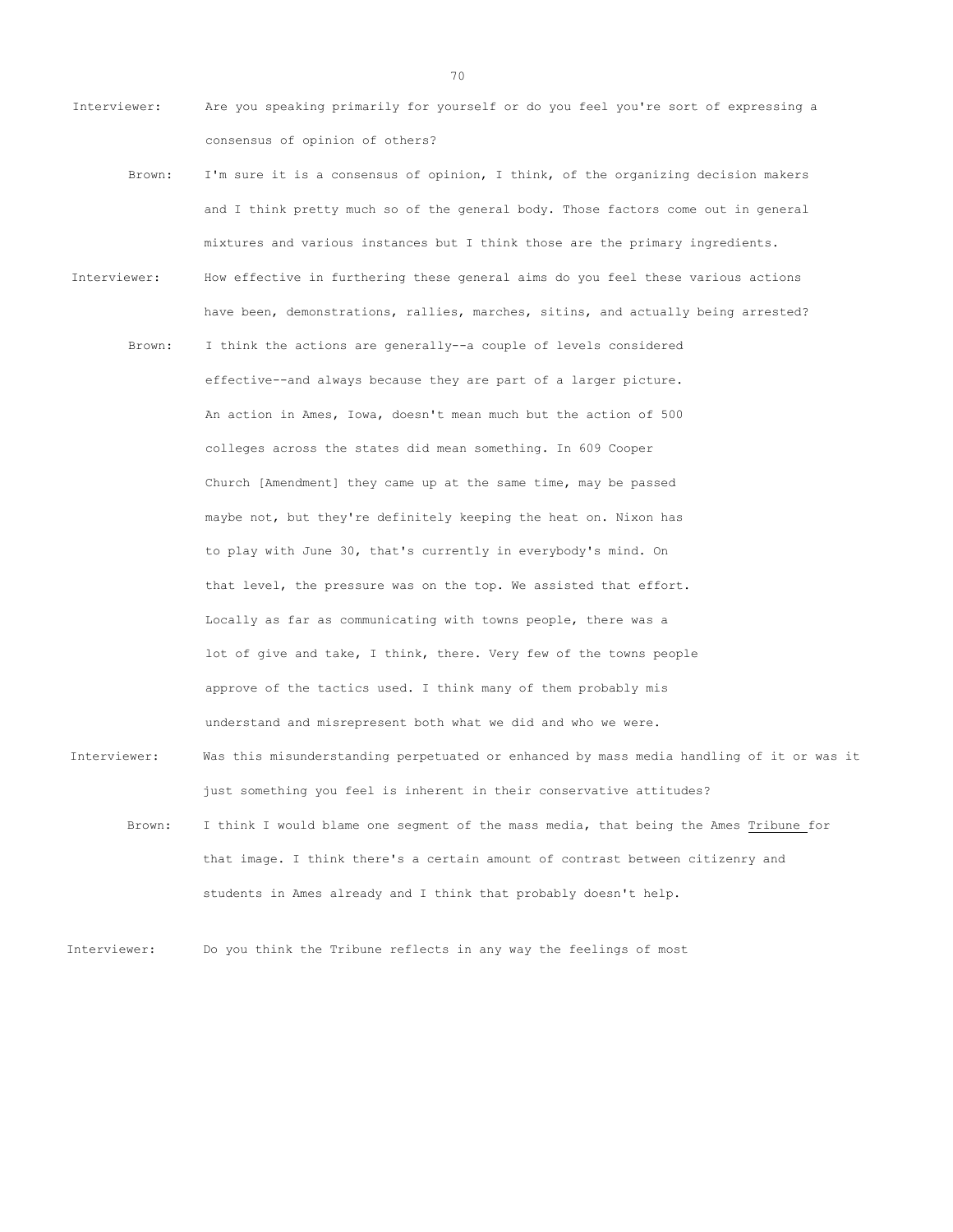of the townspeople?

- Brown: I think it probably reflects the feeling of the townspeople but the fact that I don't think it's a true reflection is what rates a question in my mind.
- Interviewer: Do you mean it's distorted or exaggerated?

Brown: I think it's exaggerated. In that regard it may have been across the board, our actions were immediately counter-productive as far as the total Ames population is concerned. I think the tactics were necessary whether they were these specifics or not but these did have pressure at the top, that we talked about earlier. There was increased communication among specific segments of the population. Particularly students and city government is probably as strong as it's every been and the understanding between those groups and individual respect. I think students and police department right now, on a good degree of communication going on, it went on that week. Sort of when everyone was doing their job but when you weren't doing your job everyone was talking about their jobs and trying to understand the other guy's job which I think was beneficial. Some public officials, in the minds of students were propped up as being undesirable. I'm fairly certain that probably on the other side of the coin some of those undesirables might have come off well to the Ames general public, but there were some controversies centered around certain public officials. Communication between clergy has improved. It's usually been pretty good but I think in this instance it improved even more so.

Interviewer: What about the university administration? Brown: The university administration sort of sat it out. Differing feelings on that--many of the students would have approved of setting President Parks in the stink in the middle of fire making him perform orders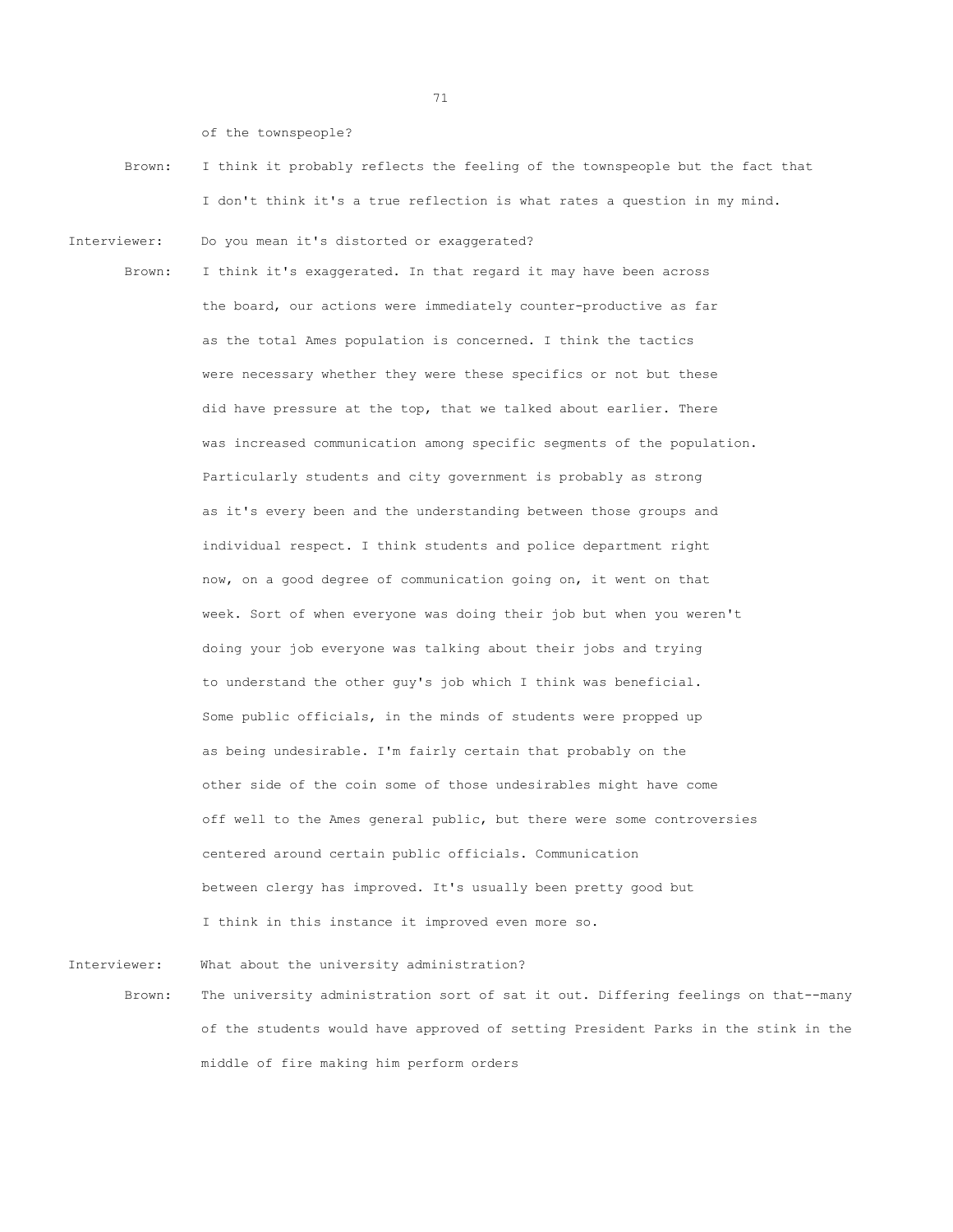to get out of it. That is something we refrained from doing way back as far as October and something I refrained from doing this time. The Dean of Students Office, we've concluded that they are sympathetic with us usually--they do their job but we think they are very reasonable and we've felt that all year long. The faculty is still usually pretty pathetic. They've done some things all year long but they haven't---Well, I wish there were more of them that had differing opinions than they have and that more of them would work with those opinions. Interviewer: Meaning that more of them don't respond at all one way or the other. Brown: The general conclusion that I get from people that were both at Iowa State and at Iowa City is the make-up and the difference of the student body but it's not all that great and that the funda mental difference in this University and Iowa City is faculty response. At Iowa City faculty were strongly behind student protest for Cam bodia and for how the University responds as far as letting students become politically active. So I think the faculty here isn't quite pulling its load, in my mind. The faculty that are, we're very grateful for and they're doing a good job. But communication still between the faculty and students over this incident and other inci dents is lacking. Even more surprising is administration and faculty communication. It appears, after this last series of in cidents, in my mind, that there is even less between faculty and administration that there is between administration and students. The faculty is just sort of left out of everything. We don't see that as the role of the faculty both our selfish interests but we feel they need a bigger role in the University.

Interviewer: What about, if you look back on it now, do you think there are some things you would have done differently?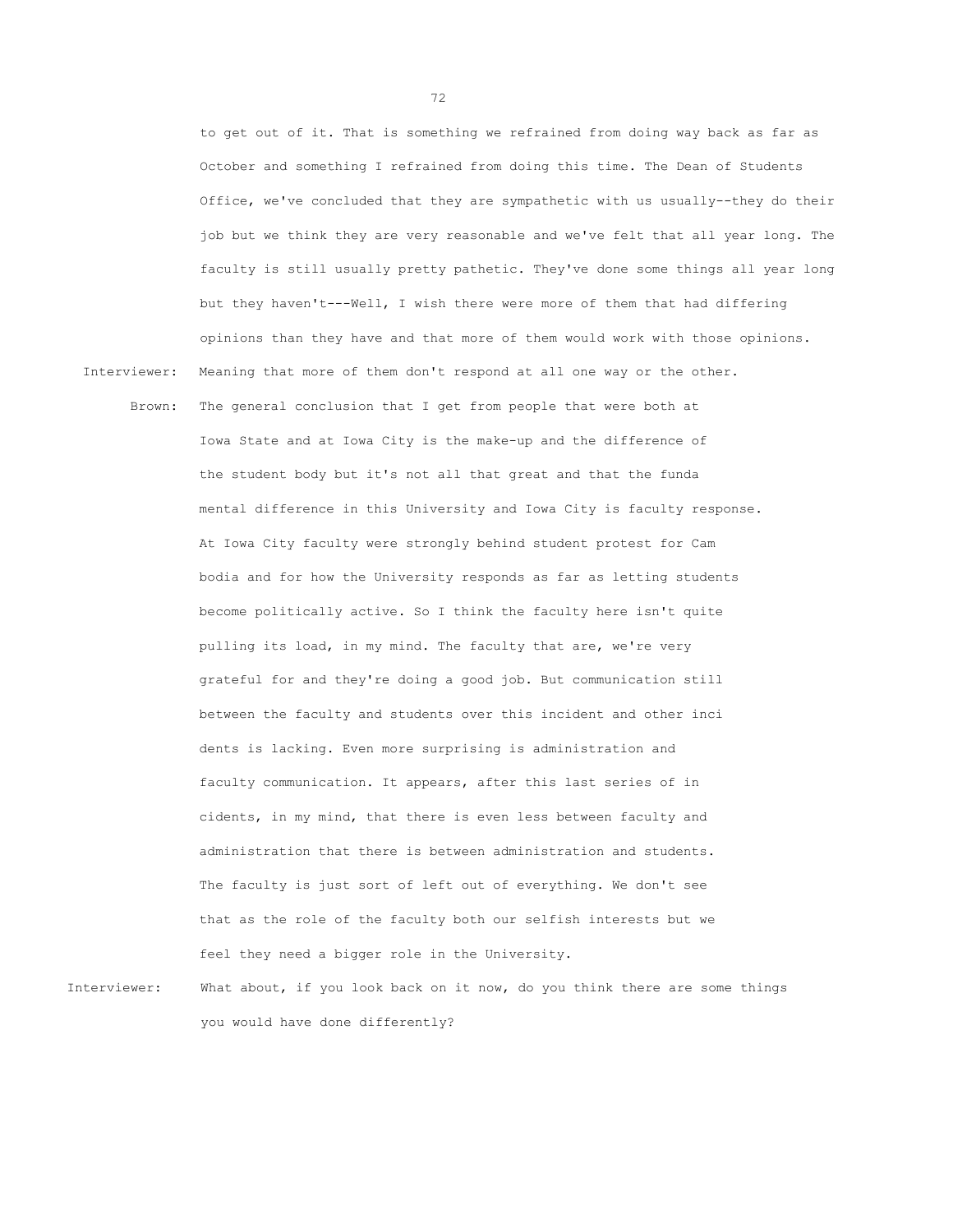Brown: There's still a lot of reflecting and trying to evaluate what went on. I still think the protest, at this stage of my life, is an experiment in trying to find a viable means that is still moral. There were a lot of things done which had never been done before. I'll recap them. This last incident involving Cambodia was the first time that there was a sit-down in Ames, the first time a building was occupied, the first time that a strike call actually came off, the first time there were mass arrests, the first time mass bail was raised, so a lot of things were done the first time which leads one to conclude you progress from there. There are so many bridges that we don't have to pass again so that there was a feeling of some sort of progress taking plac.e whether it was correct or not. There was and there is several incidents where I tried to tone down a particular action, not that I thought it was parti cularly incorrect but in trying to prevent people from getting arrested. I was arrested--dealing with the arrest issue--in an incident when I didn't really expect to be arrested. Leadership has problems and leadership tends to be conservative in committing large numbers of peoples to actions that it would be willing to take. Getting yourself arrested is easier to decide than deciding that you want to get 25 other people arrested, particularly when you can't request that from those 25 people.

Interviewer: The assumption is that they go into this with their eyes open or that they go into the situation, explained to them and they know what to expect.

Brown: I think that takes place. I don't think that in any way there is a blanket truism. People get caught up in things and you have to play with that too, and try to prevent it. Because there is always the possibility of mistakes you try to take small steps even though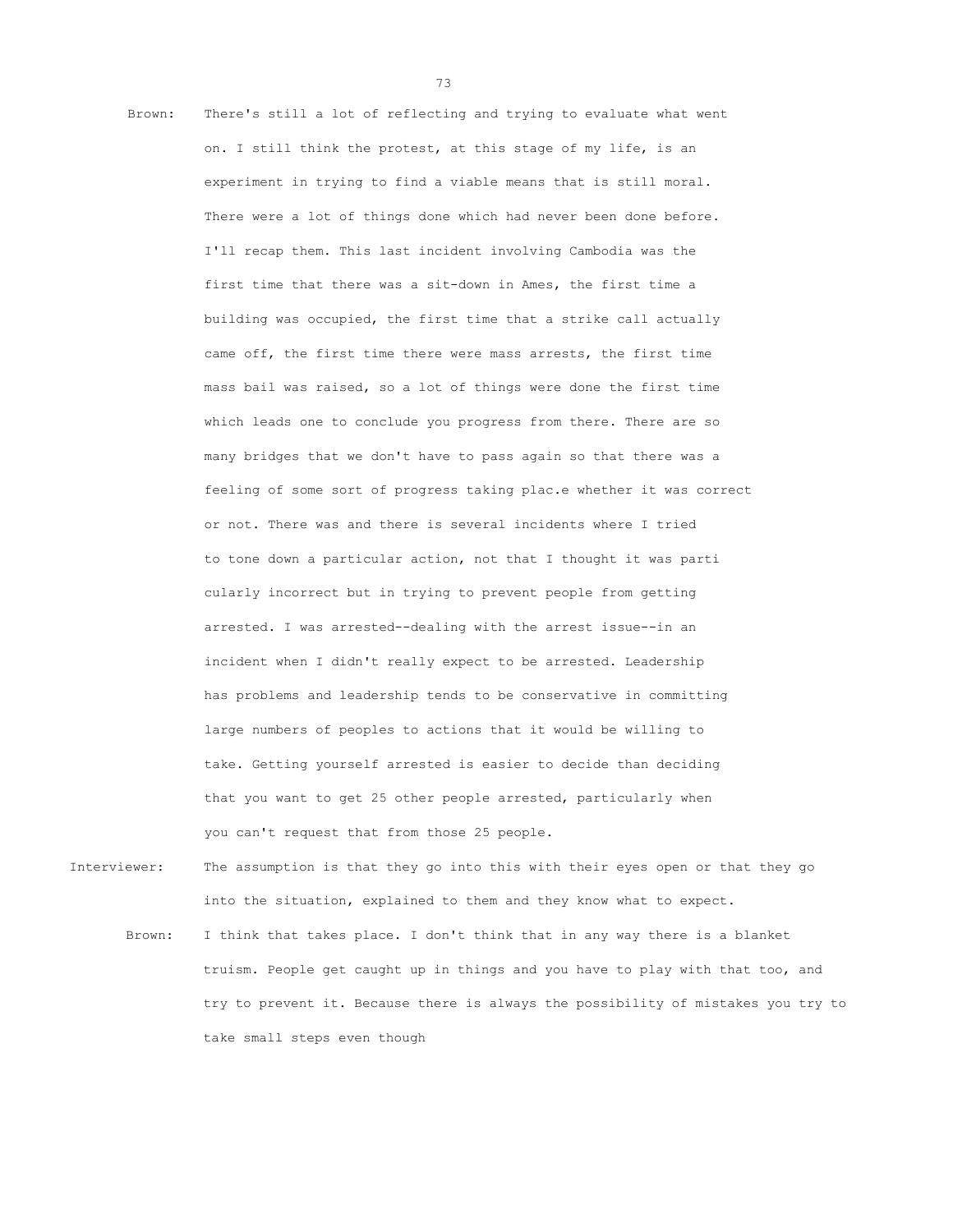you're tying to always go forward and you're trying to--you don't always have time to make certain where you're at. This was one of the crisis institute lectures. One of the speakers spoke of the greatest ally for the protest movement was the military in that she conduct protest strategy in almost military fashion and that you set out a front and you attack in that front. If it's being shown that you're losing in that front or you're getting beat on that front don't be stubborn minded about it but retreat and find another front.

Interviewer: Are arrests, for example, signs of defeat?

Brown: No, arrests aren't signs of defeat. What I see as, not a pragmatic defeat but maybe an intellectual defeat, was that the group became tied in to the actions of the draft board when there was no thought to what sort of counter response somewhere else we could possibly use or give, if that had gone badly. Meaning that kids could have gotten arrested forever which isn't a bad idea but we should have made decisions like whether we wanted to get out on bail prior to the arrest so that we were prepared. The primary factor that arrests were as small as they were was the tear gas stayed in there for three days and the fact that the draft board was moved to the post office, the Jackson State event probably detracted from possible actions at the Post Office, also the bombing put a lid on a lot of things that might have happened. Then dead week and finals, all of this. So a lot of circumstances prevented some things from hap pening and it's not so much that I disagree with what we did, it's that I didn't think we were as prepared as we should have been going into them--is the question I'm raising.

Interviewer: Your moritorium group which sort of formed the nucleus for this was sort of inactive up to this point--the activities had died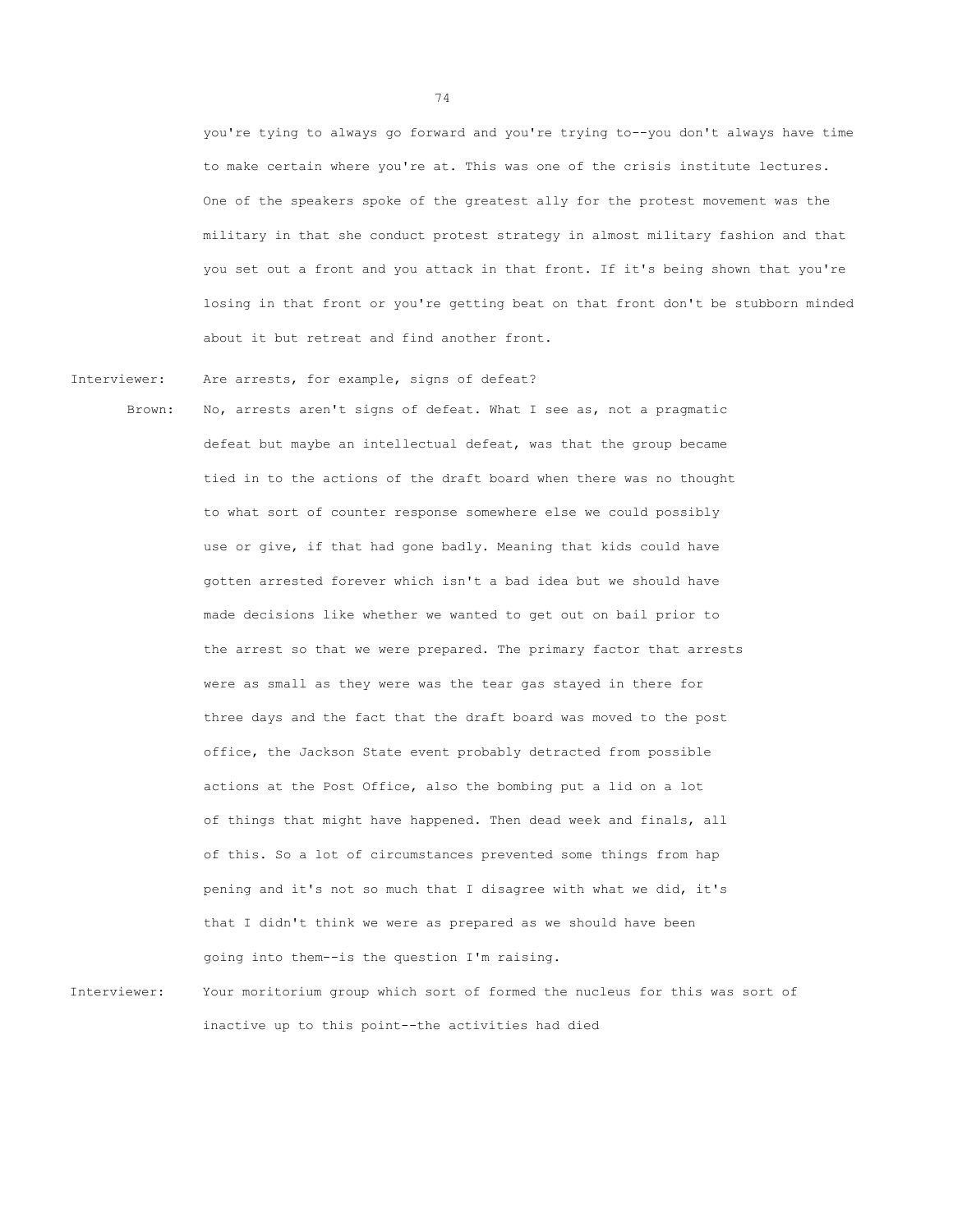down considerably. Matter of fact, on the national level, moritorium groups had disbanded so that wasn't an on-going thing.

- Brown: In describing the group, the group had broke up maybe forty days before this incident--right before early April. The group had gone solid for six months before that, at least internally. The group had all the abilities necessary to sustain--both the abilities and committments--to sustain something like what came off during the Cambodian thing. There was, to a certain extent, known and tested leadership which could have been a problem hadn't they been known and tested. There were communication channels and special abilities in certain people that were utilized. I think it's fortunate that the moritorium committee had existed for six months prior. That that group of people had a philosophy that they were acting with and I think that philosophy sort of predominated most of what went on. I'm not sure it would have been any different if they hadn't existed but I think it's fortunate that they did exist.
- Interviewer: Well, considering the existence of a tested leadership how would you characterize the events on this campus in May compared to events that have occurred elsewhere in the country?
	- Brown: In some regards the incidents weren't that different. My understanding is there were over 400 colleges that were on strike and of those 400 on strike there were only eleven in the country that there was actual violence--well, reported violence--I don't know what's determined as violent or destruction of property. So the violent-non-violent aspect--there was an overwhelming predominance of non-violence. I think the actual expression and identification of a philosophy of non-violence which our group did at some points sincerely and maybe even did communicate that to some people was probably very abnormal.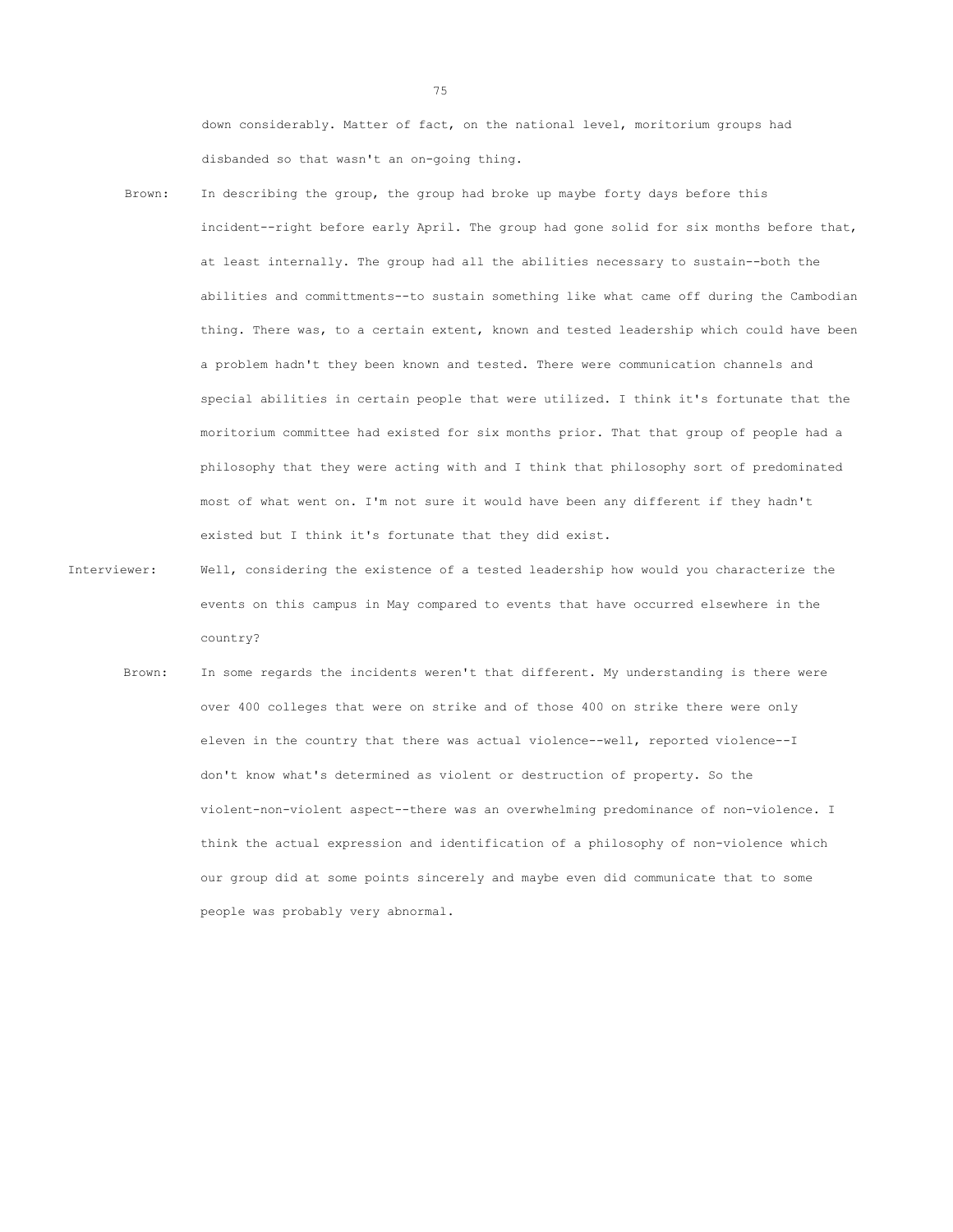- Interviewer: You say very abnormal? You mean in relation to what happened elsewhere. Brown: In relation to what I think went on on other campuses. Interviewer: You mean the commitment to non-violence was not characteristic elsewhere. Brown: Not so much the commitment but the actual advocating, lobbying and expression of it through mass rally type of things. On this campus, the commitment for non-violence was there all year in the moritorium committee but this was the first time, at a rally, where a speaker actually stood up and said "I believe in non-violence. I believe it should take the following forms and therefore it will be successful and therefore I encourage you to participate in it." I think that actual witnessing of philosophy and advocating a philosophy is abnormal. I could be wrong in that.
- Interviewer: So in other words, you're saying that one of the reasons there was non-violence here is because leadership openly expressed to the participants the ideals of non-violence.
	- Brown: I think the stage was set over and over again--that the terms were set down by...
- Interviewer: Were there any persons active in this who advocated a more violent approach to the demonstrations--burning buildings or similar acts of violence?
	- Brown: I think there are people that think that way and some people that may have among their own small crowds talked about the prospects. My position is so well-known to people that very seldom was that brought forward to me.
- Interviewer: Was it ever expressed at one of the rallies over the mike? Brown: It was expressed by some people over the mike usually many of the rallies came down to that point--of violence versus non-violence.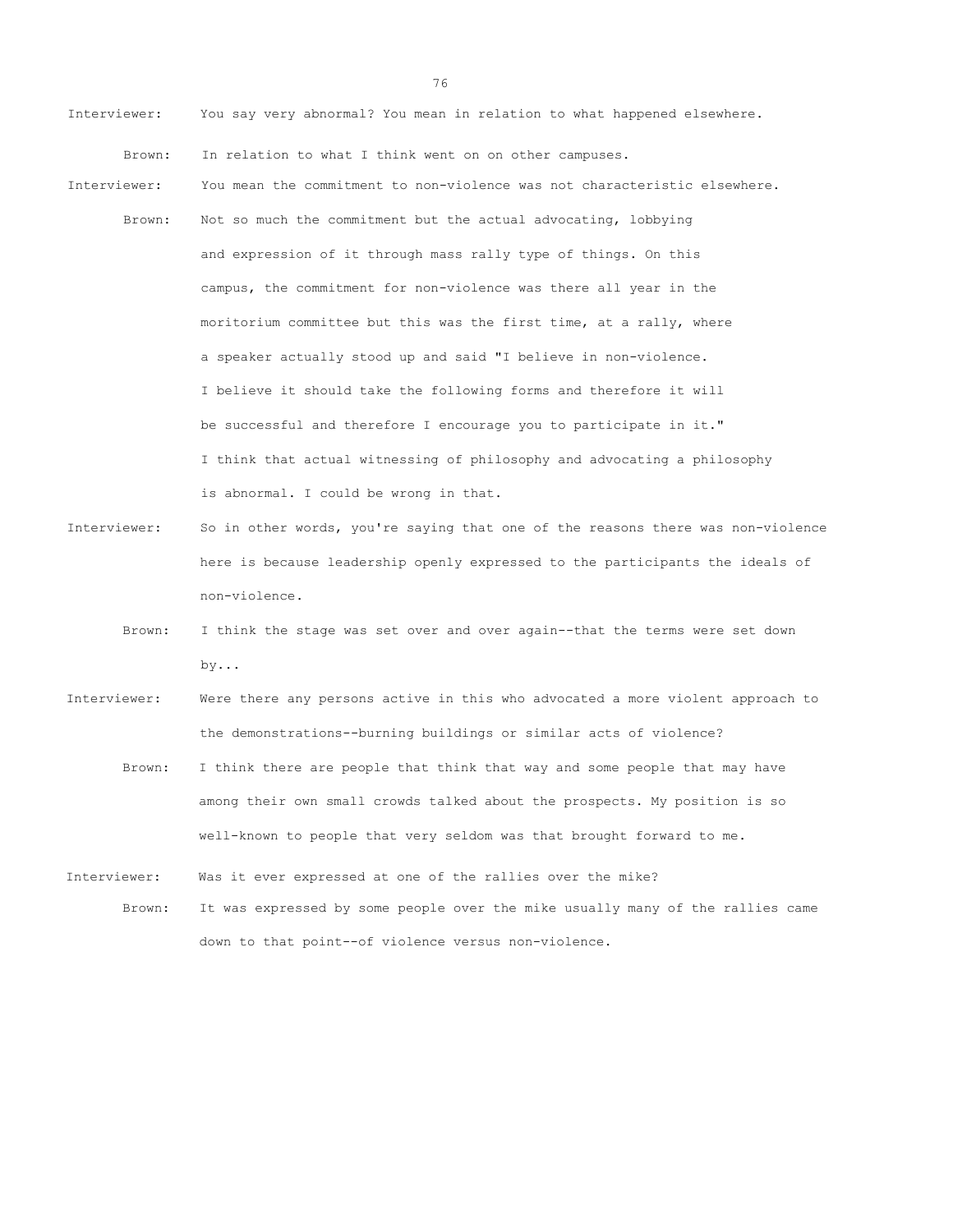It took various forms. Many of the advocates of the violent--of the use of violence--have sort of a twist in that they think it's fundamental and important that the non-violent advocates be heard. That they have a message. But the only way that those people will be allowed to give their message is if there is a threat of violence--hand in hand. That the threat of violence protects the non-violent speaker from both character damage and physical damage. So the violence people think they are setting the stage. There's at least a group of people here that think that believe that.

- Interviewer: So they're not really serious about. If they were suddenly given the leadership they wouldn't go marching off to some destructive act. That they are just sort of setting up a strawman for the nonviolent group.
	- Brown: There's not the group that are setting up the non-violent or think they're setting them up. I don't really believe that's necessary, some people do. There's the group that talks--burn down a building a day for peace. There's probably some sincerity in that belief. I've often expressed both displeasure and ridicule for that position in a mild form and I've never really seen the actions to substantiate or prove their sincerity and I hope I never do.
- Interviewer: Now, there was a report of a fire bomb being found in one of the buildings. Brown: There was a report, I guess in building E or H, the night that the Veishea torch was relit. I've never been able to find out or no one has ever informed me who was responsible for it. I haven't actively tried to find out.
- Interviewer: Was it a serious attempt? Could it have actually gone off?
	- Brown: My understanding is that it could have.
- Interviewer: You don't know how it was discovered?